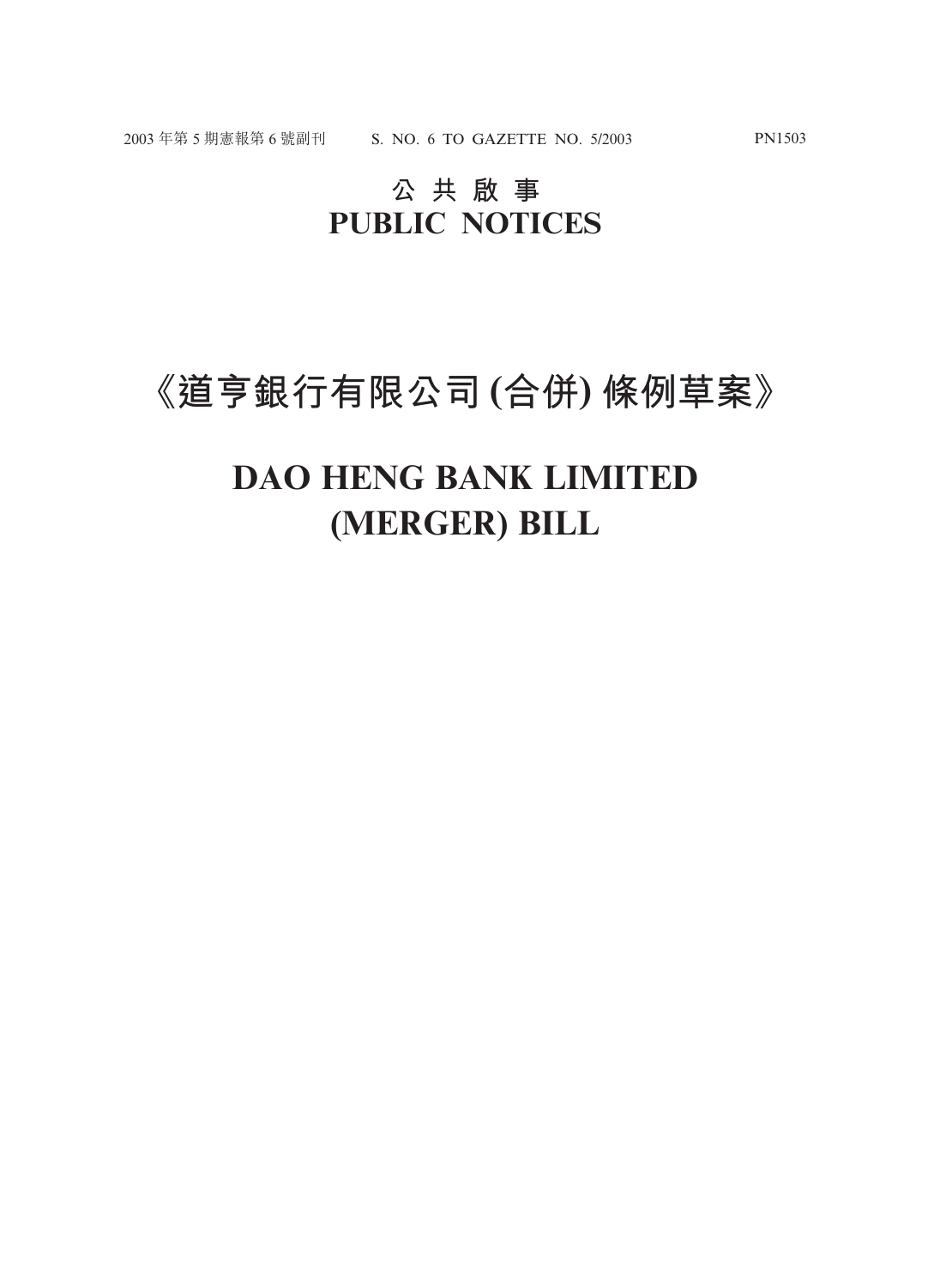#### 《道亨銀行有限公司 (合併) 條例草案》

#### 目錄

#### 條次

頁次

| 1.  |  |
|-----|--|
| 2.  |  |
| 3.  |  |
| 4.  |  |
| 5.  |  |
| 6.  |  |
| 7.  |  |
| 8.  |  |
| 9.  |  |
| 10. |  |
| 11. |  |
| 12. |  |
| 13. |  |
| 14. |  |
| 15. |  |
| 16. |  |
| 17. |  |
| 18. |  |
| 19. |  |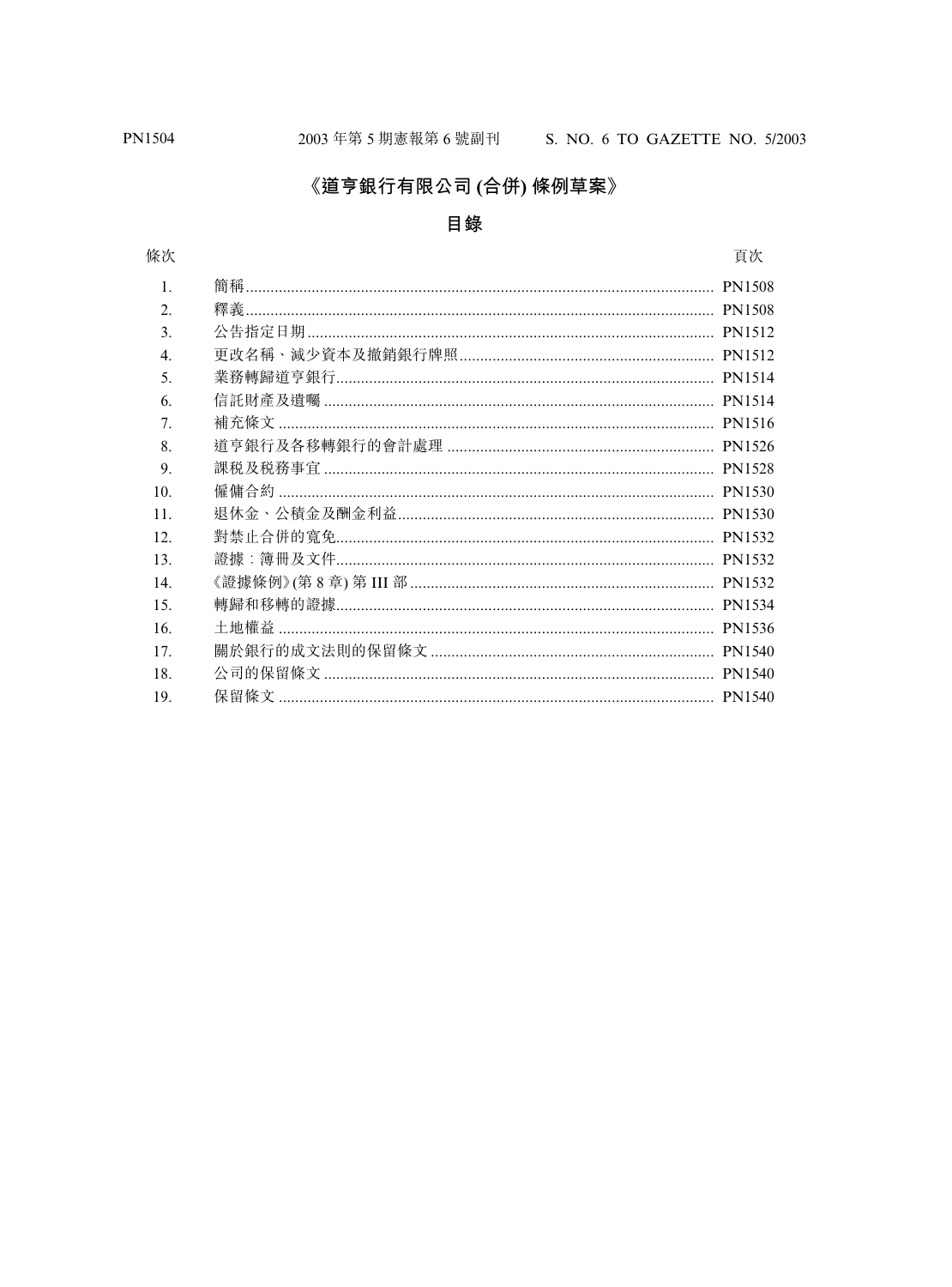#### **DAO HENG BANK LIMITED (MERGER) BILL**

#### **CONTENTS**

#### Clause Page

| 1.  |                                                                                |  |
|-----|--------------------------------------------------------------------------------|--|
| 2.  |                                                                                |  |
| 3.  |                                                                                |  |
| 4.  | Change of name, reduction of capital and revocation of banking licence  PN1513 |  |
| 5.  |                                                                                |  |
| 6.  |                                                                                |  |
| 7.  |                                                                                |  |
| 8.  | Accounting treatment of Dao Heng Bank and the transferring banks  PN1527       |  |
| 9.  |                                                                                |  |
| 10. |                                                                                |  |
| 11. |                                                                                |  |
| 12. |                                                                                |  |
| 13. |                                                                                |  |
| 14. |                                                                                |  |
| 15. |                                                                                |  |
| 16. |                                                                                |  |
| 17. |                                                                                |  |
| 18. |                                                                                |  |
| 19. |                                                                                |  |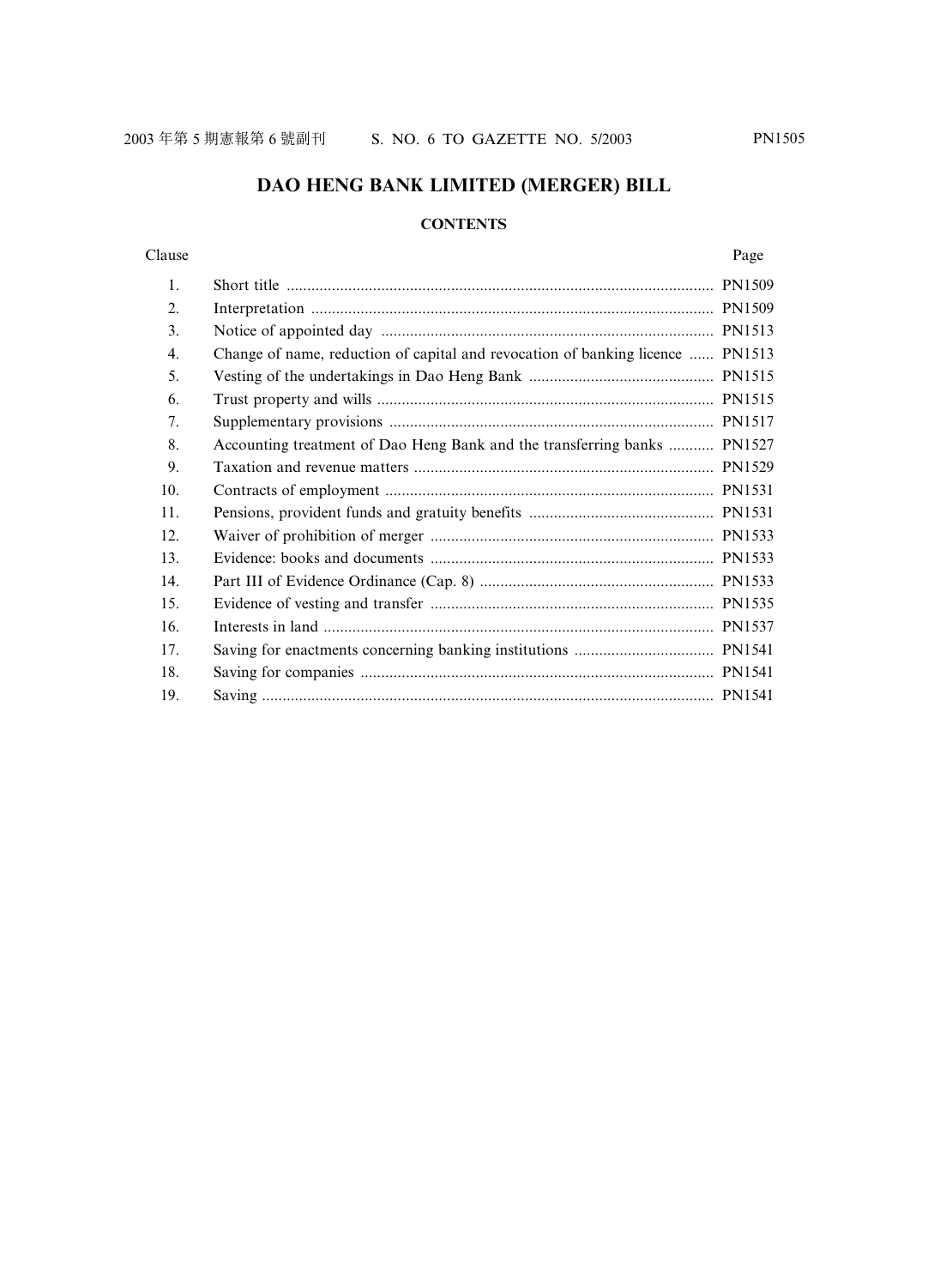# 本條例草案

### 旨在

就 DBS 廣安銀行有限公司及海外信託銀行有限公司的業務轉歸道亨銀行有限公司一 事以及就其他有關事宜訂定條文。

#### **弁言**

鑑於一

- (*a*) Dao Heng Bank Limited (道亨銀行有限公司) (下稱 "道亨銀行") 是根據香港 法律成立、註冊辦事處設於香港的公司;該公司是根據《銀行業條例》 (第 155 章) 領有牌照的銀行,在香港及其他地方經營銀行業務;
- (*b*) DBS Kwong On Bank Limited DBS 廣安銀行有限公司 (下稱 "DBS 廣安銀 行") 是根據香港法律成立、註冊辦事處設於香港的公司;該公司是根據《銀 行業條例》(第 155 章) 領有牌照的銀行,在香港經營銀行業務;
- (*c*) Overseas Trust Bank, Limited (海外信託銀行有限公司) (下稱 "海外信託銀 行") 是根據香港法律成立、註冊辦事處設於香港的公司;該公司是根據《銀 行業條例》(第 155 章) 領有牌照的銀行,在香港經營銀行業務;
- (*d* ) 道亨銀行、 DBS 廣安銀行及海外信託銀行均為 DBS 集團成員;
- (*e*) 為更妥善經營 DBS 集團的業務,宜將道亨銀行、 DBS 廣安銀行及海外信託 銀行各自的業務合併,而該項合併應以將 DBS 廣安銀行及海外信託銀行的 業務移轉予道亨銀行的方式進行;及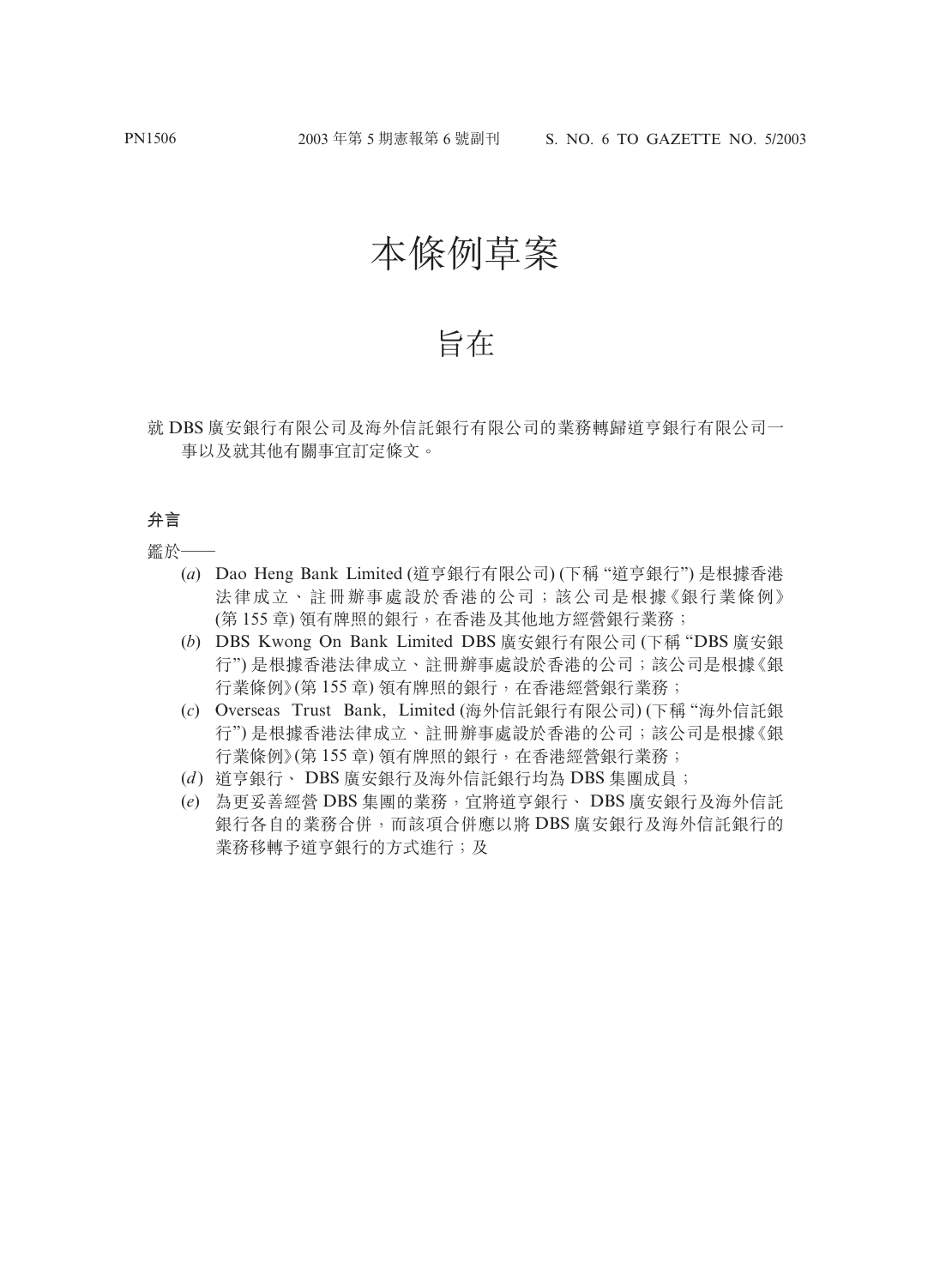# A BILL

# To

Provide for the vesting in Dao Heng Bank Limited of the undertakings of DBS Kwong On Bank Limited and Overseas Trust Bank, Limited and for other related purposes.

#### **Preamble**

WHEREAS—

- (*a*) Dao Heng Bank Limited (道亨銀行有限公司) (hereinafter called "Dao Heng Bank") is a company incorporated under the laws of Hong Kong having its registered office in Hong Kong and is a bank licensed under the Banking Ordinance (Cap. 155) carrying on the business of banking in Hong Kong and elsewhere;
- (*b*) DBS Kwong On Bank Limited DBS 廣安銀行有限公司 (hereinafter called "DBS Kwong On Bank") is a company incorporated under the laws of Hong Kong having its registered office in Hong Kong and is a bank licensed under the Banking Ordinance (Cap. 155) carrying on the business of banking in Hong Kong;
- (*c*) Overseas Trust Bank, Limited (海外信託銀行有限公司) (hereinafter called "Overseas Trust Bank") is a company incorporated under the laws of Hong Kong having its registered office in Hong Kong and is a bank licensed under the Banking Ordinance (Cap. 155) carrying on the business of banking in Hong Kong;
- (*d*) Dao Heng Bank, DBS Kwong On Bank and Overseas Trust Bank are members of the DBS Group;
- (*e*) for the better conduct of the businesses of the DBS Group, it is expedient that the respective undertakings of Dao Heng Bank, DBS Kwong On Bank and Overseas Trust Bank be merged and that such merger should occur by means of a transfer of the undertakings of DBS Kwong On Bank and Overseas Trust Bank to Dao Heng Bank; and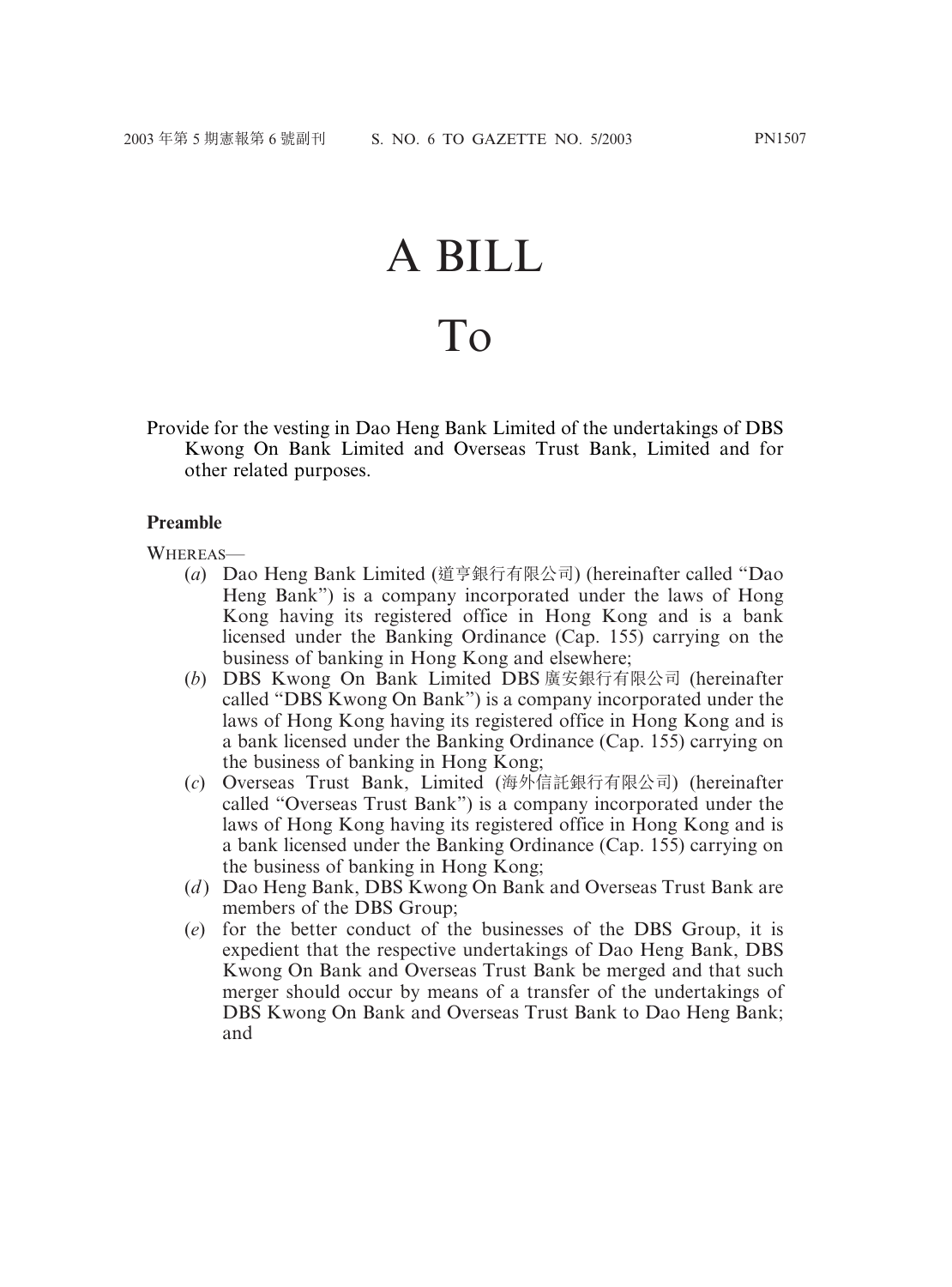(*f*) 考慮到合約關係及其他法律關係對 DBS 廣安銀行及海外信託銀行所經營的 業務的影響程度,宜藉本條例將上述業務移轉予道亨銀行,使道亨銀行、 DBS 廣安銀行及海外信託銀行各自業務的經營及其連續性不受干擾。

由立法會制定。

#### **1. 簡稱**

本條例可引稱為《道亨銀行有限公司 (合併) 條例》。

#### **2. 釋義**

(1) 在本條例中,除所述事項或文意另有所指外——

- "公司註冊處處長" (Registrar of Companies) 指根據《公司條例》(第 32 章) 第 303 條委 任的公司註冊處處長;
- "各移轉銀行" (transferring banks) 指 DBS 廣安銀行及海外信託銀行,而提述 "移轉銀 行" 之處,即為提述各移轉銀行的其中之一;
- "私隱專員" (Privacy Commissioner) 指根據《個人資料 (私隱) 條例》(第 486 章) 第 5(1) 條設立的個人資料私隱專員;
- "抵押權益" (security interest) 包括按揭或押記 (不論是法律上或衡平法上的按揭或押 記,並包括轉押)、債權證、匯票、承付票、擔保、留置權、質押 (不論是實有的 或法律構定的)、押貨預支、作為抵押的轉讓、彌償、抵銷權、無效資產安排、協 議或承諾 (不論是否以書面形式作出) 或其他用作保證付款或清償債項或解除法律 責任 (不論是現存的或是將來的、實有的或是或有的) 的方式 (全部根據適用的法 律而訂立、批出、產生或存續);
- "法律責任" (liabi1ities) 包括每一種類的責任及義務 (不論是現存的或是將來的、實有 的或是或有的);
- "附屬公司" (subsidiary) 具有《公司條例》(第 32 章) 第 2 條給予該詞的涵義;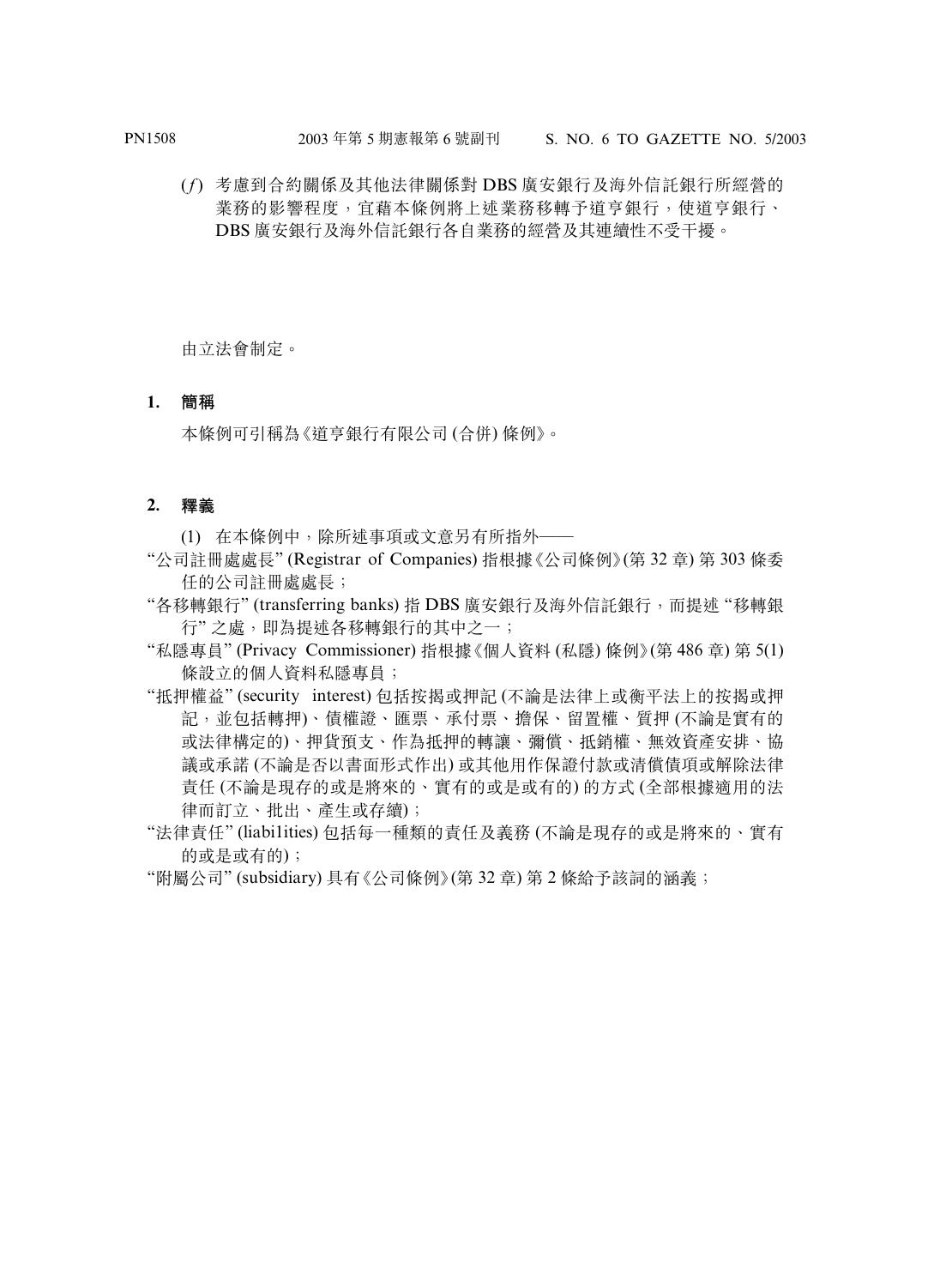(*f*) in view of the extent of the contractual and other legal relationships affecting the conduct of the undertakings of DBS Kwong On Bank and Overseas Trust Bank, it is expedient that the said undertakings be transferred to Dao Heng Bank by this Ordinance without interference with the conduct and continuity of the respective businesses of Dao Heng Bank, DBS Kwong On Bank and Overseas Trust Bank.

Enacted by the Legislative Council.

#### **1. Short title**

This Ordinance may be cited as the Dao Heng Bank Limited (Merger) Ordinance.

#### **2. Interpretation**

(1) In this Ordinance, unless the subject or context otherwise requires— "appointed day" (指定日期) means such day as may be appointed pursuant to section 3;

- "customer" (客戶) means any person having a banking account or other dealing, transaction or arrangement with a transferring bank;
- "Dao Heng Bank" (道亨銀行) means Dao Heng Bank Limited (道亨銀行有限公 司);
- "data protection principles" (保障資料原則) means the data protection principles set out in Schedule 1 to the Personal Data (Privacy) Ordinance (Cap. 486);
- "DBS Group" (DBS 集團) means The Development Bank of Singapore Limited and its subsidiaries;
- "DBS Kwong On Bank" (DBS 廣安銀行) means DBS Kwong On Bank Limited DBS 廣安銀行有限公司;
- "excluded property" (除外財產) means—
	- (*a*) the common seal of each of the transferring banks;
	- (*b*) documents required to be kept by the transferring banks pursuant to the Companies Ordinance (Cap. 32);
	- (*c*) the issued share capital of DBS Kwong On Bank represented by the paid-up shares beneficially owned by DBS Group Holdings (Hong Kong) Ltd.;
	- (*d*) the issued share capital of Overseas Trust Bank represented by the paid-up shares beneficially owned by Dao Heng Bank;

"existing" (現有) means existing, outstanding or in force immediately before the appointed day;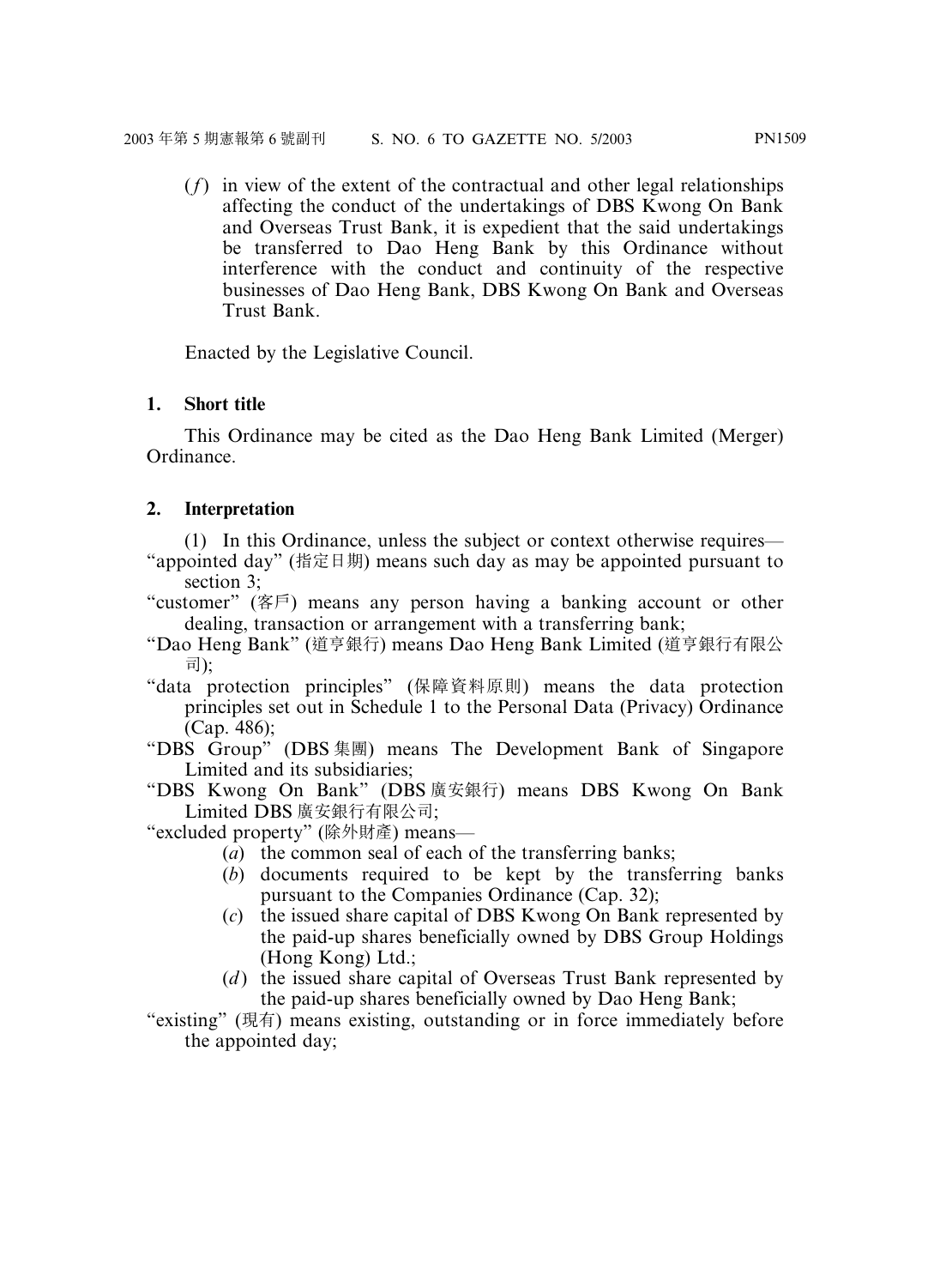- "客戶" (customer) 指任何在移轉銀行開有銀行帳戶,或與該移轉銀行有其他事務來 往、交易或安排的人;
- "指定日期" (appointed day) 指依據第 3 條指定的日期;
- "保障資料原則" (data protection principles) 指《個人資料 (私隱) 條例》(第 486 章) 附 表 1 列明的保障資料原則;
- "海外信託銀行" (Overseas Trust Bank) 指 Overseas Trust Bank, Limited (海外信託銀 行有限公司);
- "除外財產" (excluded property) 指——
	- (*a*) 各移轉銀行中每一銀行的法團印章;
	- (*b*) 各移轉銀行依據《公司條例》(第 32 章) 須保存的文件;
	- (*c*) 由 DBS Group Holdings (Hong Kong) Ltd. 實益擁有並以繳足股款的股 份表明的 DBS 廣安銀行已發行股本;
	- (*d* ) 由道亨銀行實益擁有並以繳足股款的股份表明的海外信託銀行已發行股 本;

"財產" (property) 指每一種類的財產及資產 (不論位於何處),以及每一種類的權利 (不論是現存的或是將來的、實有的或是或有的),並包括以信託方式或以受信人

身分持有的財產以及每一種類的抵押權益、利益及權力,但不包括除外財產;

"現有" (existing) 指緊接指定日期之前存在、未完結或有效者;

- "道亨銀行" (Dao Heng Bank) 指 Dao Heng Bank Limited (道亨銀行有限公司);
- "業務" (undertakings) 指各移轉銀行任何性質的業務經營及所有現有財產、儲備金及 法律責任,但除外財產則除外;
- "遺囑" (will) 包括遺囑更改附件及其他遺囑性質的文件;
- "DBS 集團" (DBS Group) 指 The Development Bank of Singapore Limited 及其附屬 公司;

"DBS 廣安銀行" (DBS Kwong On Bank) 指 DBS Kwong On Bank Limited DBS 廣安 銀行有限公司。

(2) 在本條例中凡提述移轉銀行的財產或法律責任之處,即為提述該移轉銀行當 其時 (不論是以受益人或任何受信人的身分) 有權享有的財產或負上的法律責任,不論 該等財產或法律責任位於何處或在何處產生,以及該移轉銀行能否將其移轉或轉讓, 亦不論該移轉銀行是根據香港法律抑或香港以外任何國家、地區或地方的法律而有權 享有該等財產或負上該等法律責任。

(3) 任何政治體、法團及其他人的權利如受本條例任何條文影響,則該政治體、 法團或其他人須當作於本條例中述及。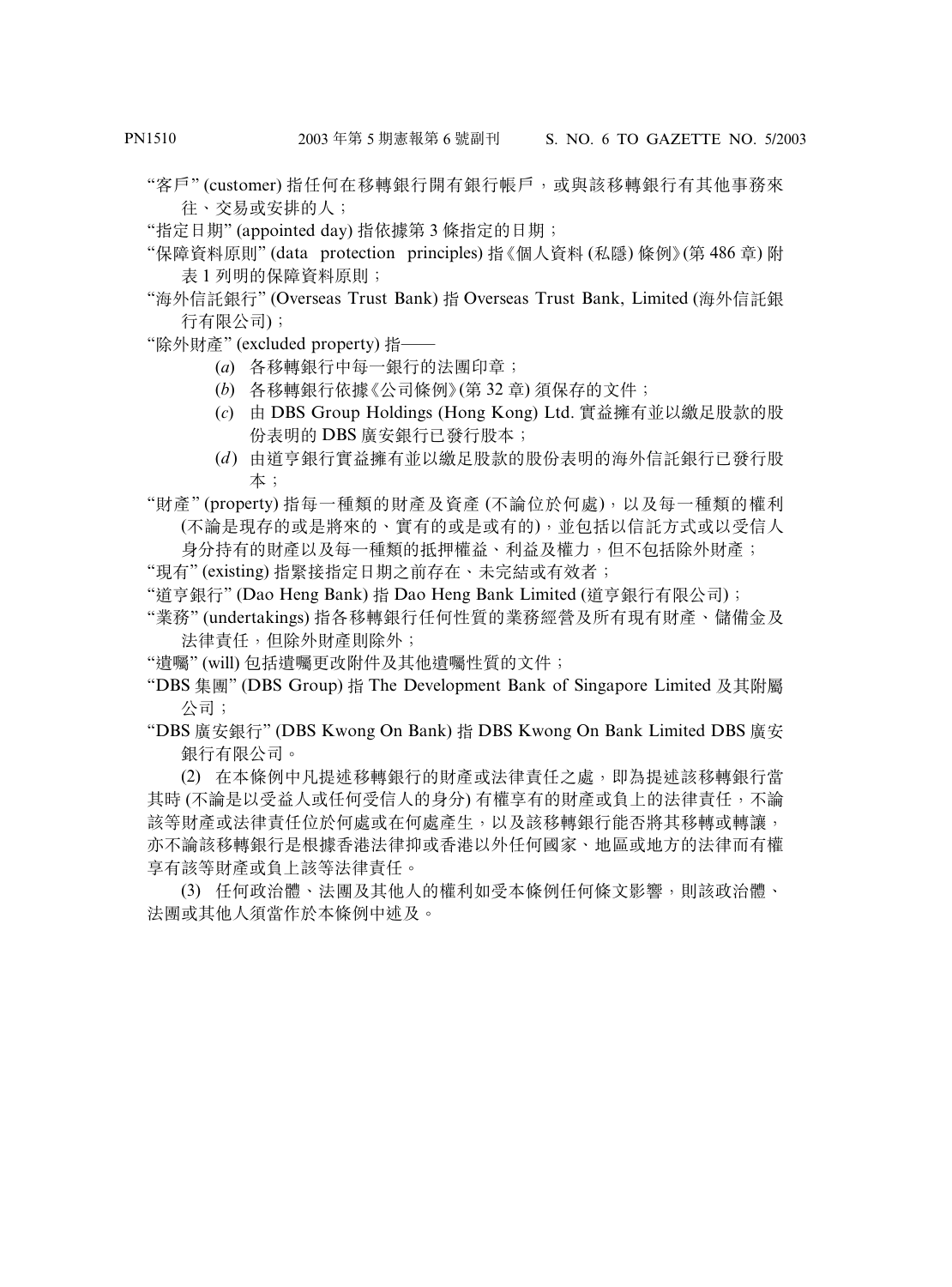- "liabilities" (法律責任) includes duties and obligations of every description (whether present or future, actual or contingent);
- "Overseas Trust Bank" (海外信託銀行) means Overseas Trust Bank, Limited (海外信託銀行有限公司);
- "Privacy Commissioner" (私隱專員) means the Privacy Commissioner for Personal Data established under section 5(1) of the Personal Data (Privacy) Ordinance (Cap. 486);
- "property" (財產) means property and assets of every description wheresoever situate and rights of every description (whether present or future, actual or contingent), and includes property held on trust or in a fiduciary capacity and security interests, benefits and powers of every description but does not include the excluded property;
- "Registrar of Companies" (公司註冊處處長) means the Registrar of Companies appointed under section 303 of the Companies Ordinance (Cap. 32);
- "security interest" (抵押權益) includes a mortgage or charge (whether legal or equitable and including any sub-mortgage), debenture, bill of exchange, promissory note, guarantee, lien, pledge (whether actual or constructive), hypothecation, assignment by way of security, indemnity, right of set-off, flawed asset arrangement, agreement or undertaking (whether in writing or not) or other means (in each case made, granted, arising or subsisting under any applicable law) of securing payment or discharge of a debt or liability (whether present or future, actual or contingent);
- "subsidiary" (附屬公司) has the meaning assigned to it by section 2 of the Companies Ordinance (Cap. 32);
- "transferring banks" (各移轉銀行) means DBS Kwong On Bank and Overseas Trust Bank, and a reference to a "transferring bank" is a reference to one of the transferring banks;
- "undertakings" (業務) means the businesses and all existing property, reserves and liabilities of the transferring banks of whatsoever nature, other than the excluded property;

"will" (遺囑) includes a codicil and any other testamentary writing.

(2) Any reference in this Ordinance to property or liabilities of a transferring bank is a reference to property or liabilities to which the transferring bank is for the time being entitled or subject (whether beneficially or in any fiduciary capacity), wherever such property or liabilities are situated or arise and whether or not capable of being transferred or assigned by the transferring bank, and whether the transferring bank is entitled to such property or subject to such liabilities under the laws of Hong Kong or under the laws of any country, territory or place outside Hong Kong.

(3) Any body politic or corporate and any other person or persons whose rights are affected by any of the provisions of this Ordinance shall be deemed to be mentioned herein.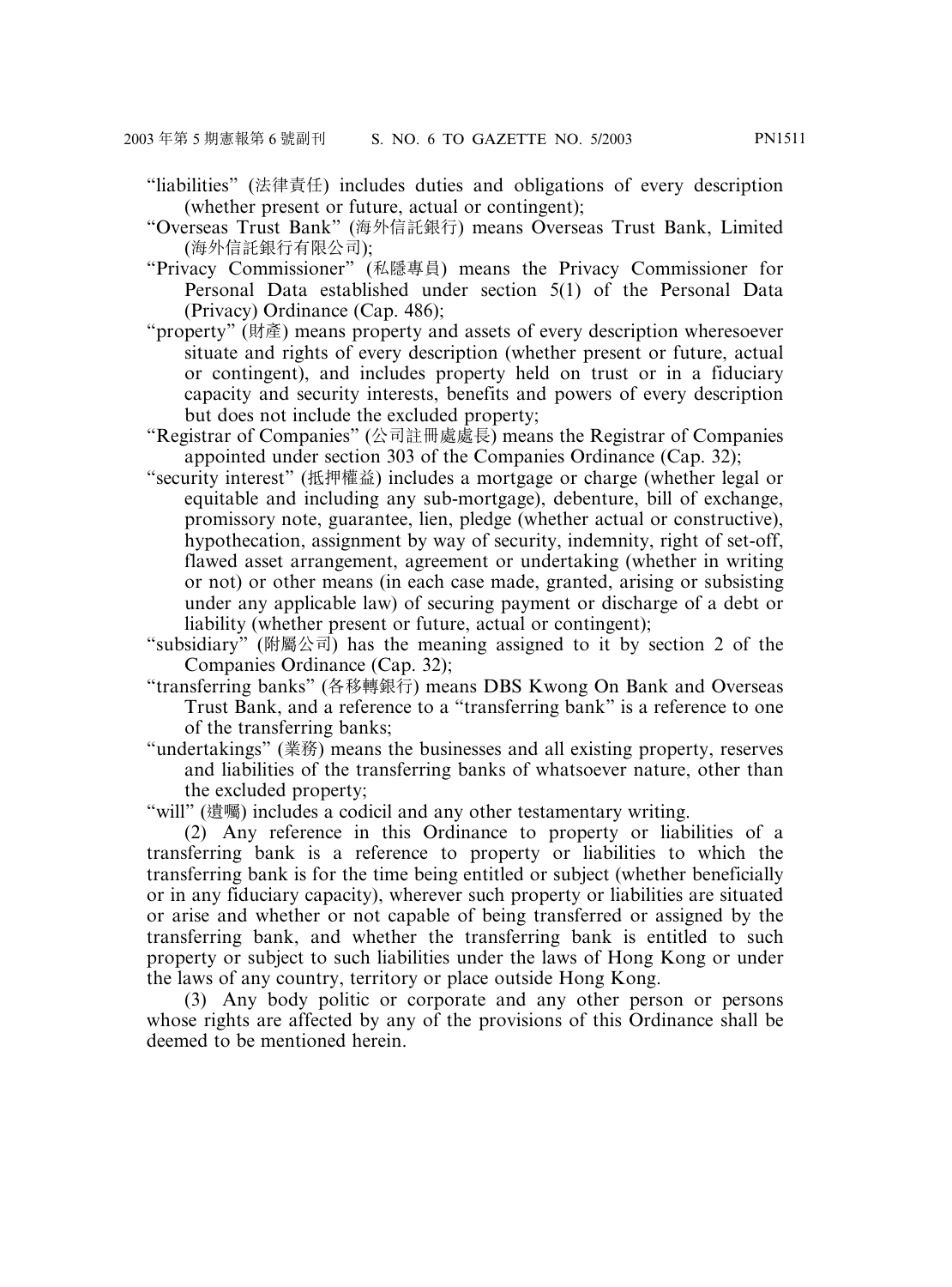#### **3. 公告指定日期**

(1) 道亨銀行的董事可就本條例而指定一個日期。

(2) 道亨銀行及各移轉銀行須於憲報刊登聯合公告,述明如此指定的日期。但如 因任何原因該日期結果並非指定日期,則道亨銀行及各移轉銀行須於憲報刊登聯合公 告表明此事,並須再次於憲報刊登聯合公告,述明另一個如此指定的日期或已過去的 指定日期 (視屬何情況而定)。

#### **4. 更改名稱、減少資本及撤銷銀行牌照**

- (1) 在指定日期當日,憑藉本條例——
	- (*a*) DBS 廣安銀行及海外信託銀行的名稱須按照本條分別更改為 "DBS Kwong On Limited (廣安有限公司)" 及 "Overseas Trust Limited (海外信 託有限公司)";
	- (b) DBS 廣安銀行的法定股本及已發行股本須減至 \$10,由5股每股 \$2的 普通股組成,而 374 999 995 股每股 \$2 的普通股則須註銷;
	- (*c*) 海外信託銀行的法定股本及已發行股本須減至 \$10 ,由 8 股每股 \$1.25 的普通股組成,而 1 999 999 992 股每股 \$1.25 的普通股則須詳銷;及
	- (*d* ) 各移轉銀行中每一銀行的銀行牌照須按照《銀行業條例》(第 155 章) 第 V 部,自金融管理專員指定的日期起撤銷,而該日期須在憲報刊登。

(2) DBS 廣安銀行須在指定日期不少於 7 日前,將本條例一份文本送交公司註冊 處處長,同時附上由 DBS 廣安銀行一名董事或該銀行的秘書簽署確認第 (1) 款所述的 股本減少及股票註銷事宜的會議紀錄一份。

(3) 海外信託銀行須在指定日期不少於 7 日前,將本條例一份文本送交公司註冊 處處長,同時附上由海外信託銀行一名董事或該銀行的秘書簽署確認第 (1) 款所述的 股本減少及股票註銷事宜的會議紀錄一份。

(4) 公司註冊處處長須依據本條例,將依據第 (2) 及 (3) 款送交予他的本條例文本 及會議紀錄登記,並須在指定日期當日——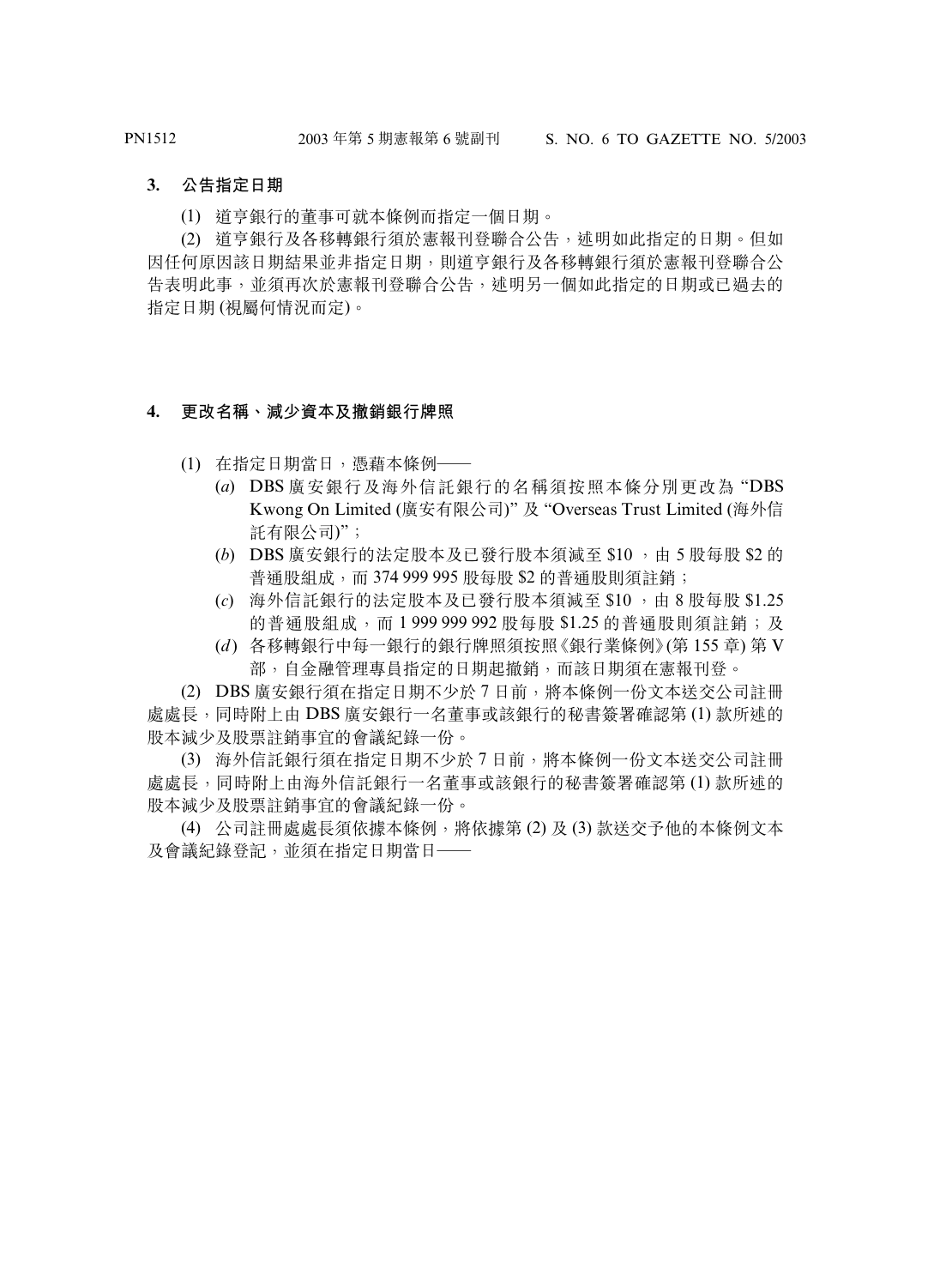#### **3. Notice of appointed day**

(1) The directors of Dao Heng Bank may appoint a day for the purposes of this Ordinance.

(2) Dao Heng Bank and the transferring banks shall give joint notice in the Gazette stating the day so appointed save that, in the event that such day proves not to be the appointed day for any reason, Dao Heng Bank and the transferring banks shall give joint notice in the Gazette to that effect and shall again give joint notice in the Gazette stating the next day so appointed or, as the case may be, the day which was the appointed day.

#### **4. Change of name, reduction of capital and revocation of banking licence**

- (1) On the appointed day, by virtue of this Ordinance—
	- (*a*) the names of DBS Kwong On Bank and Overseas Trust Bank shall, in accordance with this section, be respectively changed to "DBS Kwong On Limited (廣安有限公司)" and "Overseas Trust Limited (海外信託有限公司)";
	- (*b*) the authorized and issued share capital of DBS Kwong On Bank shall be reduced to \$10 comprising 5 ordinary shares of \$2 each and 374 999 995 ordinary shares of \$2 each shall be cancelled;
	- (*c*) the authorized and issued share capital of Overseas Trust Bank shall be reduced to \$10 comprising 8 ordinary shares of \$1.25 each and 1 999 999 992 ordinary shares of \$1.25 each shall be cancelled; and
	- (*d*) the banking licence of each of the transferring banks shall, in accordance with Part V of the Banking Ordinance (Cap. 155), be revoked on and from a day to be appointed by the Monetary Authority which day shall be published in the Gazette.

(2) Not later than 7 days before the appointed day, DBS Kwong On Bank shall deliver to the Registrar of Companies a copy of this Ordinance together with a minute, signed by a director or the secretary of DBS Kwong On Bank confirming the reduction of share capital and cancellation of shares referred to in subsection (1).

(3) Not later than 7 days before the appointed day, Overseas Trust Bank shall deliver to the Registrar of Companies a copy of this Ordinance together with a minute, signed by a director or the secretary of Overseas Trust Bank confirming the reduction of share capital and cancellation of shares referred to in subsection (1).

(4) The Registrar of Companies shall, pursuant to this Ordinance, register the copies of the Ordinance and the minutes delivered to him pursuant to subsections (2) and (3) and on the appointed day shall—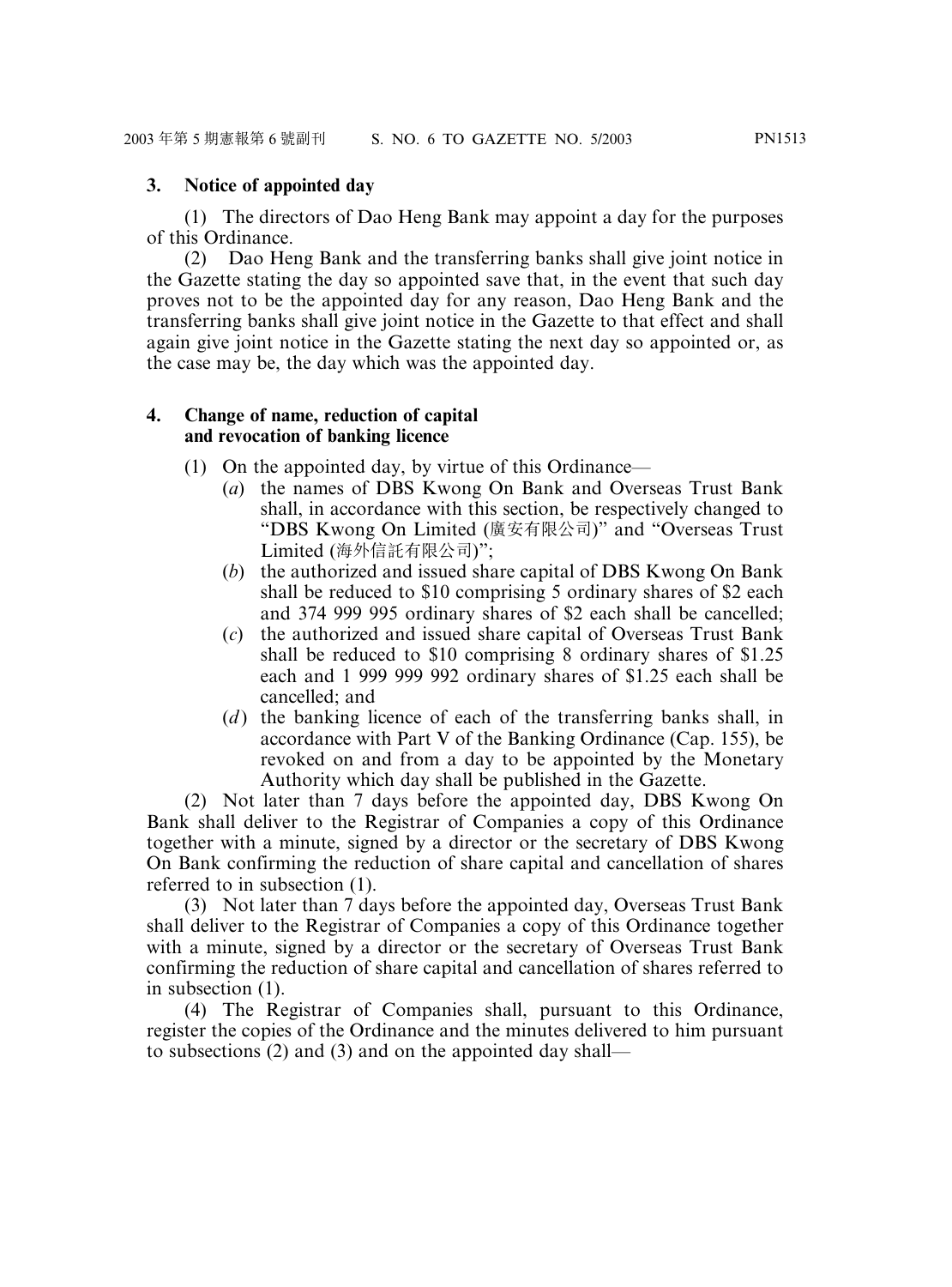- (*a*) 將各移轉銀行的新名稱記入登記冊內,以取代其舊名稱;
- (*b*) 向 DBS 廣安銀行發出關於更改名稱的公司註冊證書一份,證書上須述 明 DBS 廣安銀行的新名稱;
- (*c*) 向海外信託銀行發出關於更改名稱的公司註冊證書一份,證書上須述明 海外信託銀行的新名稱;及
- (*d* ) 簽署證明本條例及有關會議紀錄已獲登記,而該證明書即為證實各移轉 銀行中每一銀行減少其法定股本及已發行股本的不可推翻的證據。

#### **5. 業務轉歸道亨銀行**

(1) 在指定日期當日,有關業務憑藉本條例而無需其他作為或契據,移轉予及轉 歸道亨銀行,以便道亨銀行繼承整項業務,猶如道亨銀行與有關的移轉銀行在各方面 而言在法律上均是同一人一樣。

(2) 屬業務組成部分的財產及法律責任如位於香港以外的國家、地區或地方,而 其移轉及轉歸是受香港法律以外的規定所管限,則倘若道亨銀行提出要求,有關的移 轉銀行須在指定日期後,在切實可行範圍內,盡快採取各種必要行動,以確保該財產 及法律責任有效地移轉予及轉歸道亨銀行,而在作出上述移轉及轉歸之前,有關的移 轉銀行須以受託人身分絕對地代道亨銀行持有該財產及負有該法律責任。

#### **6. 信託財產及遺囑**

(1) 任何財產如在緊接指定日期之前由移轉銀行持有,不論是單獨持有或聯同其 他人持有,亦不論是以信託契據、授產安排、契諾、協議、遺囑或其他文書的受託人 或保管受託人身分 (不論原先是否如此獲得委任,亦不論是經簽署或蓋章或藉任何法 庭的命令或以其他方式委任) 持有,或以死者的遺囑執行人或遺產管理人的身分、或 藉法庭的命令委任的司法受託人身分、或其他受信人身分持有,並憑藉本條例轉歸或 當作轉歸道亨銀行,則自指定日期起,該財產即由道亨銀行單獨持有或聯同上述其他 人持有 (視屬何情況而定),而道亨銀行具有有關信託所給予該移轉銀行的同一身分, 並擁有和受限於對該等信託適用的權力、條文及法律責任。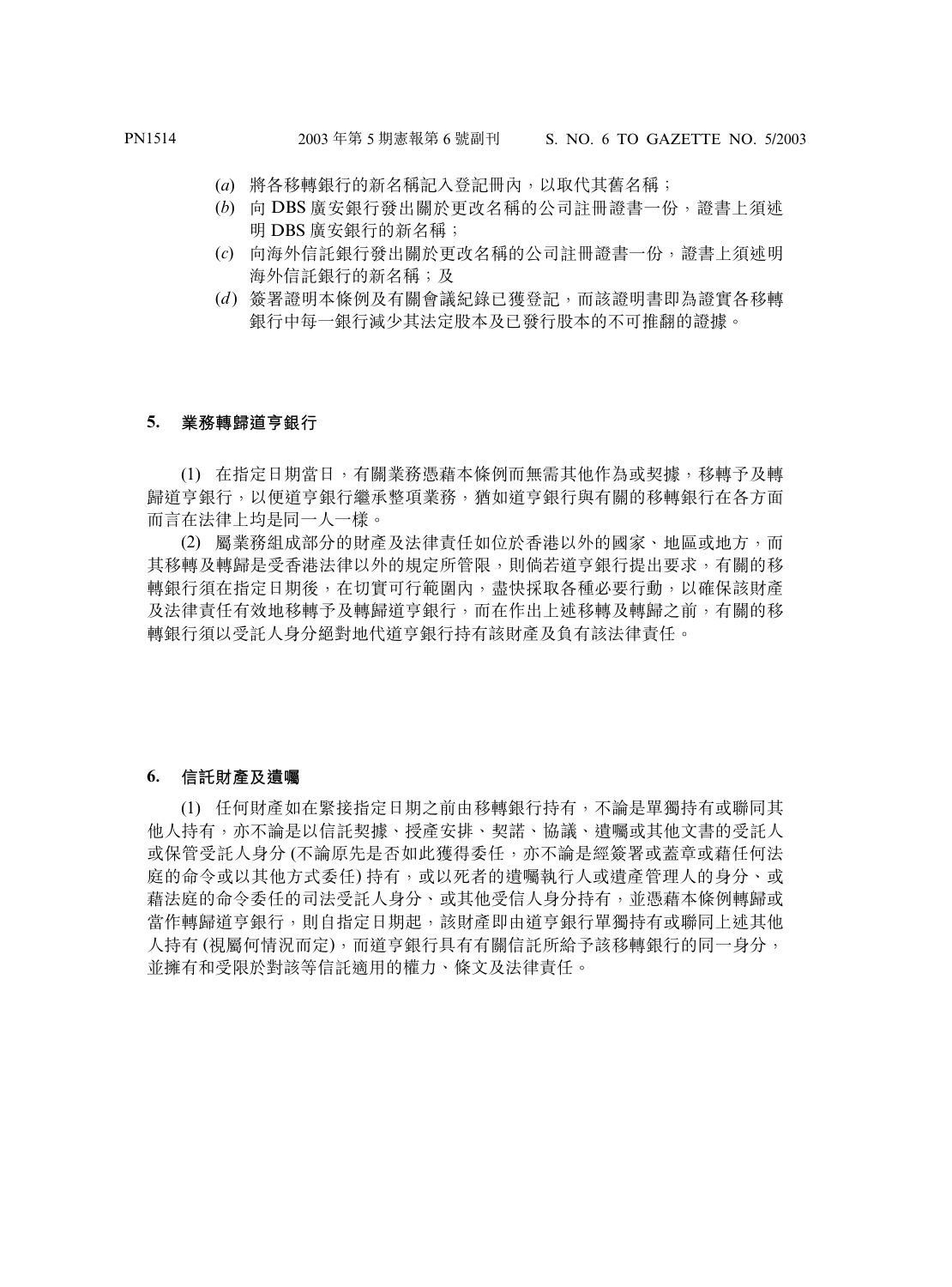- (*a*) enter the new names of the transferring banks in the register in place of their former names;
- (*b*) issue to DBS Kwong On Bank a certificate of incorporation on change of name stating DBS Kwong On Bank's new name;
- (*c*) issue to Overseas Trust Bank a certificate of incorporation on change of name stating Overseas Trust Bank's new name; and
- (*d* ) certify under his hand the registration of the Ordinance and the minutes which certificates shall be conclusive evidence of the reduction of the authorized and issued share capital of each of the transferring banks.

#### **5. Vesting of the undertakings in Dao Heng Bank**

(1) On the appointed day the undertakings shall, by virtue of this Ordinance and without further act or deed, be transferred to, and vest in, Dao Heng Bank to the intent that Dao Heng Bank shall succeed to the whole undertakings as if in all respects Dao Heng Bank were the same person in law as the relevant transferring bank.

(2) Where the transfer and vesting of any property and liabilities situate in any country, territory or place outside Hong Kong and forming part of the undertakings is governed otherwise than by the laws of Hong Kong, the transferring bank in question shall, if Dao Heng Bank so requires, so soon as is practicable after the appointed day, take all necessary steps for securing the effective transfer and vesting thereof in Dao Heng Bank and, pending such transfer and vesting, the transferring bank in question shall hold any such property and liabilities in trust absolutely for Dao Heng Bank.

#### **6. Trust property and wills**

(1) Any property vested or deemed to be vested in Dao Heng Bank by virtue of this Ordinance which immediately before the appointed day was held by a transferring bank, whether alone or jointly with any other person, as trustee or custodian trustee of any trust deed, settlement, covenant, agreement, will or other instrument (whether originally so appointed or not, and whether appointed under hand or seal, or by order of any court or otherwise), or as executor of the will, or administrator of the estate, of a deceased person or as judicial trustee appointed by order of any court, or in any other fiduciary capacity, shall, on and from the appointed day, be held by Dao Heng Bank alone or, as the case may be, jointly with such other person, in the same capacity upon the trusts, and with and subject to the powers, provisions and liabilities, applicable thereto respectively.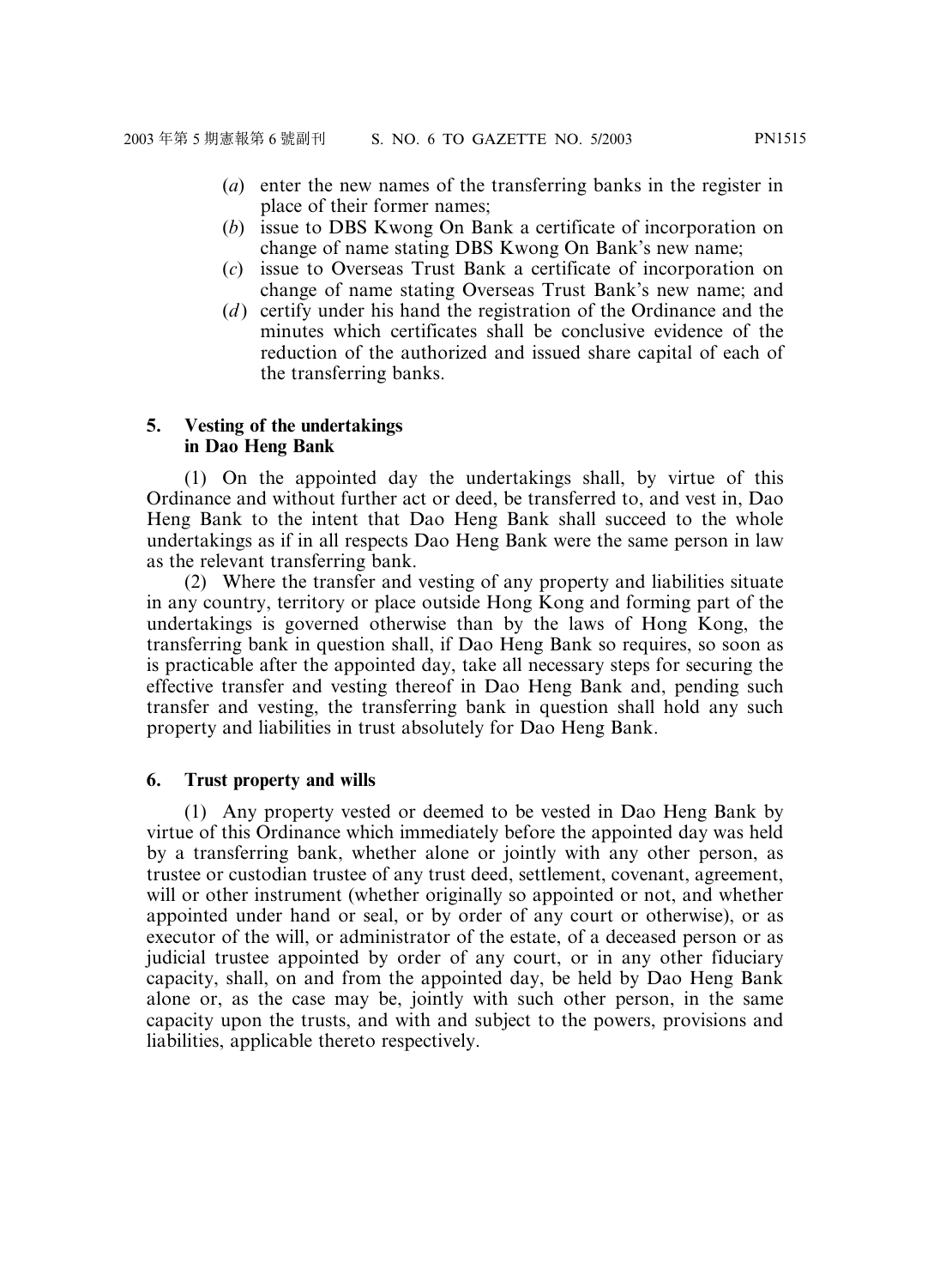(2) 任何組成業務部分的財產經變為歸屬具有第 (1) 款所提述受信人身分的移轉 銀行所根據或憑藉的現有文書或法庭命令 (如屬遺囑,則包括遺囑認證的授予書),以 及訂明移轉銀行因以該受信人身分提供服務而獲付或留存酬金的上述文書或命令的條 文, 或任何現有合約或安排, 自指定日期起, 在文意許可的情況下, 須在猶如其中提 述該移轉銀行之處 (但不包括對該移轉銀行的條款及條件或收費率的提述 (不論如何措 詞,亦不論是明訂或隱含)),以提述道亨銀行取代的情況下解釋和具有效力。但本款 並不阻止道亨銀行按照有關文書或命令的條款而更改應予支付的酬金或收費率。

(3) 在指定日期前訂立但在指定日期前未在香港申領遺囑認證的組成業務部分的 遺囑,以及在指定日期當日或之後訂立的組成業務部分的遺囑,如委任移轉銀行以受 託人的身分作為財產的執行人、受託人或收受人,則自指定日期起,該遺囑須在猶如 其中提述該移轉銀行為該執行人、受託人或收受人或其他與該委任有關之處 (但不包 括對該移轉銀行的條款及條件或收費率的提述 (不論如何措詞,亦不論是明訂或隱 含)),以提述道亨銀行取代的情況下解釋和具有效力。

(4) 任何遺囑性質的饋贈均不得僅因本條例任何條文的施行而廢止。

**7. 補充條文**

在不影響本條例其他條文的一般性原則下,除非本條例其他條文有相反效力,否 則本條下述條文 (關於除外財產則除外) 具有效力——

> (*a*) 移轉銀行 (不論單獨或聯同其他人,亦不論以主事人或代理人的身分或 以書面或其他形式) 訂立、參與訂定、接獲、發出或被指明為收件人的 所有現有合約、協議、保險單、認購權文件、約務更替文件、證明書、 裁決、批地文件、轉易書、契據、租契、特許、通知、許可證、擔保、 授予抵押權益或包含抵押權益的文件、債權證明書、彌償、委託、指示 及其他文書及承諾,自指定日期起,須在猶如屬以下情況下而解釋和具 有效力——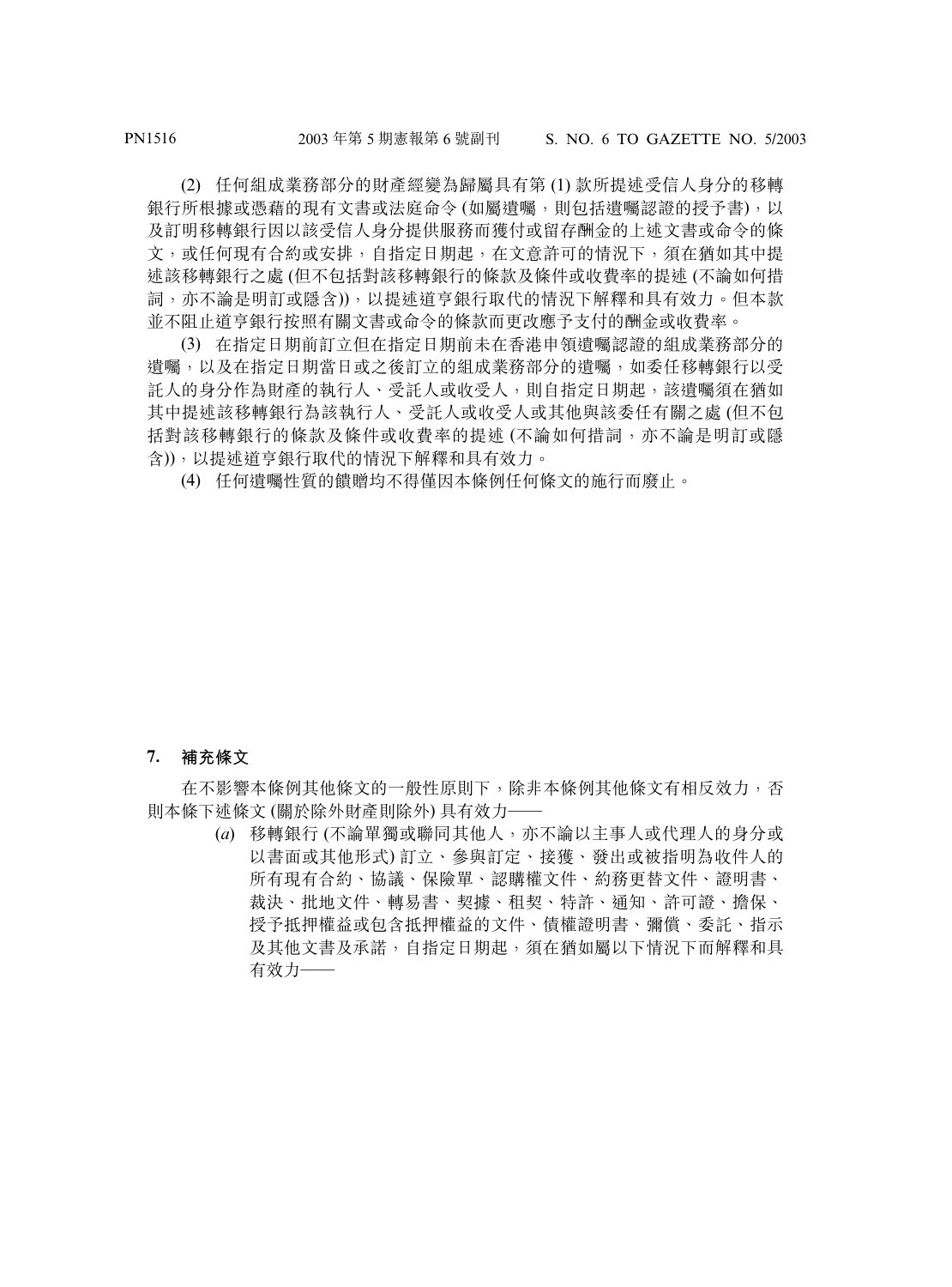(2) Any existing instrument or order of any court under or by virtue of which any property forming part of the undertakings became vested in a transferring bank, in any such fiduciary capacity as is referred to in subsection (1) (including in the case of a will any grant of probate thereof), and any provision in such instrument or order, or any existing contract or arrangement, for the payment to, or retention by, a transferring bank of remuneration for its services in any such fiduciary capacity, shall, on and from the appointed day, be construed and have effect, so far as the context permits, as if for any reference therein to the transferring bank not being a reference (however worded and whether express or implied) to terms and conditions of, or to a scale of fees of, the transferring bank, there were substituted a reference to Dao Heng Bank provided always that this subsection shall not prevent Dao Heng Bank from varying the remuneration or scale of fees payable in accordance with the terms of the relevant instrument or order.

(3) Any will made before the appointed day which has not been proved in Hong Kong before the appointed day, and any will made on or after the appointed day, being a will forming part of the undertakings which appoints a transferring bank to be an executor, trustee or recipient of any property as trustee, shall, on and from the appointed day, be construed and have effect as if for any reference therein to such transferring bank as such executor, trustee or recipient or otherwise in connection with such appointment, not being a reference (however worded and whether express or implied) to terms and conditions of, or to a scale of fees of, such transferring bank, there were substituted a reference to Dao Heng Bank.

(4) No testamentary gift shall be adeemed by reason only of the operation of any of the provisions of this Ordinance.

#### **7. Supplementary provisions**

Without prejudice to the generality of any other provision of this Ordinance but subject to any provision of this Ordinance to the contrary effect, the following provisions of this section shall have effect other than in relation to the excluded property—

(*a*) All existing contracts, agreements, insurance policies, options, novations, certificates, awards, land grants, conveyances, deeds, leases, licences, notices, permits, guarantees, documents granting or comprising any security interest, bonds, indemnities, mandates, instructions and other instruments and undertakings entered into by, made with, given to or by or addressed to a transferring bank (whether alone or with any other person and whether as principal or agent and whether in writing or not), shall be construed and have effect on and from the appointed day as if—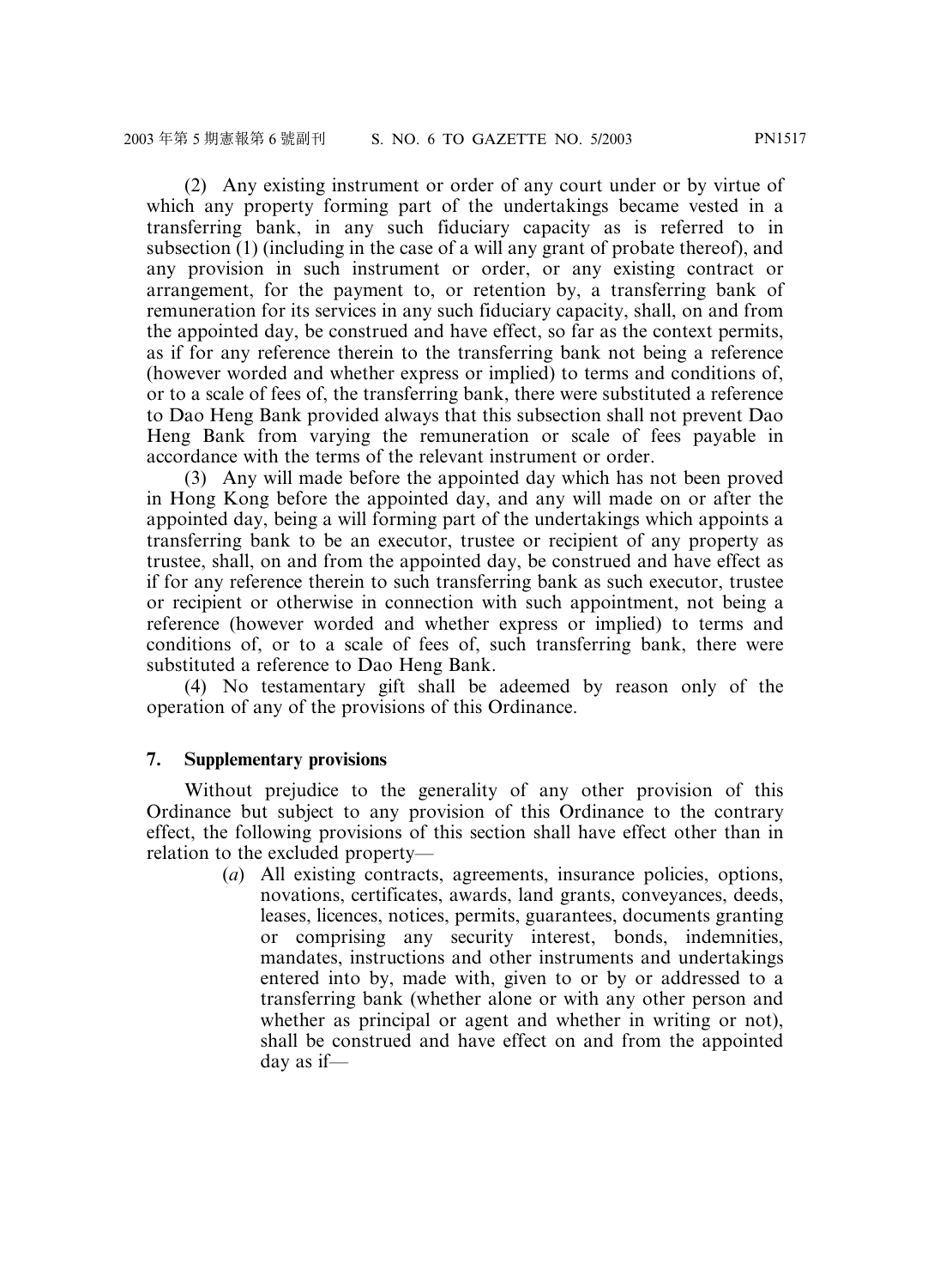- (i) 當事一方為道亨銀行,而非該移轉銀行;
- (ii) 凡提述該移轉銀行之處 (不論如何措詞,亦不論是明訂或隱含),就 須在指定日期當日或以後辦理的事情而言,均以提述道亨銀行取 代;及
- (iii) 凡提述該移轉銀行的董事或任何一名董事、高級人員或僱員之處 (不論如何措詞,亦不論是明訂或隱含),就須在指定日期當日或以 後辦理的事情而言,即為提述道亨銀行的董事,或道亨銀行為該目 的而委任的董事、高級人員或僱員 (視情況所需而定),或如無上述 委任,則為提述身分與首述的董事、高級人員或僱員最為接近的道 亨銀行的董事、高級人員或僱員。
- (*b*) 除第 17 條另有規定外,(*a*)(ii) 段適用於法定條文、任何移轉銀行並非立 約一方的現有合約的條文,以及其他現有文件 (合約及遺囑除外) 的條 文,一如該等條文適用於該段所適用的合約。
- (*c*) 移轉銀行與客戶之間的任何帳戶,須在指定日期當日移轉予道亨銀行, 並成為道亨銀行與該客戶之間的帳戶,規限該帳戶的條件和附帶條件與 先前的相同;就所有目的而言,該每一帳戶須當作為並未間斷的同一帳 戶;而移轉銀行 (不論單獨或聯同其他人,亦不論以主事人或代理人的 身分或以書面或其他形式) 訂立、參與訂定、接獲、發出或被指明為收 件人的任何現有合約、協議、保險單、認購權文件、約務更替文件、證 明書、裁決、批地文件、轉易書、契據、租契、特許、通知、許可證、 擔保、授予抵押權益或包含抵押權益的文件、債權證明書、彌償、委 託、指示及其他文書及承諾,自指定日期起,須在猶如屬以下情況下解 釋和具有效力:凡提述移轉銀行與客戶之間的上述帳戶 (不論如何措 詞,亦不論是明訂或隱含),就須在指定日期當日或以後辦理的事情而 言,並在文意許可的情況下,均以提述道亨銀行與該客戶之間上述並未 間斷的帳戶取代: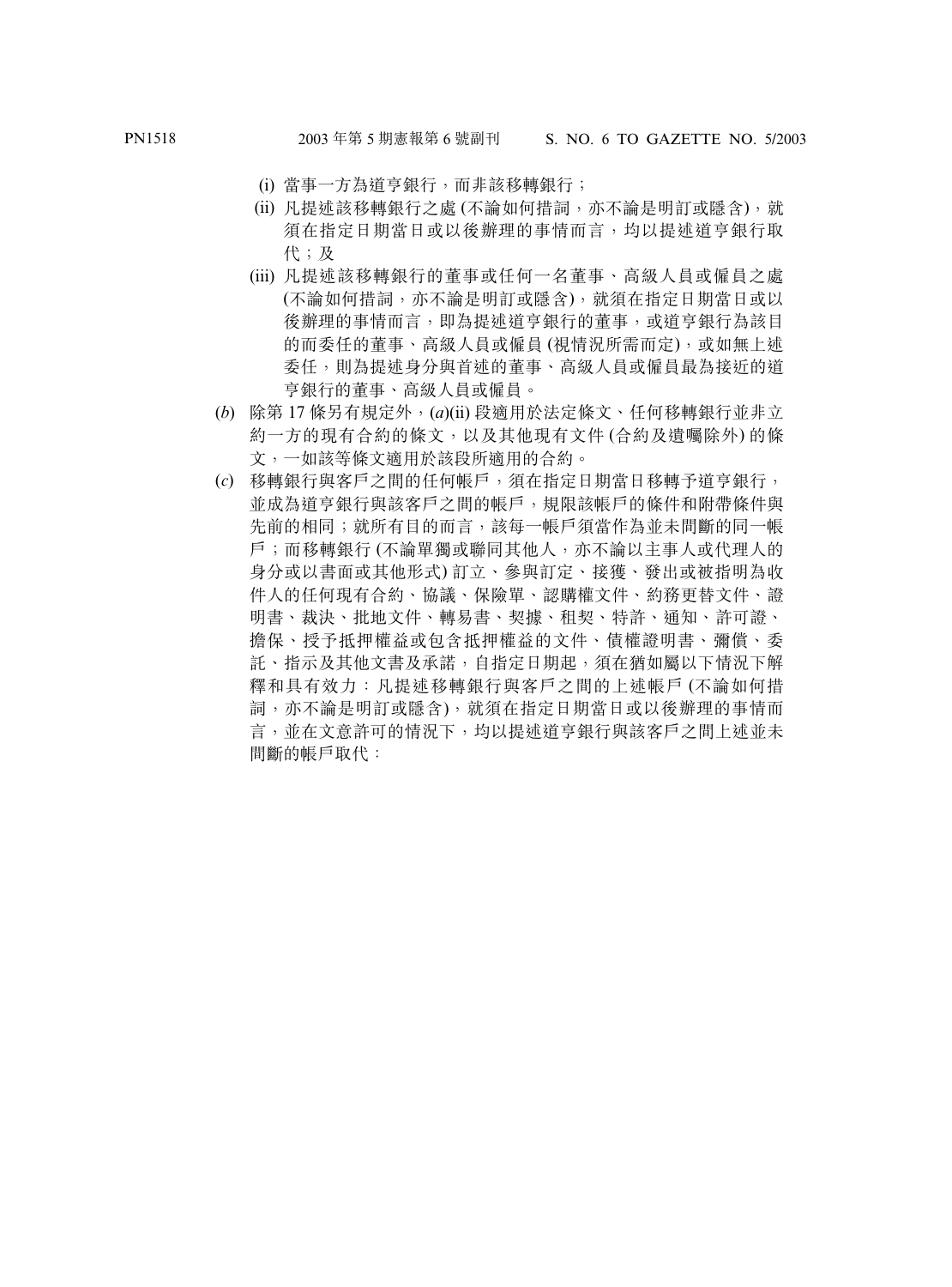- (i) Dao Heng Bank had been a party thereto instead of such transferring bank;
- (ii) for any reference (however worded and whether express or implied) to such transferring bank there were substituted, as respects anything falling to be done on or after the appointed day, a reference to Dao Heng Bank; and
- (iii) any reference (however worded and whether express or implied) to the directors or to any director, officer or employee of such transferring bank were, as respects anything falling to be done on or after the appointed day, a reference to the directors of Dao Heng Bank or, as the case may require, to such director, officer or employee of Dao Heng Bank as Dao Heng Bank may appoint for that purpose or, in default of appointment, to the director, officer or employee of Dao Heng Bank who corresponds as nearly as may be to the first-mentioned director, officer or employee.
- (*b*) Paragraph (*a*)(ii) shall, subject to the provisions of section 17, apply to any statutory provision, to any provision of any existing contract to which a transferring bank was not a party and to any provision of any other existing document (not being a contract or a will) as they apply to a contract to which that paragraph applies.
- (*c*) Any account between a transferring bank and a customer shall, on the appointed day, be transferred to Dao Heng Bank and become an account between Dao Heng Bank and such customer subject to the same conditions and incidents as theretofore; and each such account shall be deemed for all purposes to be a single continuing account; and any existing contracts, agreements, insurance policies, options, novations, certificates, awards, land grants, conveyances, deeds, leases, licences, notices, permits, guarantees, documents granting or comprising any security interest, bonds, indemnities, mandates, instructions and other instruments and undertakings entered into by, made with, given to or by or addressed to a transferring bank (whether alone or with any other person and whether as principal or agent and whether in writing or not), shall be construed and have effect on and from the appointed day as if any reference (however worded and whether express or implied) to such account between a transferring bank and a customer there were substituted, as respects anything falling to be done on or after the appointed day, and so far as the context permits, a reference to the continuing account between Dao Heng Bank and such customer: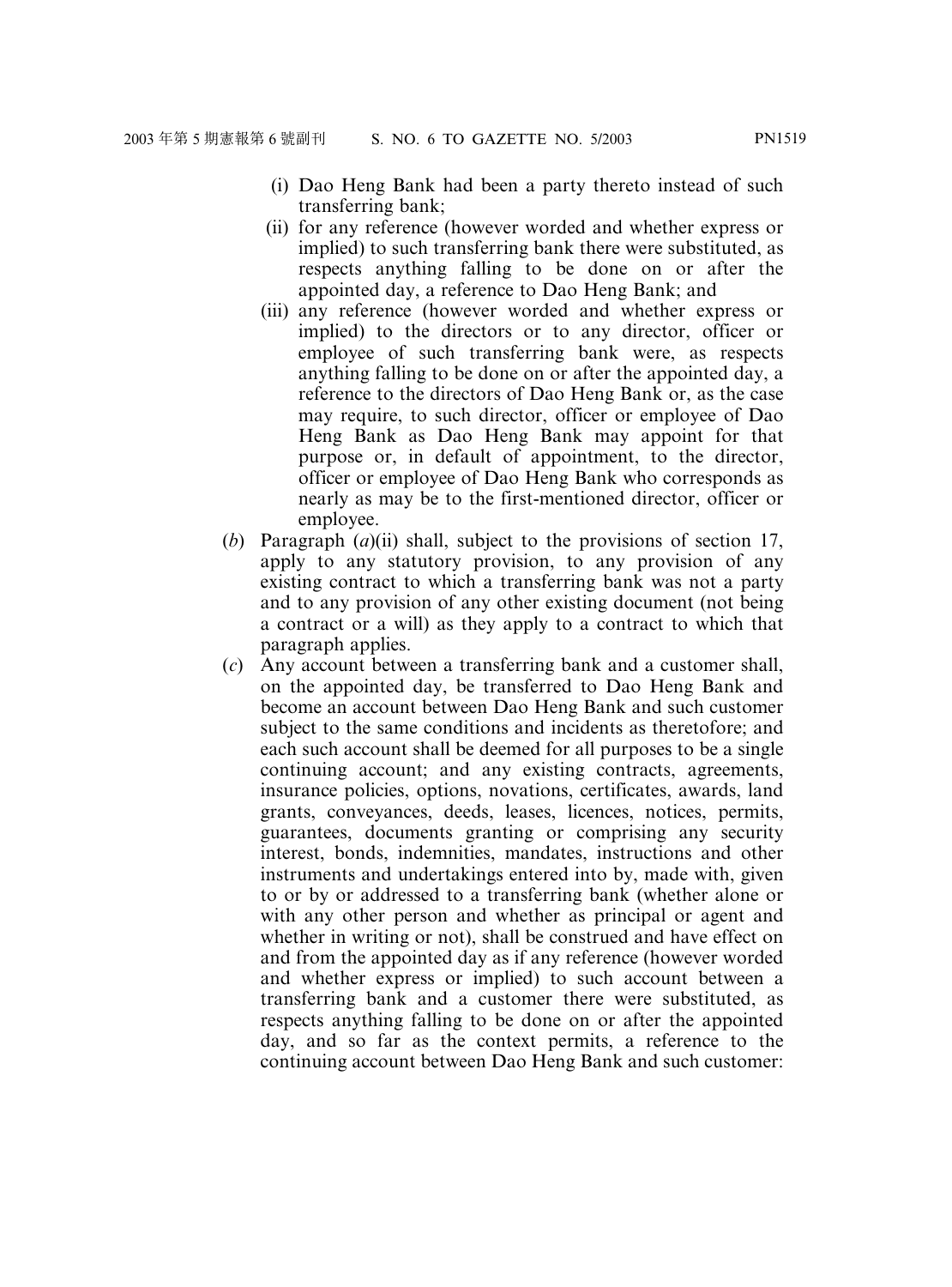但本條例並不影響道亨銀行或任何客戶更改持有帳戶的條件或附帶 條件的權利。

- (*d* ) 向移轉銀行或由移轉銀行發出的 (不論是單獨或與另一人共同接獲或發 出) 現有指示、命令、指令、委託、授權書、授權、承諾或同意 (不論是 否以書面作出,亦不論是否與帳戶有關),自指定日期起,猶如是向道亨 銀行或由道亨銀行發出,或向道亨銀程行連同該另一人發出,或由道亨銀 行連同該另一人共同發出 (視屬何情況而定) 而適用和具有效力。
- (*e*) 要求移轉銀行兌現的或由移轉銀行接獲、承兌或背書的、又或須於移轉 銀行的任何營業地點支付的可流轉票據或付款指令票據,無論是在指定 日期之前、當日或之後要求移轉銀行兌現、或在指定日期之前、當日或 之後接獲、承兑或背書,自指定日期起,均在猶如已要求道亨銀行兑 現,或已由道亨銀行接獲、承兑或背書,又或須於道亨銀行的同一營業 地點支付的情況下,具有同樣效力。
- (*f*) 移轉銀行以受寄人身分持有對任何文件、紀錄、貨物或其他物件的保 管,須在指定日期當日移交道亨銀行,而移轉銀行根據關乎上述文件、 紀錄、貨物或物件的委託保管合約而具有的權利及義務,須在該日成為 道亨銀行的權利及義務。
- (*g*) (i) 在緊接指定日期之前由移轉銀行或移轉銀行的代名人、代理人或受 託人持有而用作保證就任何法律責任付款或解除任何法律責任的抵 押權益,自指定日期起,須由道亨銀行持有、或由上述代名人、代 理人或受託人 (視情況所需而定) 為道亨銀行持有,並須供道亨銀行 (不論是為該銀行本身的利益,或是為其他人的利益 (視屬何情況而 定)) 用作保證就該法律責任付款或解除該法律責任的抵押權益。
	- (ii) 就按照本條例的條文轉歸或當作轉歸道亨銀行的抵押權益及以其作 為保證的法律責任而言,道亨銀行所享有的權利及優先權,以及規 限該銀行的義務及附帶條件,與有關的移轉銀行如繼續持有該抵押 權益本來會享有的權利及優先權及本來會規限有關的移轉銀行的義 務及附帶條件一樣。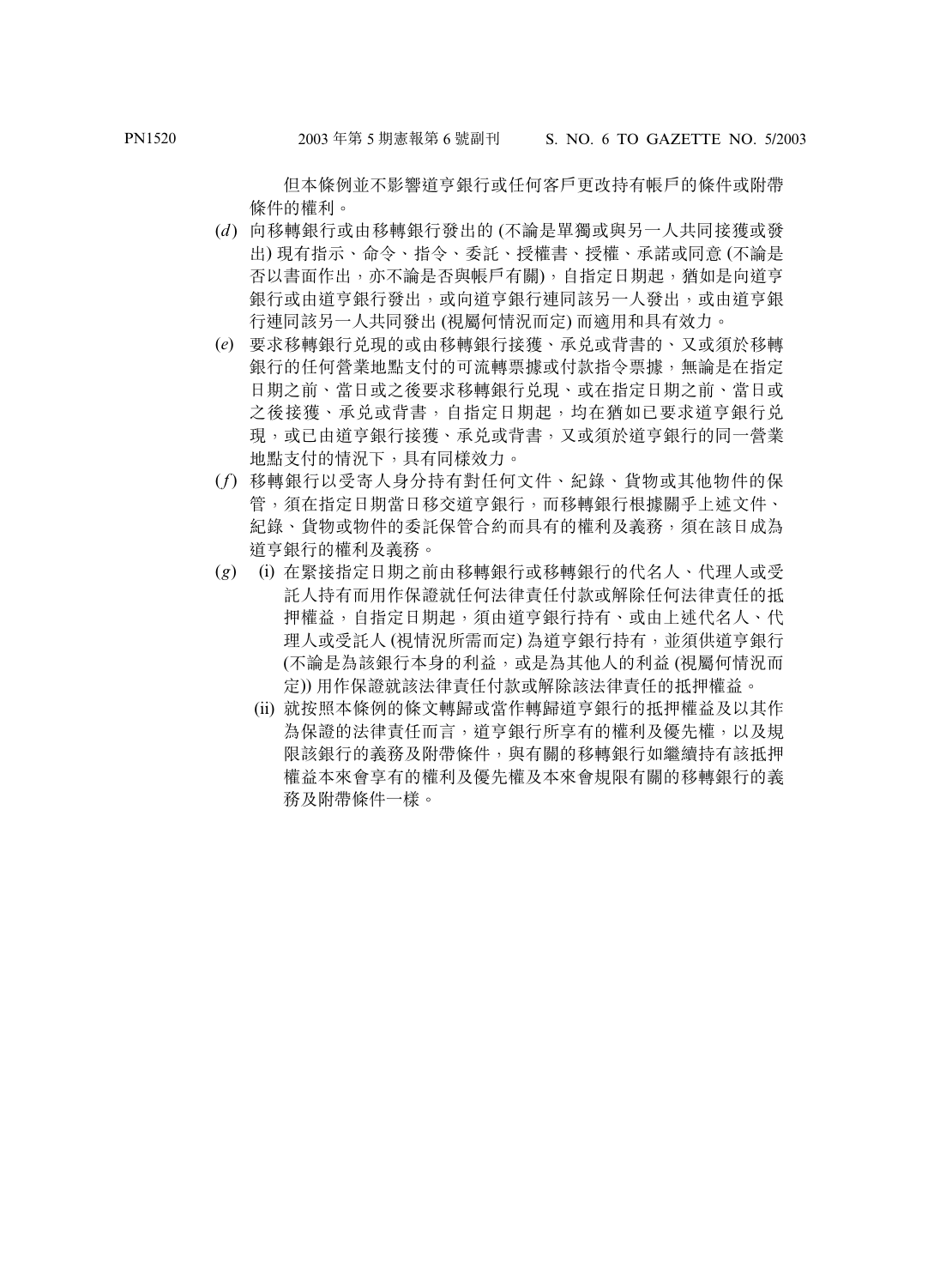Provided that nothing in this Ordinance shall affect any right of Dao Heng Bank or of any customer to vary the conditions or incidents subject to which any account is kept.

- (*d*) Any existing instruction, order, direction, mandate, power of attorney, authority, undertaking or consent (whether in writing or not and whether or not in relation to an account) given to or by a transferring bank, either alone or jointly with another person, shall apply and have effect, on and from the appointed day, as if given to or by Dao Heng Bank or, as the case may be, to or by Dao Heng Bank jointly with such other person.
- (*e*) Any negotiable instrument or order for payment of money drawn on, or given to, or accepted or endorsed by, a transferring bank, or payable at any place of business of a transferring bank, whether so drawn, given, accepted or endorsed before, on or after the appointed day, shall have the same effect on and from the appointed day, as if it had been drawn on, or given to, or accepted or endorsed by Dao Heng Bank, or were payable at the same place of business of Dao Heng Bank.
- (*f*) The custody of any document or record, goods or other thing held by a transferring bank as bailee shall pass to Dao Heng Bank on the appointed day, and the rights and obligations of a transferring bank under any contract of bailment relating to any such document or record, goods or thing shall on that day become rights and obligations of Dao Heng Bank.
- (*g*) (i) Any security interest held immediately before the appointed day by a transferring bank, or by a nominee or agent of or trustee for a transferring bank, as security for the payment or discharge of any liability shall, on and from the appointed day, be held by, or, as the case may require, by that nominee, agent or trustee for, Dao Heng Bank, and be available to Dao Heng Bank (whether for its own benefit or, as the case may be, for the benefit of any other person) as security for the payment or discharge of that liability.
	- (ii) In relation to any security interest vested or deemed to be vested in Dao Heng Bank in accordance with the provisions of this Ordinance and any liability thereby secured, Dao Heng Bank shall be entitled to the rights and priorities and be subject to the obligations and incidents to which the transferring bank in question would have been entitled and subject if it had continued to hold the security interest.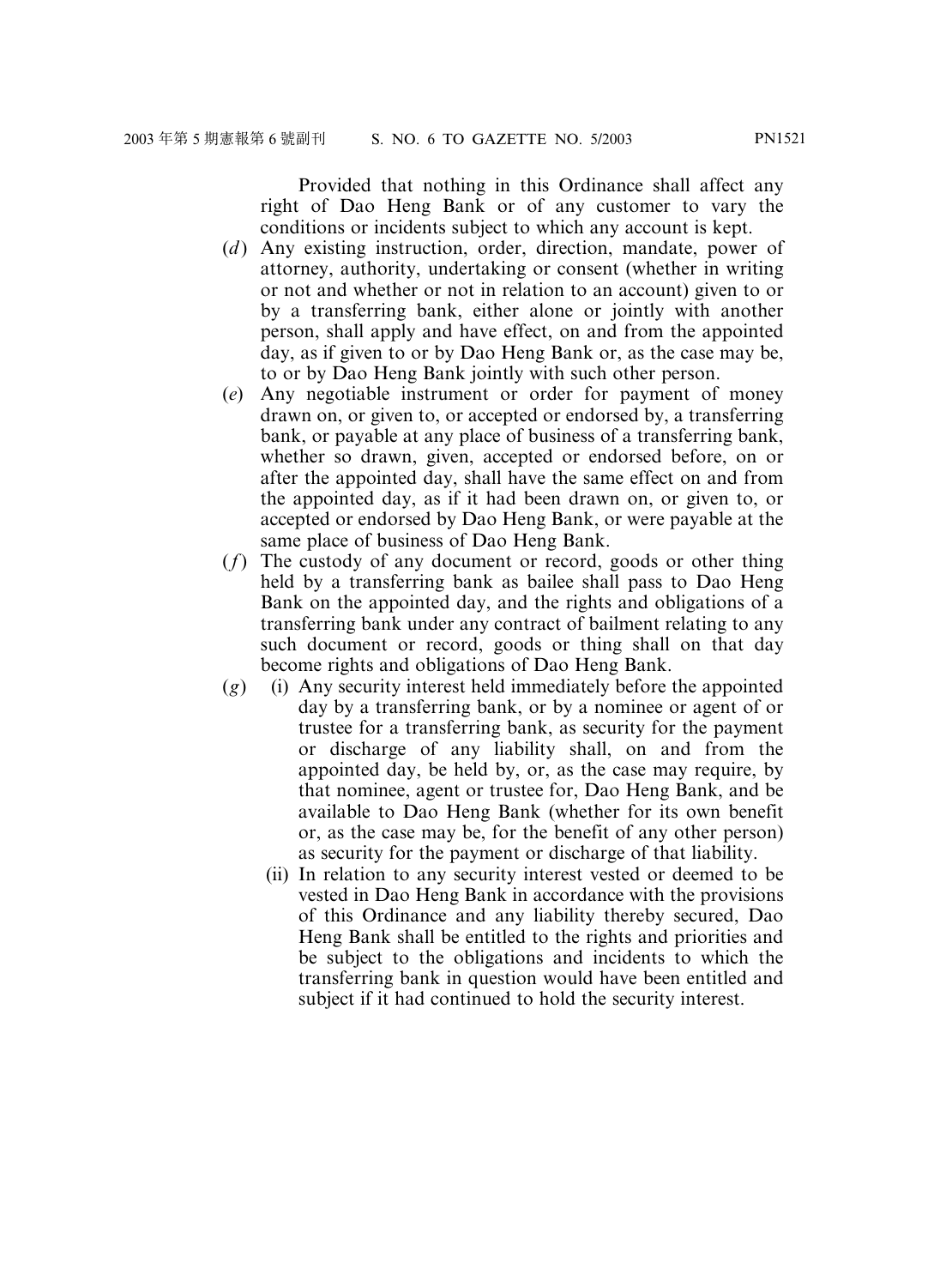- (iii) 在不影響第 (ii) 節的一般性的原則下,如某一移轉銀行與道亨銀行 之間或兩間移轉銀行之間,有任何現有法律責任存續,而移轉銀行 或道亨銀行,或兩者其中之一的代名人、代理人或受託人就該法律 責任持有抵押權益,則為強制執行該抵押權益或將該抵押權益變現 的目的,即使有關業務歸屬道亨銀行,該法律責任仍須當作為繼續 有效。
- (iv) 第 (i)、(ii) 或 (iii) 節所提述並擴及適用於未來貸款或法律責任的抵 押權益,自指定日期起,須供道亨銀行 (不論是為該銀行本身的利 益,或是為其他人的利益 (視屬何情況而定)) 用作保證未來貸款及 法律責任獲得償付或解除的抵押權益,其可供使用的範圍及方式, 在各方面而言均與在緊接該日之前,其作為保證移轉銀行或道亨銀 行的未來貸款及法律責任獲得償付或解除的抵押權益一樣。
- (v) 即使有第 (i) 節的規定, 如任何抵押權益在緊接指定日期之前, 不 會供道亨銀行用作保證就任何對其負有的法律責任付款或解除該法 律責任,或不會供任何移轉銀行用作保證就任何對其負有的法律責 任付款或解除該法律責任,則該抵押權益不得憑藉本條例自指定日 期起成為可供道亨銀行就該法律責任用作保證, 但如一
	- (A) 該抵押權益的條款另有明文規定;
	- (B) 道亨銀行取得授予該抵押權益的人的書面同意;或
	- (C) 該抵押權益是根據一般法律產生的,

則屬例外。

(vi) 即使有第 (ii) 節的規定, 如道亨銀行在緊接指定日期之前不會就任 何對其負有的法律責任享有在當時已屬存在的抵押權益所關乎的權 利及優先權,或任何移轉銀行在緊接指定日期之前不會就任何對其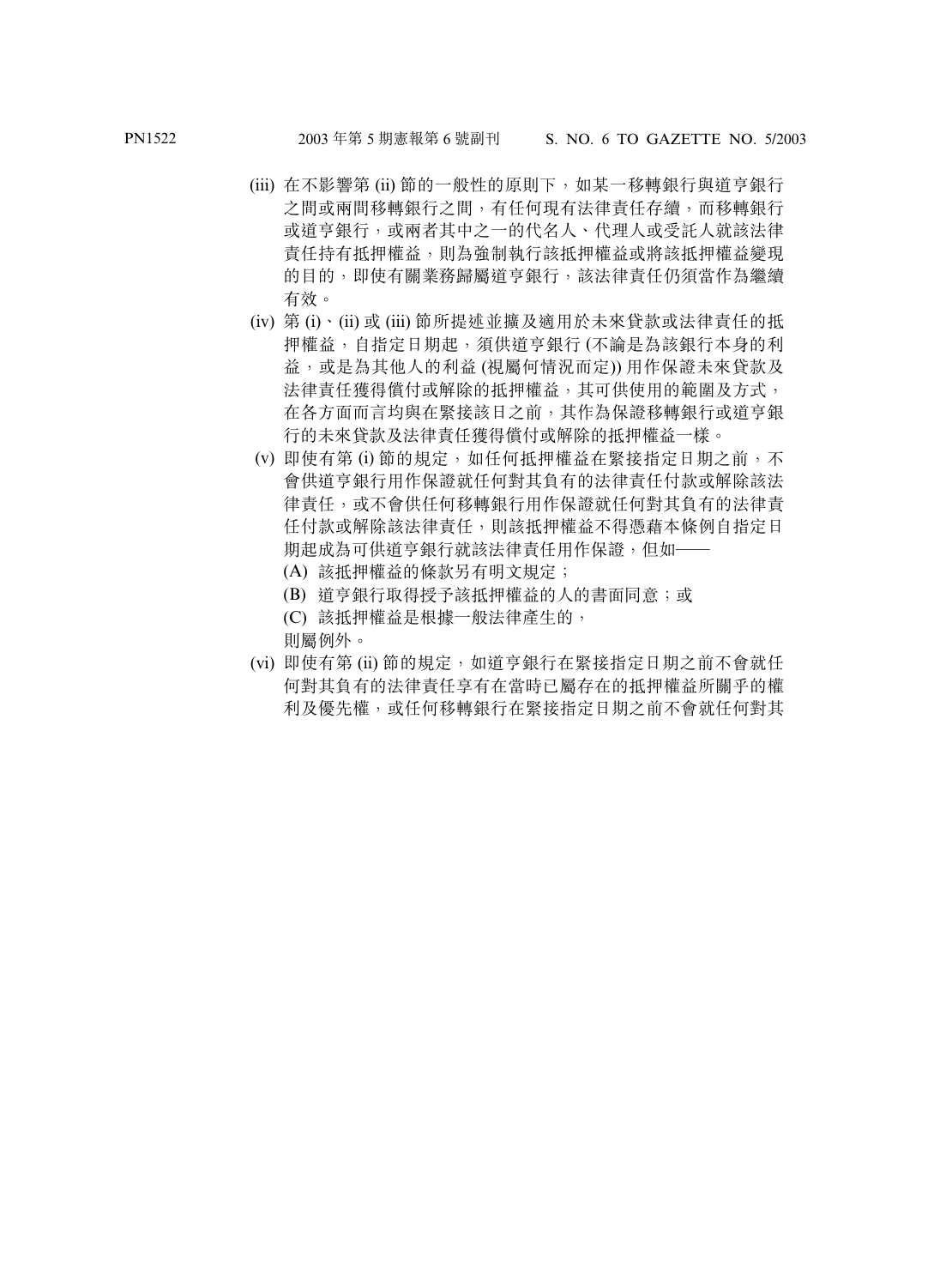- (iii) Without prejudice to the generality of subparagraph (ii), in any case where any existing liability subsists between a transferring bank and Dao Heng Bank or between 2 transferring banks, in respect of which a transferring bank or Dao Heng Bank, or a nominee or agent of or trustee for a transferring bank or Dao Heng Bank holds a security interest, that liability shall, for the purpose of enforcing or realizing that security interest, be deemed to continue in effect notwithstanding the vesting of the undertakings in Dao Heng Bank.
- (iv) Any security interest referred to in subparagraph (i), (ii) or (iii) and which extends to future advances or liabilities shall, on and from the appointed day, be available to Dao Heng Bank (whether for its own benefit or, as the case may be, for the benefit of any other person) as security for the payment or discharge of future advances and liabilities to the same extent and in the same manner in all respects as future advances by, or liabilities to, a transferring bank or Dao Heng Bank were secured thereby immediately before that day.
- (v) Notwithstanding subparagraph (i), where immediately before the appointed day any security interest would not be available to Dao Heng Bank as security for the payment or discharge of any liability owing to it, or to any transferring bank as security for the payment or discharge of any liability owing to it, such security interest shall not become available to Dao Heng Bank as security for such liability on and from the appointed day by virtue of this Ordinance, unless—
	- (A) the terms of such security interest expressly provide otherwise;
	- (B) Dao Heng Bank obtains the written consent of the person or persons who granted such security interest; or
	- (C) such security interest arises at general law.
- (vi) Notwithstanding subparagraph (ii), where immediately before the appointed day, Dao Heng Bank would not, in respect of any liability owing to it, be entitled to the rights and priorities in relation to any security interest then in existence, or any transferring bank would not, in respect of any liability owing to it, be entitled to the rights and priorities in relation to any security interest then in existence, Dao Heng Bank shall not, in respect of such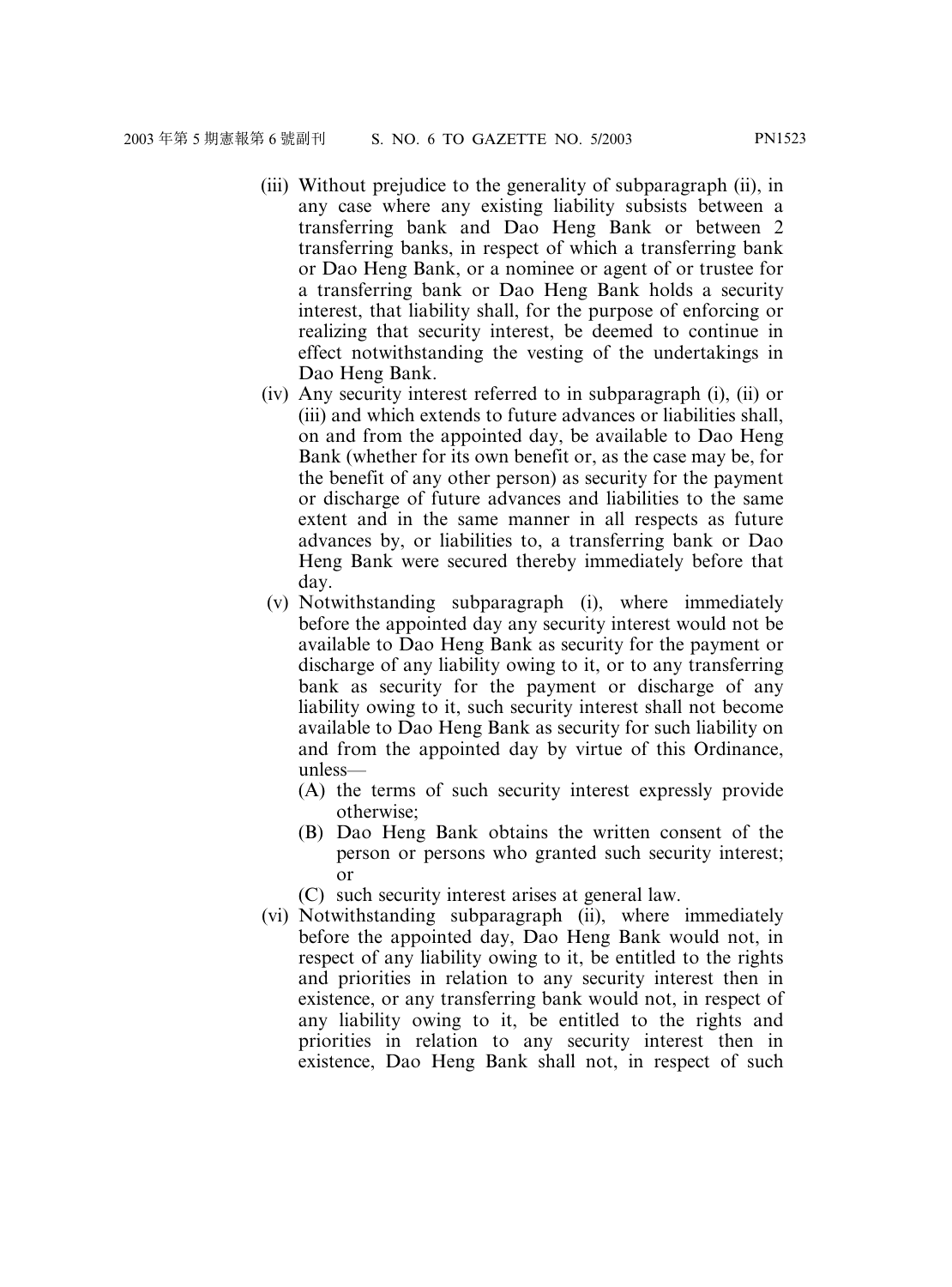負有的法律責任享有在當時已屬存在的抵押權益所關乎的權利及優 先權,則道亨銀行不得憑藉本條例自指定日期起就該法律責任享有 該等權利及優先權,但如——

- (A) 該抵押權益的條款另有明文規定;
- (B) 道亨銀行取得授予該抵押權益的人的書面同意;或
- (C) 該抵押權益是根據一般法律產生的,
- 則屬例外。
- (*h*) (i) 移轉銀行的權利或法律責任,如憑藉本條例而成為或當作為道亨銀 行的權利或法律責任,則道亨銀行及所有其他人自指定日期起即具 有同樣的權利、權力及補救 (尤其是提出法律程序,或在法律程序 中抗辯,或向任何主管當局提出或反對申請的同樣權利及權力),以 便確定、完成或強制執行該權利或法律責任,猶如該權利或法律責 任在任何時候均屬於道亨銀行一樣;而由移轉銀行提出或針對移轉 銀行向任何主管當局提出、並在緊接指定日期之前存在或待決的法 律程序,或由移轉銀行提出或針對移轉銀行向任何主管當局提出、 並在緊接指定日期之前存在或待決的申請,均可由道亨銀行繼續進 行,或可繼續針對道亨銀行進行。
	- (ii) 如移轉銀行是仲裁程序的一方,而該移轉銀行的權利或法律責任在 指定日期之前已屬該仲裁程序的有關事宜,則自指定日期起,道亨 銀行即自動取代該移轉銀行成為該仲裁程序的一方,而無需任何其 他一方或有關仲裁員的同意。
- (*i*) 裁定移轉銀行勝訴或敗訴的任何判決或裁決,如在指定日期之前仍未獲 完全履行,則在指定日期當日,在可由或可針對該移轉銀行強制執行的 範圍內,須成為可由或可針對道亨銀行強制執行。
- ( *j*) 自指定日期起,任何適用於移轉銀行的法庭命令,即適用於道亨銀行而 非該移轉銀行。
- (*k*) 本條例不得終止或損及在指定日期前由移轉銀行單獨或聯同他人委任的 接管人或接管人兼管理人的委任、權限、權利或權力。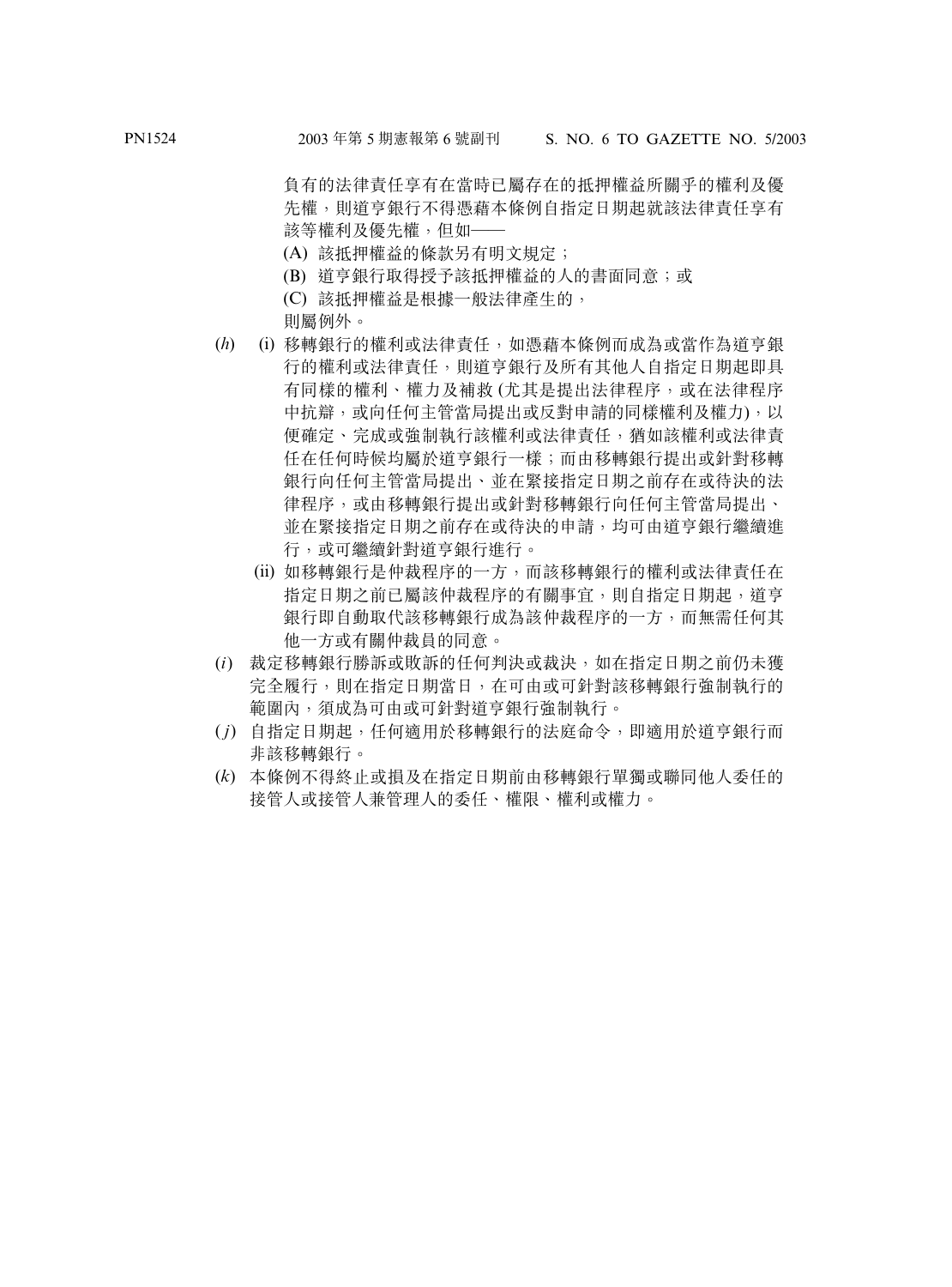liability, be entitled to such rights and priorities on and from the appointed day by virtue of this Ordinance,

- unless— (A) the terms of such security interest expressly provide otherwise;
- (B) Dao Heng Bank obtains the written consent of the person or persons who granted such security interest; or
- (C) such security interest arises at general law.
- (*h*) (i) Where by virtue of this Ordinance any right or liability of a transferring bank becomes or is deemed to become a right or liability of Dao Heng Bank, Dao Heng Bank and all other persons shall, on and from the appointed day, have the same rights, powers and remedies (and in particular the same rights and powers as to taking or resisting legal proceedings or making or resisting applications to any authority) for ascertaining, perfecting or enforcing that right or liability as if it had at all times been a right or liability of Dao Heng Bank; and any legal proceedings or application to any authority existing or pending immediately before the appointed day by or against a transferring bank may be continued by or against Dao Heng Bank.
	- (ii) Where any right or liability of a transferring bank was before the appointed day the subject of arbitral proceedings to which the transferring bank was a party, Dao Heng Bank shall on and from the appointed day automatically be substituted for such transferring bank as a party to those proceedings, without the need for consent from any other party or from the arbitrator.
- (*i*) Any judgment or award obtained by or against a transferring bank and not fully satisfied before the appointed day shall on that day, to the extent to which it is enforceable by or against such transferring bank, become enforceable by or against Dao Heng Bank.
- ( *j*) Any court order which applies to a transferring bank shall on and from the appointed day apply to Dao Heng Bank instead of to such transferring bank.
- (*k*) Nothing in this Ordinance shall terminate or prejudicially affect the appointment, authority, rights or powers of any receiver or of any receiver and manager appointed by a transferring bank, whether alone or with others, before the appointed day.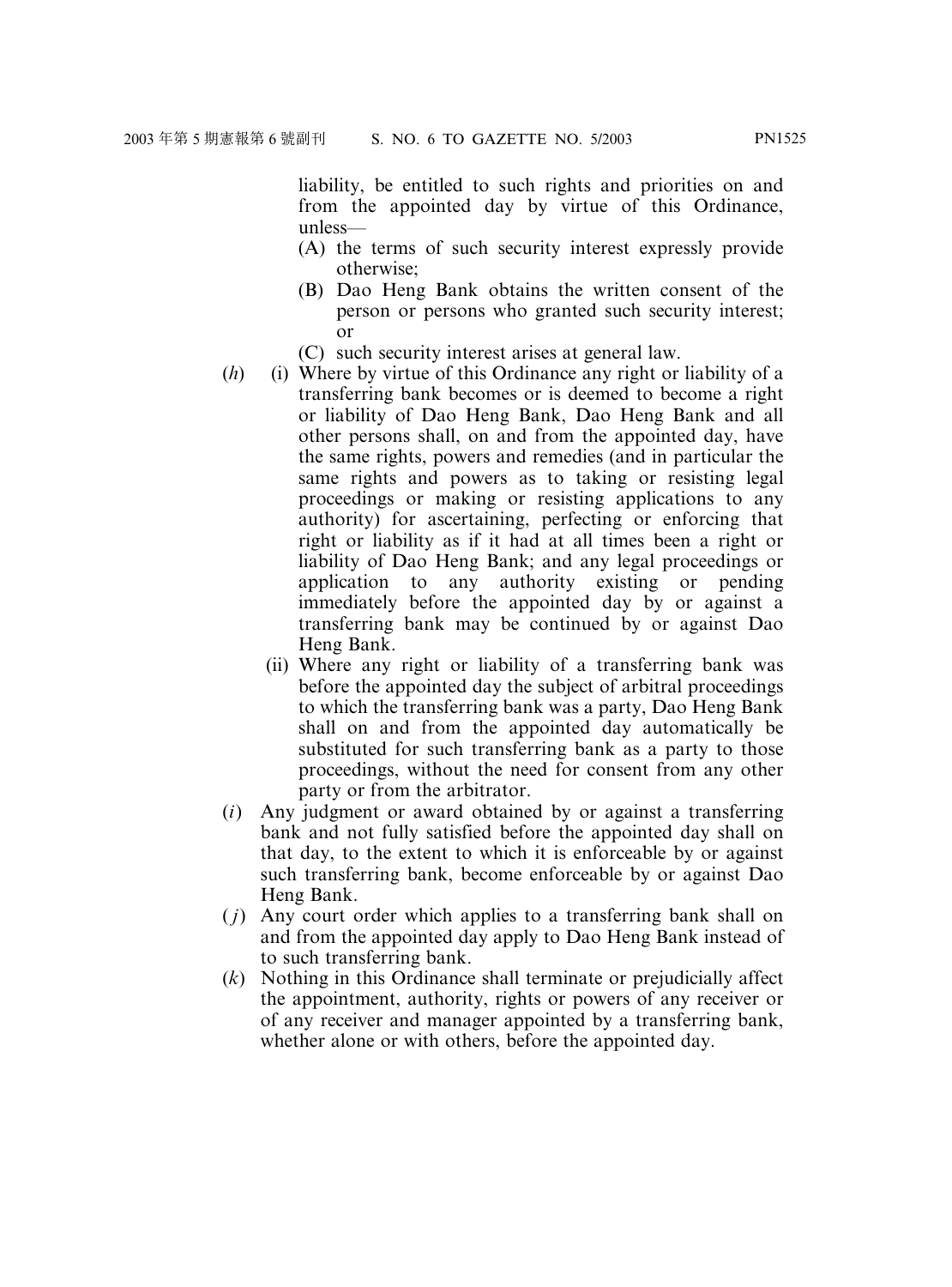(*l*) 如私隱專員本可就移轉銀行違反或被指稱違反《個人資料 (私隱) 條例》 (第 486 章) 或保障資料原則一事而在緊接指定日期之前根據該條例就該 移轉銀行行使任何權力,則自指定日期起,他可就道亨銀行行使該權 力;但根據本條例將各移轉銀行的業務移轉予及轉歸道亨銀行,以及因 預期或由於進行上述移轉及轉歸而向道亨銀行所作出的任何信息披露, 並不屬違反移轉銀行在緊接該指定日期前所負有的保密責任,而道亨銀 行或移轉銀行亦不屬違反《個人資料 (私隱) 條例》(第 486 章) 或保障資 料原則。

#### **8. 道亨銀行及各移轉銀行 的會計處理**

- (1) 不論其他條例有任何條文,憑藉本條例,自指定日期起——
	- (*a*) 就各移轉銀行中每一銀行及道亨銀行各自的會計期而編製各移轉銀行及 道亨銀行的資產負債表及損益表時,如指定日期是在該會計期內,則就 各方面而言,該等報表須在猶如有關業務視為已於道亨銀行的該會計期 的第一天依據第 5 條轉歸或當作依據第 5 條轉歸道亨銀行的情況下編 製;
	- (*b*) DBS 廣安銀行的所有財產及負債 (除外財產則除外),均須以其在 DBS 廣安銀行的報表中於道亨銀行上述會計期第一天的帳面價值,移轉予道 亨銀行;
	- (*c*) 海外信託銀行的所有財產及負債 (除外財產則除外),均須以其在道亨銀 行的合併報表中於道亨銀行上述會計期第一天的帳面價值,移轉予道亨 銀行;
	- (*d* ) 在 DBS 廣安銀行的報表中述明的上述會計期第一天關於憑藉本條例轉 歸道亨銀行的財產及負債的 DBS 廣安銀行現有的每一項儲備金,均須 移轉予道亨銀行,並就所有目的而言,均屬及成為道亨銀行的儲備金;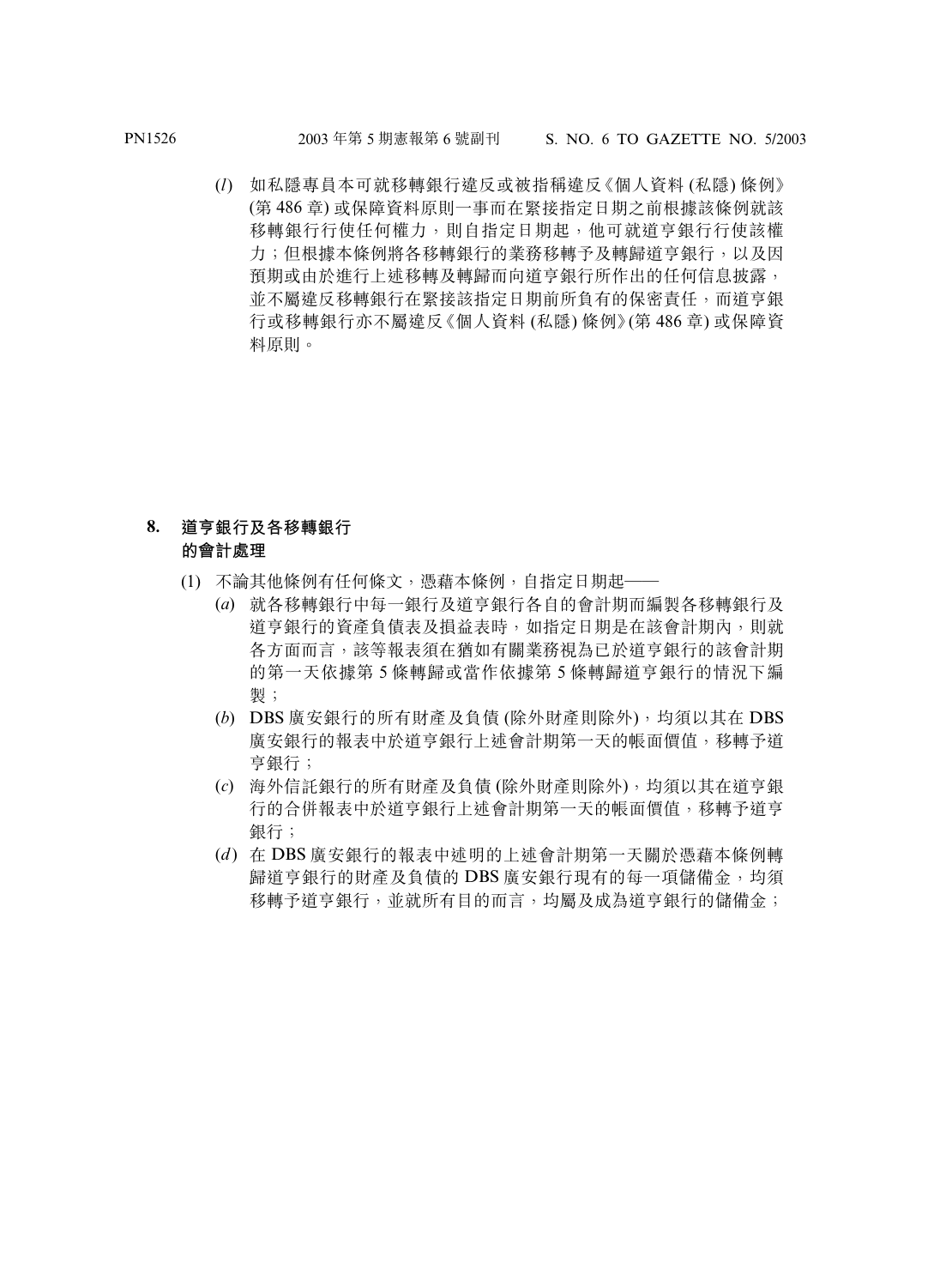(*l*) The Privacy Commissioner may, on and from the appointed day, exercise in respect of Dao Heng Bank any power under the Personal Data (Privacy) Ordinance (Cap. 486) which he could have immediately before the appointed day exercised in respect of a transferring bank in respect of a breach or alleged breach by a transferring bank of that Ordinance or the data protection principles; but the transfer to, and vesting in, Dao Heng Bank by this Ordinance of the undertakings of the transferring banks and any disclosure to Dao Heng Bank of any information in contemplation or as a result thereof shall not amount to a breach of any duty of confidentiality to which a transferring bank is subject immediately before the appointed day or to a contravention by Dao Heng Bank or a transferring bank of the Personal Data (Privacy) Ordinance (Cap. 486) or the data protection principles.

#### **8. Accounting treatment of Dao Heng Bank and the transferring banks**

(1) On and from the appointed day, by virtue of this Ordinance and notwithstanding the provisions of any other Ordinance—

- (*a*) the balance sheets and profit and loss accounts of the transferring banks and Dao Heng Bank for the accounting period of each of the transferring banks and Dao Heng Bank in which the appointed day falls shall be prepared in all respects as if the undertakings had vested or deemed to have vested in Dao Heng Bank pursuant to section 5 on the first day of such accounting period of Dao Heng Bank;
- (*b*) all property and liabilities of DBS Kwong On Bank (other than excluded property) shall be transferred to Dao Heng Bank at their carrying value in the accounts of DBS Kwong On Bank on the first day of such accounting period of Dao Heng Bank;
- (*c*) all property and liabilities of Overseas Trust Bank (other than excluded property) shall be transferred to Dao Heng Bank at their carrying value in the consolidated accounts of Dao Heng Bank on the first day of such accounting period of Dao Heng Bank;
- (*d*) every existing reserve of DBS Kwong On Bank relating to the property and liabilities vested in Dao Heng Bank by virtue of this Ordinance as stated in the accounts of DBS Kwong On Bank on the first day of such accounting period of Dao Heng Bank shall be transferred to and for all purposes be and become a reserve of Dao Heng Bank;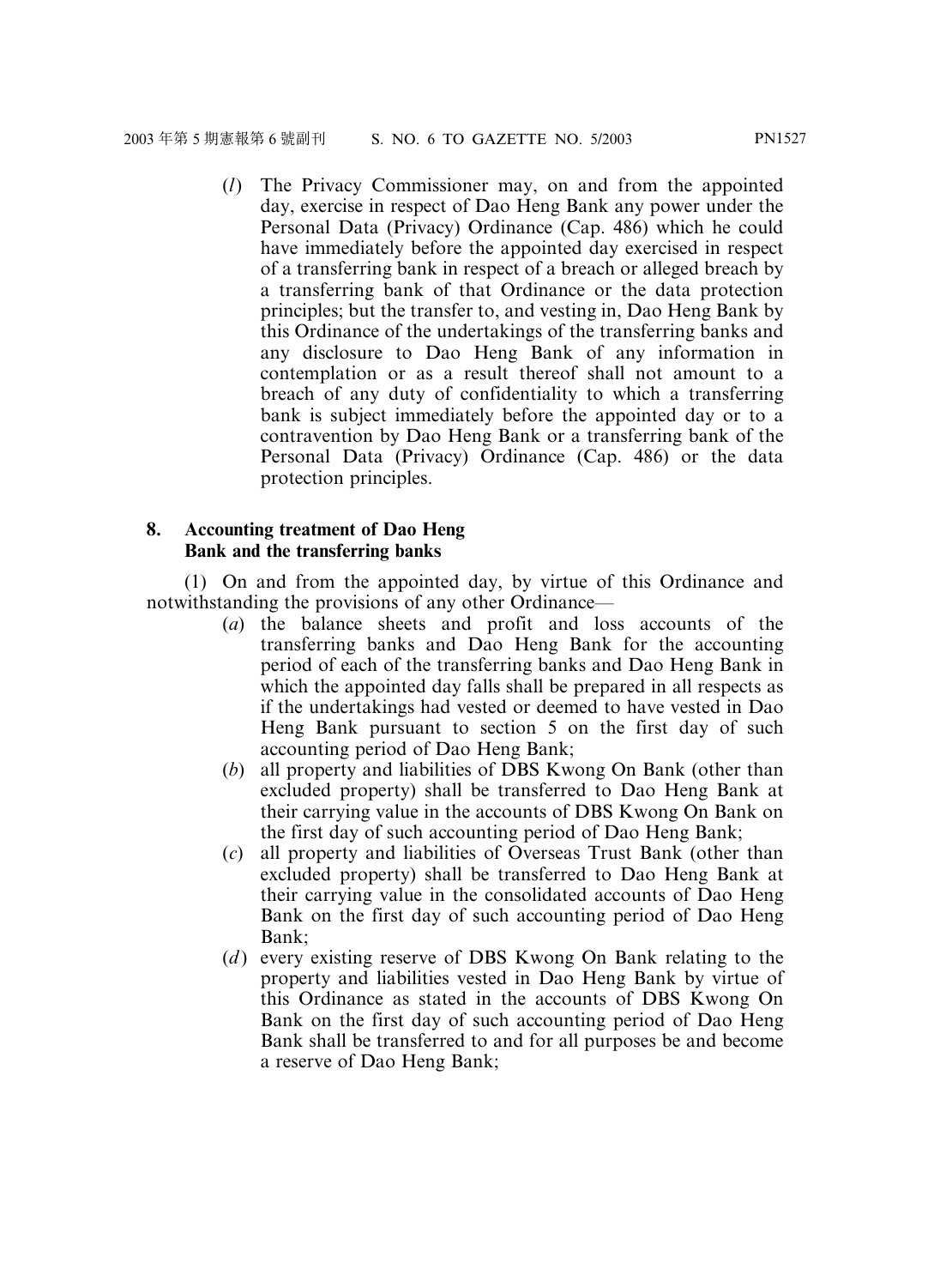- (*e*) 在道亨銀行的集團合併報表 (包括海外信託銀行及道亨銀行) 中的上述會 計期第一天關於憑藉本條例轉歸道亨銀行的財產及負債的海外信託銀行 現有的每一項儲備金,均須移轉予道亨銀行,並就所有目的而言,均屬 及成為道亨銀行的儲備金;及
- (*f*) 依據 (*d* ) 及 (*e*) 段產生的各項道亨銀行儲備金的款額、名稱及性質,在 各方面而言均須與緊接在道亨銀行上述會計期第一天之前各移轉銀行相 應的現有儲備金的款額、名稱及性質一樣,而各項成文法則及法律規則 適用於道亨銀行的上述各項儲備金或就其而適用的方式,在各方面而 言,均須與緊接在道亨銀行上述會計期第一天之前適用於各移轉銀行相 應的現有儲備金或就其而適用的方式一樣。

(2) 第 (1) 款中凡提述一項現有儲備金時,均包括提述任何儲備金或同類準備 金,而不論其名稱或稱謂如何 (亦不論其款額是正是負)。在不影響前述條文的一般性 的原則下,凡提述該等現有儲備金時,均包括提述損益表內貸方 (或借方) 所記的任何 數額。

(3) 在不影響第 (1) 款的一般性的原則下,各移轉銀行在包括指定日期在內的財 政年度開始後賺取的任何測潤或承擔的任何虧損,自指定日期起,並憑藉本條例就所 有目的而言,均視作道亨銀行的利潤或虧損 (視屬何情況而定)。

#### **9. 課稅及稅務事宜**

(1) 就《稅務條例》(第 112 章) 而言,自指定日期起並就業務而言,道亨銀行須視 作猶如是各移轉銀行的延續並在法律上與各移轉銀行均是同一人一樣。

- (2) 據此 (並在不影響第 (1) 款的一般性的原則下)——
	- (*a*) 任何憑藉本條例轉歸或當作轉歸道亨銀行的財產或法律責任,就《稅務 條例》(第112章)的任何目的而言,並不構成出售或以其他方式處置該 財產或法律責任,亦不構成該財產或法律責任的性質的改變;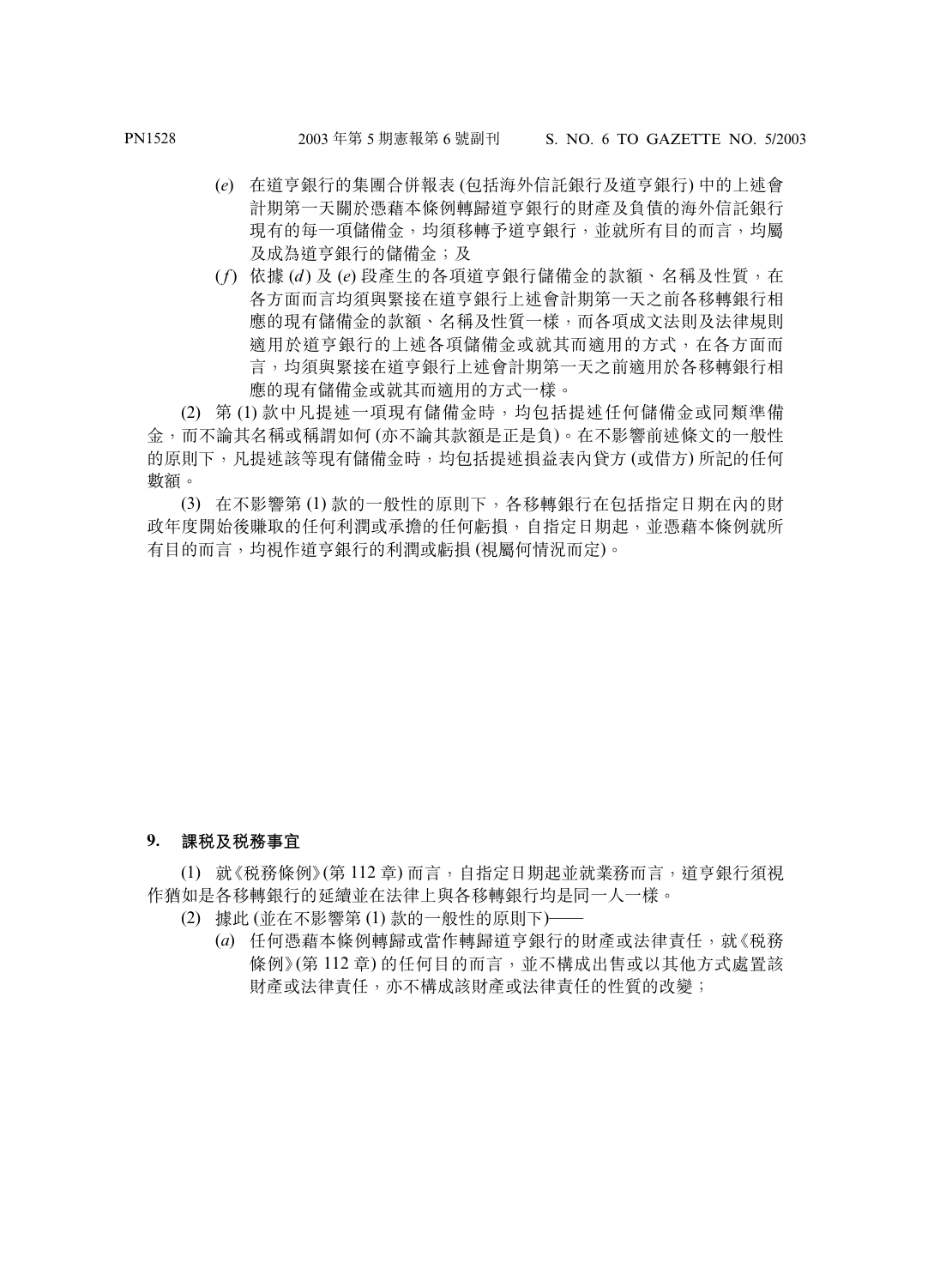- (*e*) every existing reserve of Overseas Trust Bank relating to the property and liabilities vested in Dao Heng Bank by virtue of this Ordinance as consolidated in the group accounts of Dao Heng Bank (including Overseas Trust Bank and Dao Heng Bank) on the first day of such accounting period of Dao Heng Bank shall be transferred to and for all purposes be and become a reserve of Dao Heng Bank; and
- (*f*) the amount, description and character of every reserve of Dao Heng Bank which shall come into being pursuant to paragraphs (*d* ) and (*e*) shall be the same in all respects as those of the corresponding existing reserve of the transferring banks immediately before the first day of such accounting period of Dao Heng Bank, and all enactments and rules of law shall apply to or in respect of every such reserve of Dao Heng Bank in the same manner in all respects as they applied to or in respect of the corresponding existing reserve of the transferring banks immediately before the first day of such accounting period of Dao Heng Bank.

(2) Every reference in subsection (1) to an existing reserve shall include a reference to any reserve or similar provision, irrespective of its name or designation (and whether the amount thereof be positive or negative in nature) and, without prejudice to the generality of the foregoing, every such reference shall include a reference to any sums standing to the credit (or debit) of any profit and loss account.

(3) Without prejudice to the generality of subsection (1), any profits or losses of the transferring banks earned or incurred after the beginning of the financial year of the transferring banks in which the appointed day shall occur, shall, on and from the appointed day, and by virtue of this Ordinance, be treated for all purposes as profits or, as the case may be, losses, of Dao Heng Bank.

#### **9. Taxation and revenue matters**

(1) For the purposes of the Inland Revenue Ordinance (Cap. 112), on and from the appointed day Dao Heng Bank shall be treated as if it were the continuation of and the same person in law with regard to the undertakings as the transferring banks.

(2) Accordingly (and without affecting the generality of subsection (1))—

(*a*) a vesting or deemed vesting in Dao Heng Bank of any property or liabilities by virtue of this Ordinance does not constitute a sale or other disposal of or a change in the nature of that property or the liability for any purpose under the Inland Revenue Ordinance (Cap. 112);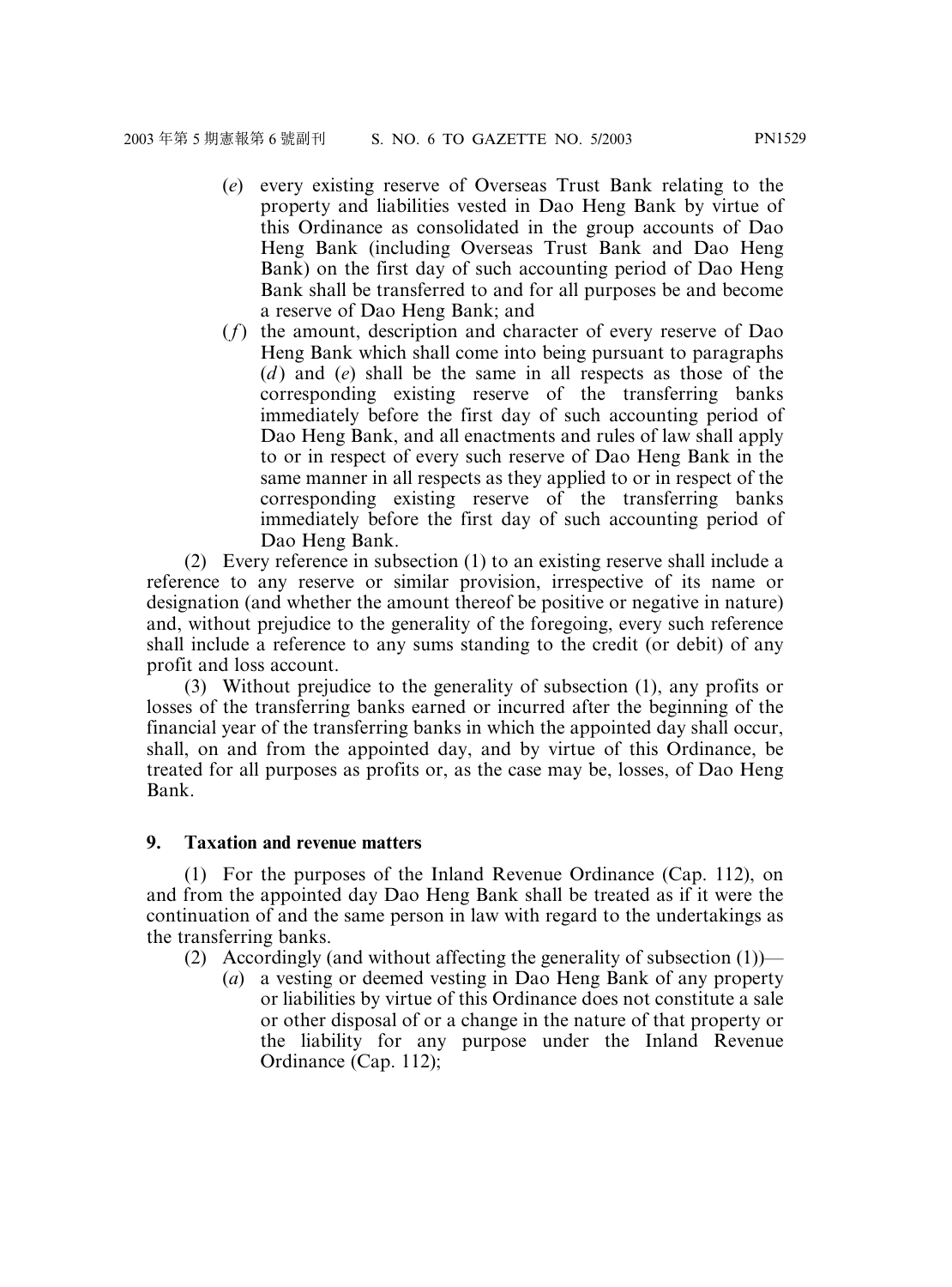- (*b*) 各移轉銀行蒙受的虧損總額,如在其上一個完整財政年度結束時,就 《稅務條例》(第 112 章) 第 19C 條而本可結轉但並未結轉及未以各移轉銀 行的應評稅利潤抵銷,則該虧損總額即當作為道亨銀行的虧損;據此就 該條例而言,該虧損總額可供以道亨銀行的應評稅利潤抵銷。
- (3) 如各移轉銀行的利潤或虧損按照第 8(3) 條而視作道亨銀行的利潤或虧損,

則——

- (*a*) 根據《稅務條例》(第 112 章) 第 IV 部就任何課稅年度計算各移轉銀行的 應課税利潤及虧損時,各移轉銀行的利潤及虧損無須計算在內;及
- (*b*) 根據《稅務條例》(第 112 章) 第 IV 部就評稅基期內包括有指定日期在內 的課稅年度計算道亨銀行的應課稅利潤及虧損時,各移轉銀行的利潤或 虧損須計算在內。

#### **10. 僱傭合約**

(1) 第 7(*a*) 條適用於移轉銀行聘用任何人的僱傭合約;而根據該合約受僱於移轉 銀行及道亨銀行,就所有目的而言,須當作為連續受僱於同一僱主。

(2) 移轉銀行的董事、秘書或核數師,不得僅憑藉本條例而成為道亨銀行的董 事、秘書或核數師 (視屬何情況而定)。

#### **11. 退休金、公積金及酬金利益**

(1) 構成或關乎為各移轉銀行僱員的利益而設立的退休金計劃及公積金計劃以及 各移轉銀行須支付的酬金利益的契據及規則,自指定日期起,在文意許可的情況下, 須在猶如其中提述各移轉銀行之處均以提述道亨銀行取代的情況下解釋和具有效力。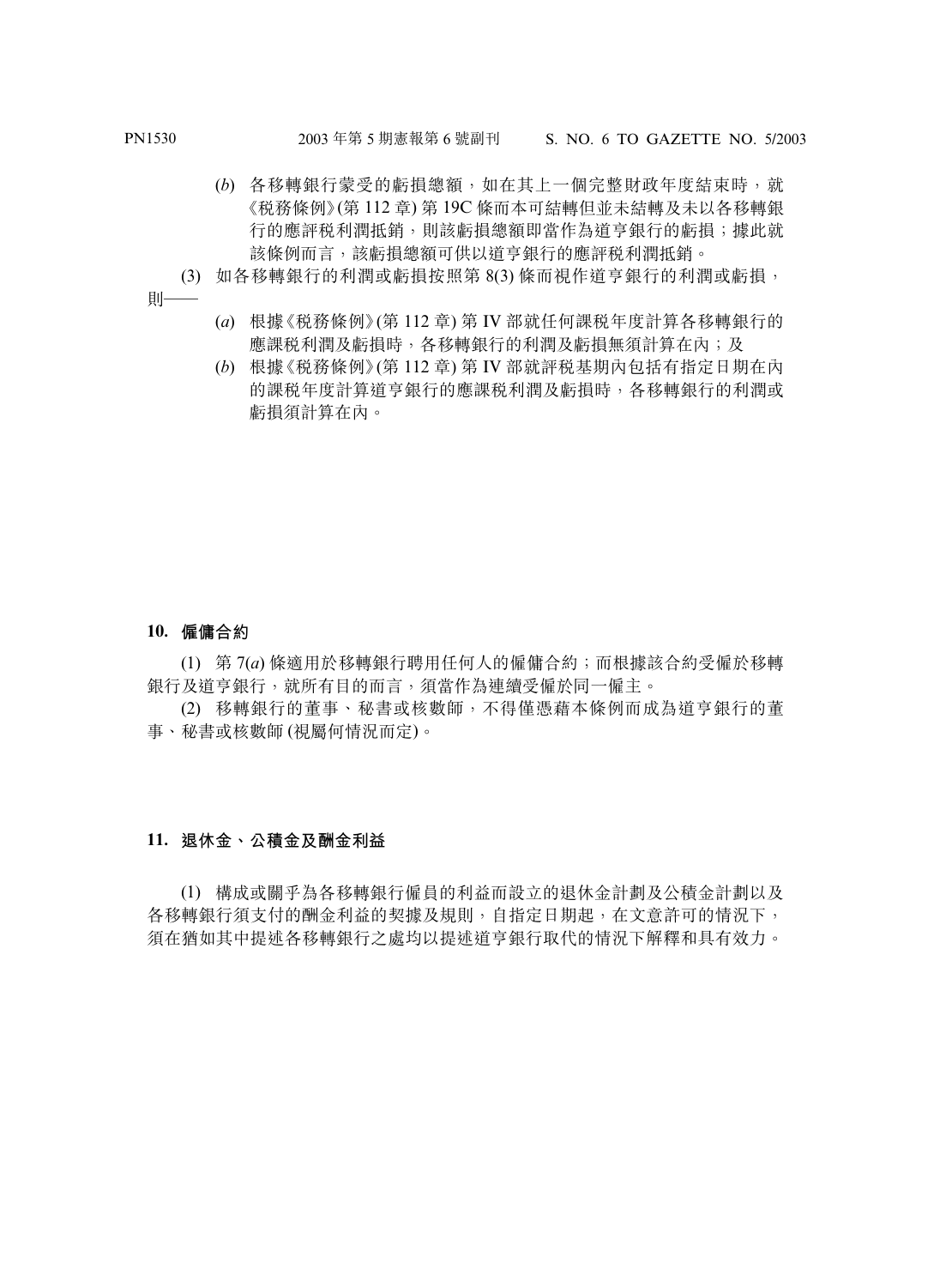(*b*) the aggregate amount of any losses sustained by the transferring banks which are capable of but have not been carried forward and set off against assessable profits of the transferring banks for the purposes of section 19C of the Inland Revenue Ordinance (Cap. 112) as at the end of the last complete financial year of the transferring banks are deemed to be losses of Dao Heng Bank and, accordingly, available for set off against the assessable profits of Dao Heng Bank for the purposes of that Ordinance.

(3) The profits or losses of the transferring banks treated as profits or losses of Dao Heng Bank in accordance with section 8(3)—

- (*a*) shall not be taken into account for the purpose of computing the profits and losses of the transferring banks which are chargeable to tax under Part IV of the Inland Revenue Ordinance (Cap. 112) for any year of assessment; and
- (*b*) shall be taken into account for the purpose of computing the profits and losses of Dao Heng Bank which are chargeable to tax under Part IV of the Inland Revenue Ordinance (Cap. 112) for the year of assessment the basis period for which includes the appointed day.

#### **10. Contracts of employment**

(1) Section 7(*a*) shall apply to a contract for the employment of any person by a transferring bank and employment with a transferring bank and Dao Heng Bank under any such contract shall be deemed for all purposes to be a single continuing employment.

(2) No director, secretary or auditor of a transferring bank shall by virtue only of this Ordinance become a director, secretary or auditor, as the case may be, of Dao Heng Bank.

#### **11. Pensions, provident funds and gratuity benefits**

(1) The deeds and rules constituting or relating to the pension fund schemes and the provident fund schemes established for the benefit of employees of the transferring banks, and the gratuity benefits payable by the transferring banks shall, on and from the appointed day, be construed and have effect, so far as the context permits, as if for any reference therein to the transferring banks there were substituted a reference to Dao Heng Bank.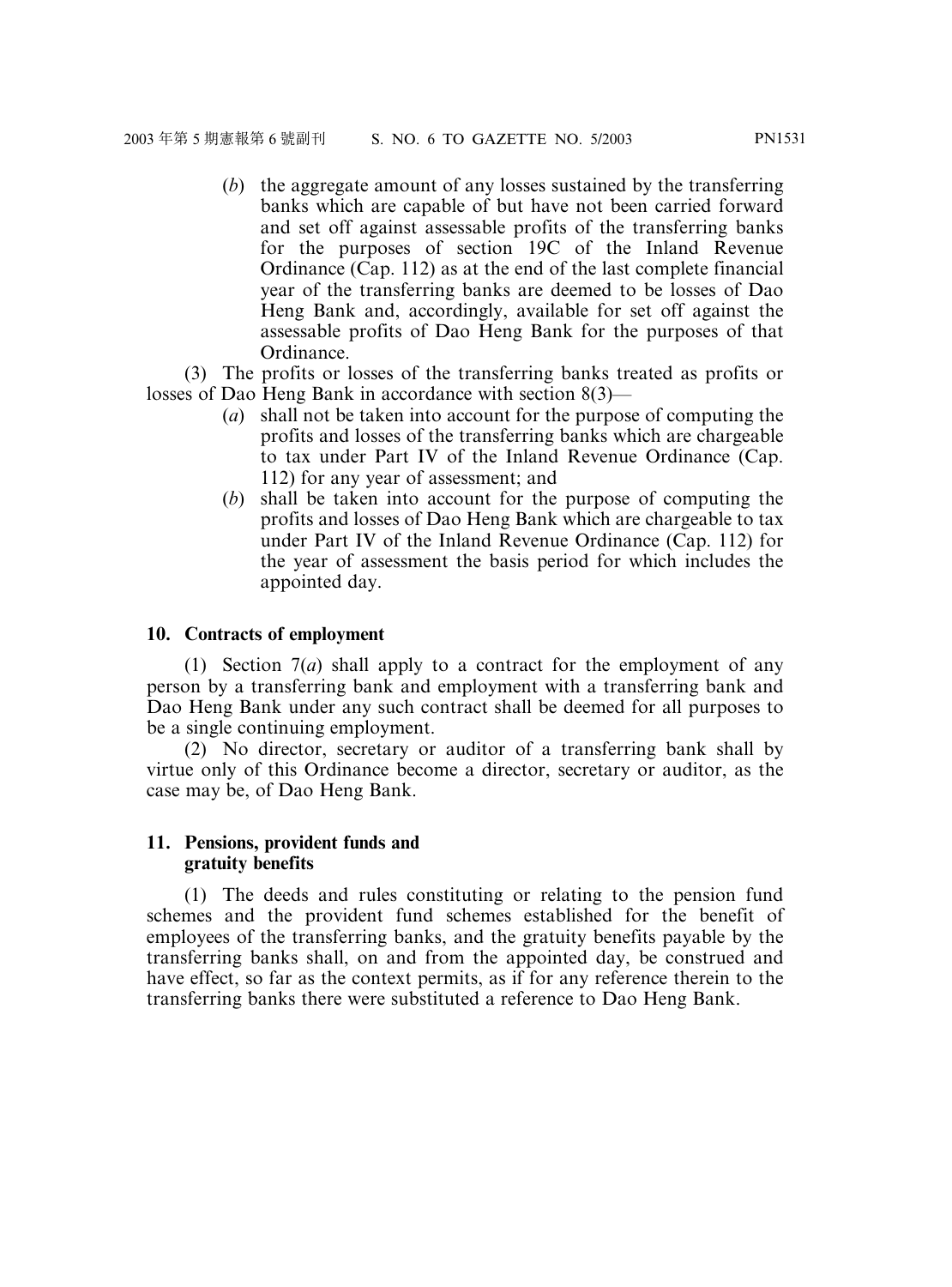(2) 憑藉本條例而成為道亨銀行高級人員或僱員的移轉銀行高級人員或僱員,不 得僅憑藉本條例而有權參加道亨銀行的任何退休金計劃、公積金計劃或享有道亨銀行 支付的酬金利益,而道亨銀行的現有高級人員或僱員,亦不得僅憑藉本條例而有權參 加移轉銀行的任何退休金計劃、公積金計劃或享有移轉銀行支付的酬金利益。

#### **12. 對禁止合併的寬免**

(1) 在移轉銀行或道亨銀行或其各自的任何附屬公司是立約一方的合約或其他文 件內,如載有任何條文,而該條文禁止各移轉銀行的任何業務移轉予及轉歸或當作移 轉予及轉歸道亨銀行,或該條文的效力是禁止各移轉銀行的任何業務移轉予及轉歸或 當作移轉予及轉歸道亨銀行,則該條文藉本條例而當作已被免去。

(2) 在移轉銀行或道亨銀行或其各自的任何附屬公司是立約一方的合約或其他文 件內,如載有任何條文,而該條文表明各移轉銀行的任何業務移轉予及轉歸或當作移 轉予及轉歸道亨銀行會引致出現違約或失責,或當作出現違約或失責,則該條文藉本 條例而當作已被免去。

#### **13. 證據:簿冊及文件**

(1) 凡簿冊及其他文件如在指定日期前本會就任何事宜作為對移轉銀行有利或不 利的證據者,則就同一事宜而言,可接納為對道亨銀行有利或不利的證據。

(2) 在本條中, "文件" (documents) 一詞的涵義, 與《證據條例》(第 8章) 第 46 條中該詞的涵義相同。

#### **14. 《證據條例》(第 8 章) 第 III 部**

(1) 自指定日期起,《證據條例》(第 8 章) 第 III 部適用於憑藉本條例轉歸或當作 轉歸道亨銀行的各移轉銀行的銀行紀錄,亦適用於在指定日期前已列入該等紀錄內的 記項,猶如該等紀錄是道亨銀行的紀錄一樣。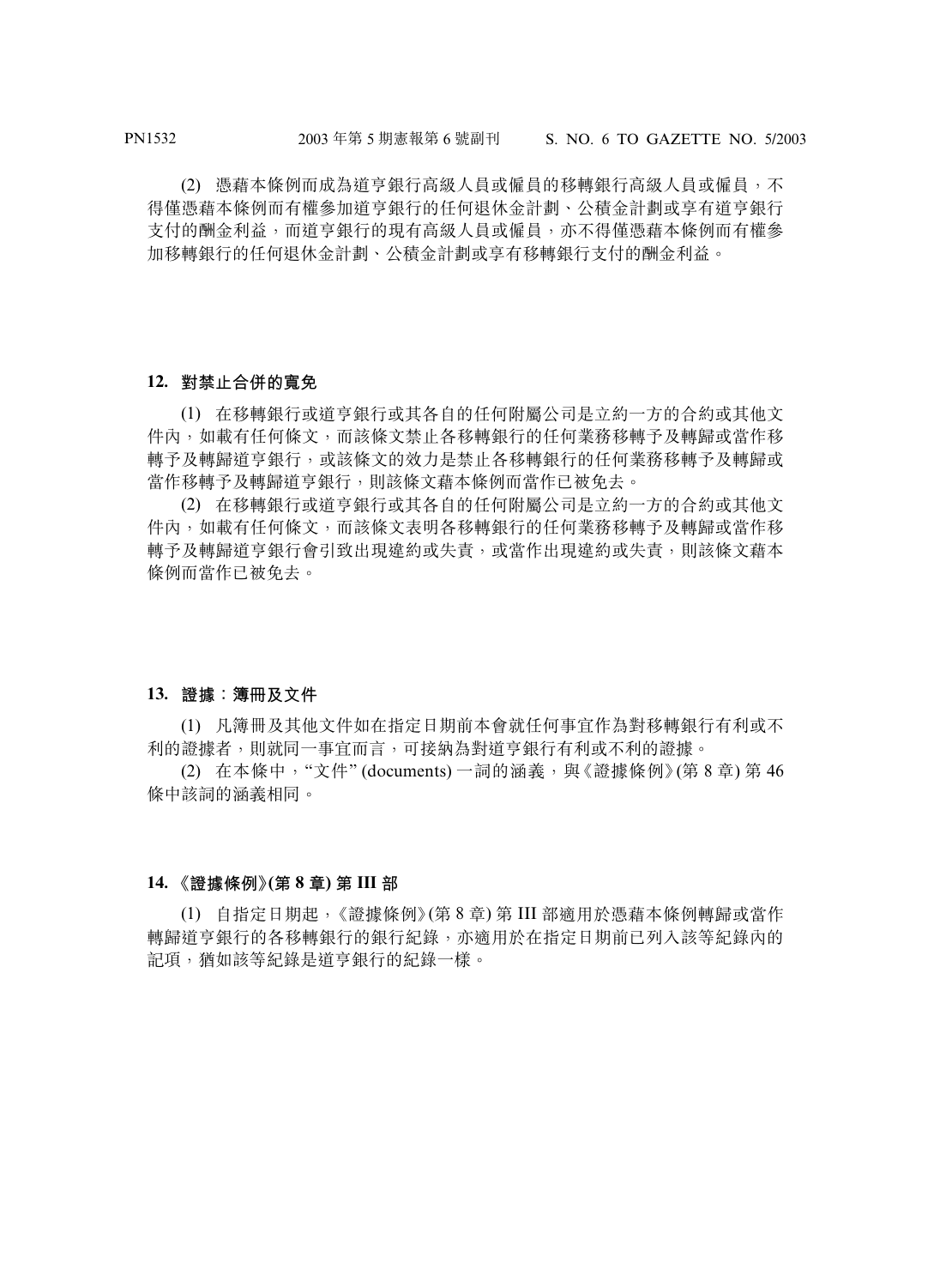(2) No officer or employee of a transferring bank who becomes an officer or employee of Dao Heng Bank by virtue of this Ordinance shall, by virtue only of this Ordinance, be entitled to participate in any pension fund scheme of, provident fund scheme of, or gratuity benefits payable by Dao Heng Bank, and no existing officer or employee of Dao Heng Bank shall, by virtue only of this Ordinance, be entitled to participate in any pension fund scheme of, provident fund scheme of, or gratuity benefits payable by a transferring bank.

#### **12. Waiver of prohibition of merger**

(1) Any provision contained in any contract or other document to which a transferring bank or Dao Heng Bank or any of their respective subsidiaries is a party which prohibits or has the effect of prohibiting the transfer and vesting or deemed transfer and vesting of any of the undertakings of the transferring banks in Dao Heng Bank shall be deemed by this Ordinance to have been waived.

(2) Any provision contained in any contract or other document to the effect that a breach of contract or a default shall occur or be deemed to occur as a result of the transfer and vesting or deemed transfer and vesting of any of the undertakings of the transferring banks in Dao Heng Bank, and to which a transferring bank or Dao Heng Bank or any of their respective subsidiaries is a party, shall be deemed by this Ordinance to have been waived.

#### **13. Evidence: books and documents**

(1) All books and other documents which would, before the appointed day, have been evidence in respect of any matter for or against a transferring bank shall be admissible in evidence in respect of the same matter for or against Dao Heng Bank.

(2) In this section, "documents" (文件) has the same meaning as in section 46 of the Evidence Ordinance (Cap. 8).

#### **14. Part III of Evidence Ordinance (Cap. 8)**

(1) On and from the appointed day, Part III of the Evidence Ordinance (Cap. 8) shall apply to the banker's records of the transferring banks vested or deemed to be vested in Dao Heng Bank by virtue of this Ordinance, and to entries made in those records before the appointed day, as if such records were the records of Dao Heng Bank.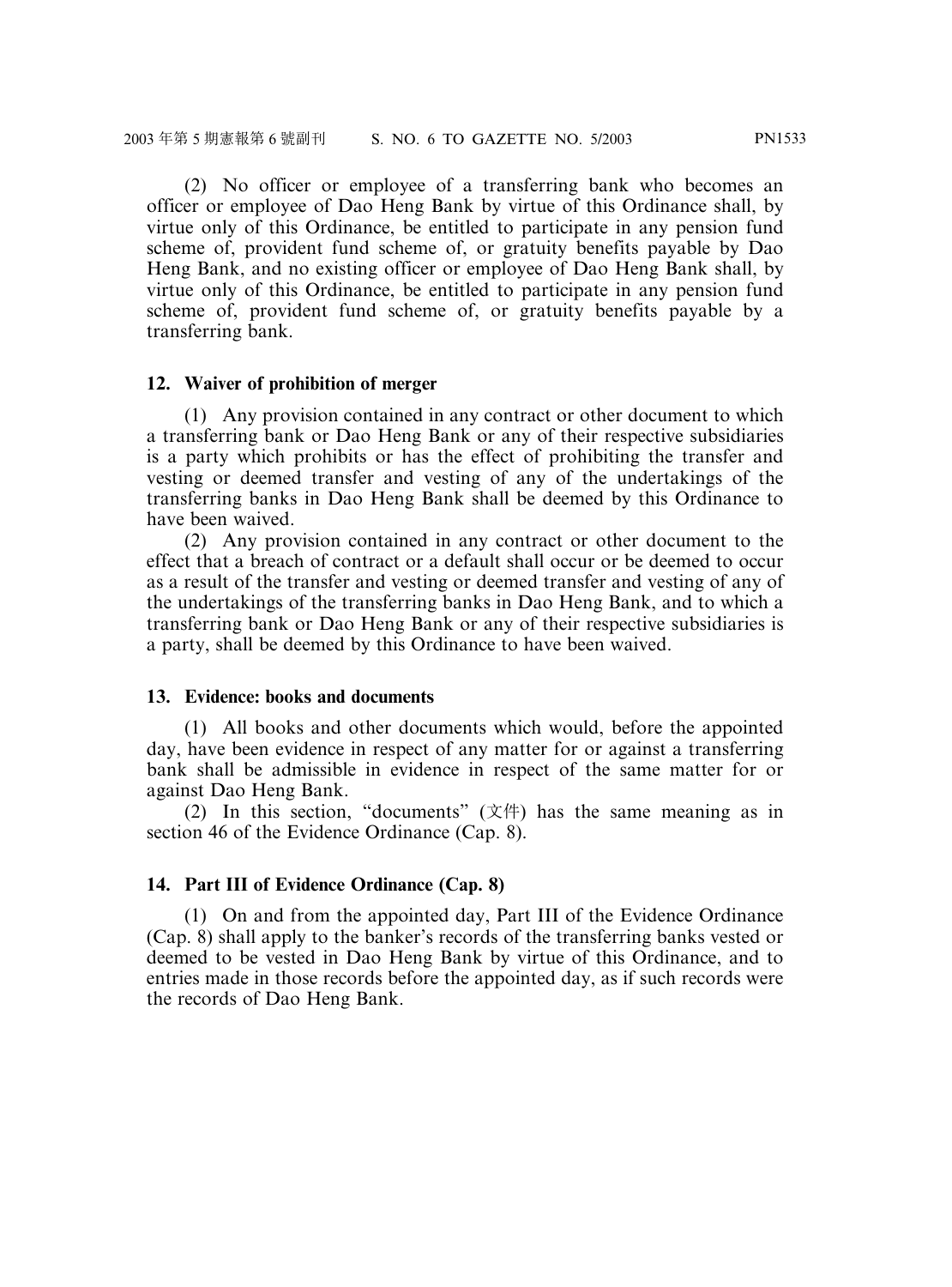(2) 就《證據條例》(第 8 章) 第 20 條而言,凡銀行紀錄憑藉本條例當作已成為道 亨銀行的銀行紀錄,而其內有任何記項看來是在指定日期前已列入者,則該等紀錄須 當作為在列入該記項時已屬道亨銀行的普通銀行紀錄,而任何該等記項須當作為在慣 常及通常業務運作中列入的。

(3) 就《證據條例》(第 8 章) 第 40 及 41 條而言,先前由各移轉銀行保管或控制的 文件,均憑藉本條例當作為先前由道亨銀行保管或控制的文件。

(4) 在本條中,"銀行紀錄" (banker's records) 一詞須按照《證據條例》(第 8 章) 第 2 條解釋。

#### **15. 轉歸和移轉的證據**

(1) 就所有目的而言,出示本條例的政府印務局文本,即為各移轉銀行的財產及 法律責任按照本條例的條文轉歸和移轉予或當作轉歸和移轉予道亨銀行的不可推翻的 證據。

- (2) 在不損害第 (1) 款的一般性的原則下——
	- (*a*) 本條例的政府印務局文本連同刊登指定日期公告的證據,就憑藉本條例 移轉予和轉歸或當作轉歸道亨銀行的註冊證券而言,就所有目的而言均 具有就該等註冊證券從各移轉銀行移轉予道亨銀行而妥為簽立的移轉文 書的效用;
	- (*b*) 任何契據或其他文件如在指定日期當日或以後訂立或簽立,而道亨銀行 或移轉銀行藉該文件而單獨或聯同其他人將移轉銀行在緊接指定日期前 單獨或聯同其他人持有並屬業務組成部分的財產轉易或移轉予 (不論是 否為代價而作出) 或其意是將該財產轉易或移轉予任何人 (不論是否為代 價而作出),或藉該文件單獨或聯同其他人申請註冊為該財產的持有人或 所有人,則上述契據或文件即為該移轉銀行就該財產所佔的權益根據本 條例轉歸或當作轉歸道亨銀行的充分證據;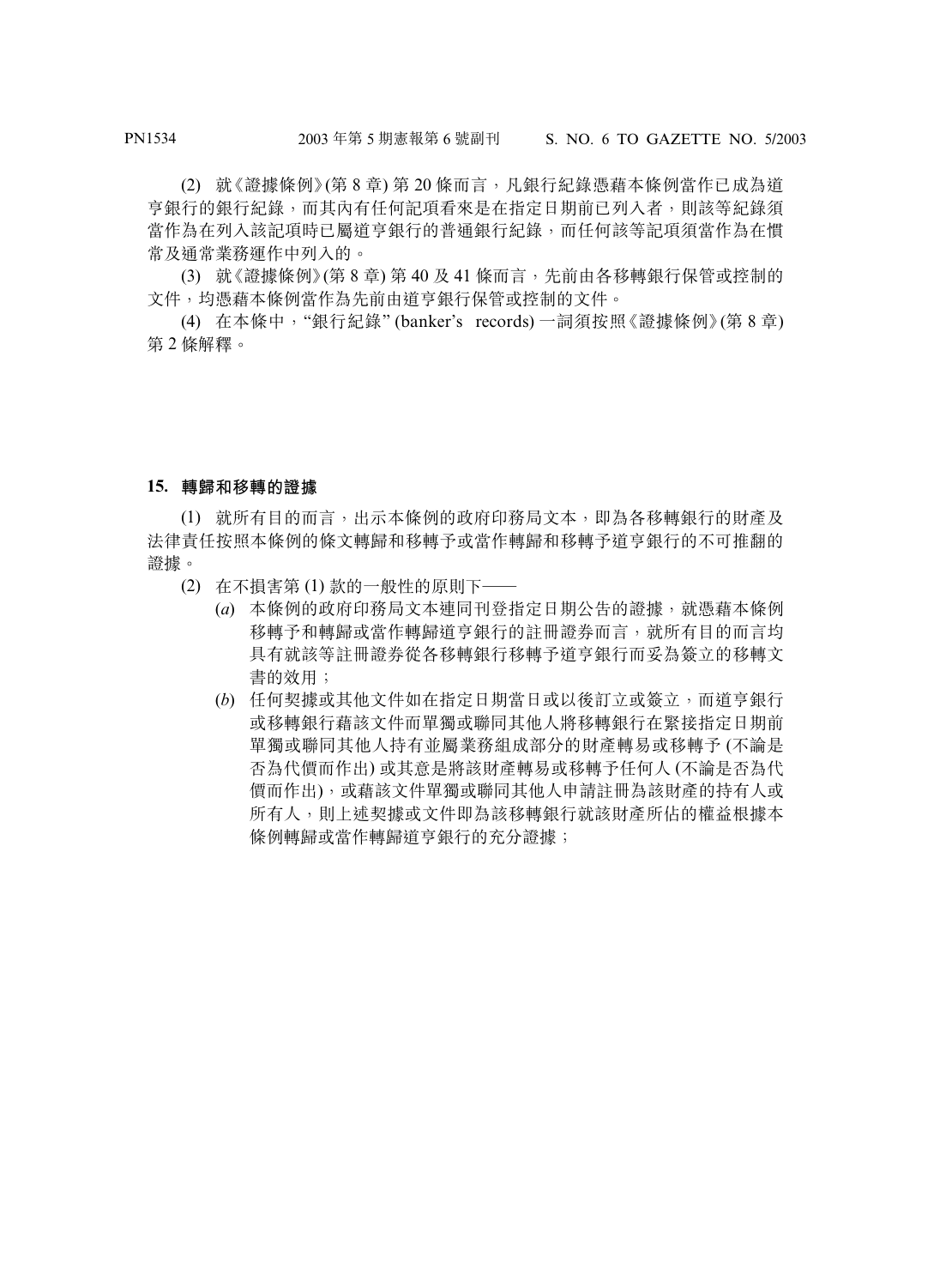(2) For the purposes of section 20 of the Evidence Ordinance (Cap. 8), banker's records which are deemed to have become the banker's records of Dao Heng Bank by virtue of this Ordinance shall be deemed to have been the ordinary banker's records of Dao Heng Bank at the time of the making of any entry therein which purports to have been made before the appointed day, and any such entry shall be deemed to have been made in the usual and ordinary course of business.

(3) For the purposes of sections 40 and 41 of the Evidence Ordinance (Cap. 8), documents previously in the custody or control of the transferring banks shall by virtue of this Ordinance be deemed to be documents previously in the custody or control of Dao Heng Bank.

(4) In this section, "banker's records" (銀行紀錄) shall be construed in accordance with section 2 of the Evidence Ordinance (Cap. 8).

#### **15. Evidence of vesting and transfer**

(1) The production of a Government Printer's copy of this Ordinance shall, for all purposes, be conclusive evidence of the vesting and transfer or deemed vesting and transfer of any property and liabilities of the transferring banks in Dao Heng Bank in accordance with the provisions of this Ordinance.

- (2) Without prejudice to the generality of subsection (1)—
	- (*a*) a Government Printer's copy of this Ordinance, together with evidence of publication of notice of the appointed day, shall, in relation to any registered securities transferred to, and vested or deemed to be vested in, Dao Heng Bank by virtue of this Ordinance, operate for all purposes as a duly executed instrument of transfer in respect of the transfer of such registered securities from the transferring banks to Dao Heng Bank;
	- (*b*) any deed or other document made or executed on or after the appointed day, whereby Dao Heng Bank or a transferring bank, whether alone or jointly with any other person, conveys or transfers, or purports to convey or transfer, to any person (whether for consideration or not), or applies to be registered as the holder or proprietor of, any property held by a transferring bank immediately before the appointed day and forming part of the undertakings, whether alone or jointly with any other person, shall be sufficient evidence that the interest of the transferring bank in that property is vested or deemed to be vested in Dao Heng Bank under this Ordinance;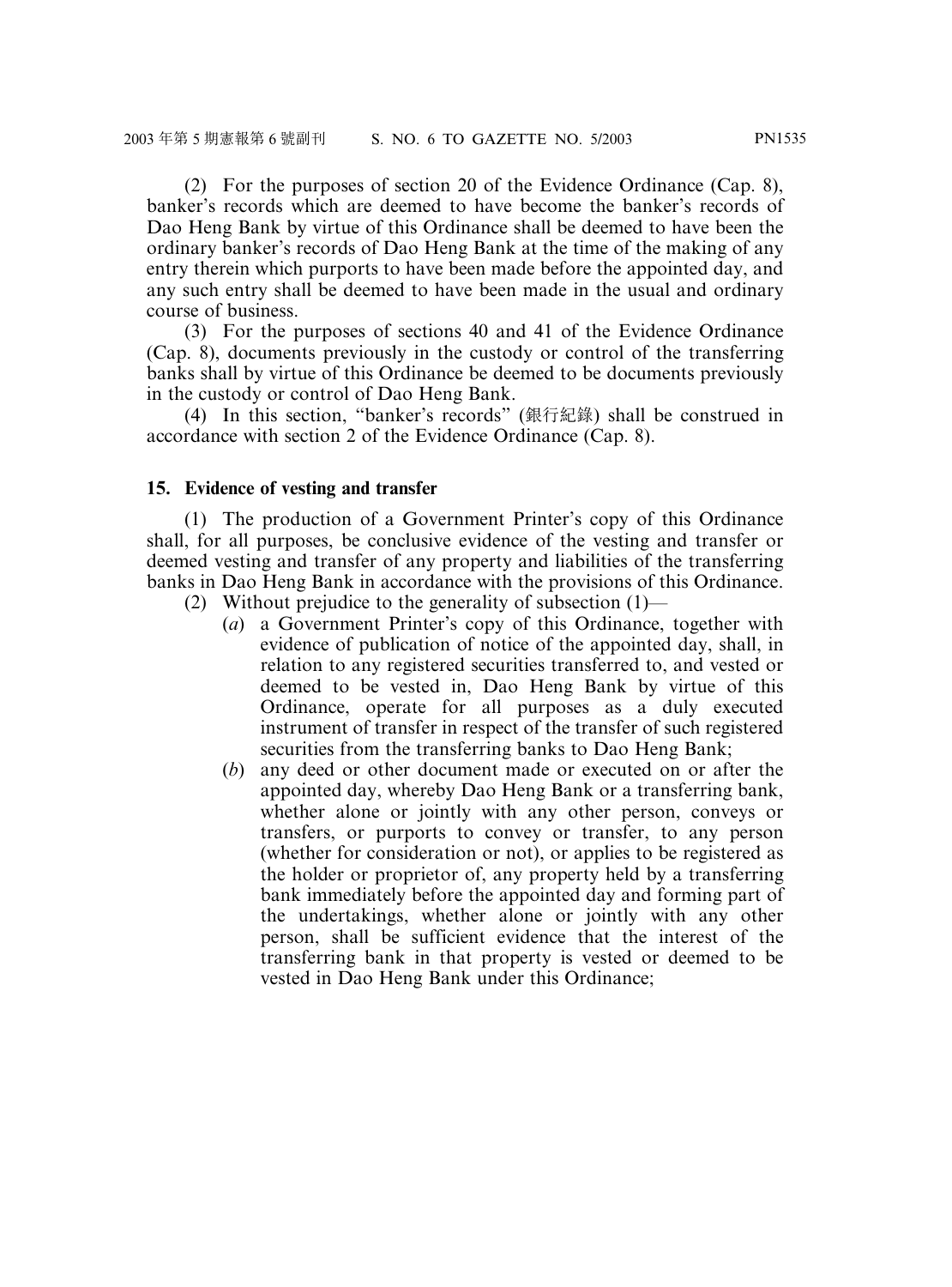- (*c*) 自指定日期起,道亨銀行或移轉銀行如有其他交易或看來是交易的交 易,而其所涉及或關乎的財產或法律責任在緊接該日期前屬各移轉銀行 所有並屬業務組成部分的財產或法律責任,則為有關交易的其他一方或 透過或藉着該一方提出申索的人的利益起見,道亨銀行須當作有全面的 權力及權限進行該宗交易,猶如該等財產或法律責任已根據本條例轉歸 或當作轉歸道亨銀行一樣;
- (*d* ) 由道亨銀行或代表該銀行在任何時候發出的證明書,證明其內所指明的 財產或法律責任 (該財產或法律責任在緊接指定日期前為移轉銀行的財 產或法律責任) 根據本條例當作或不當作 (視屬何情況而定) 轉歸道亨銀 行者,就所有目的而言均為其所證明事實的不可推翻的證據。

(3) 第 (2)(*c*) 或 (*d* ) 款並不影響道亨銀行及各移轉銀行中每一銀行之間就或看來 已就其中一方在涉及或關乎任何財產或法律責任所作出的任何事情,對另一方所負的 法律責任。

- (4) 在第 (2) 款中——
	- (*a*) "轉易" (convey) 包括按揭、押記、租賃、允許、藉轉歸聲明或轉歸文書 而作出的轉歸、卸棄、讓予或其他方式的轉易;及
	- (*b*) "註冊證券" (registered securities) 指股份、股額、債權證、貸款、債權 證明書、單位信託計劃中的單位或受該項計劃的信託所規限的投資的其 他股份,以及其他各類可轉讓而持有人是名列登記冊 (不論登記冊是否 在香港備存) 的證券。
- (5) 本條不適用於第 5(2) 條適用範圍內的財產。

- **16. 土地權益**
	- (1) 土地權益憑藉本條例轉歸或當作轉歸道亨銀行一事——
		- (*a*) 就《業主與租客 (綜合) 條例》(第 7 章) 第 53(4)(*a*) 或 (7)(*a*)、 119E(2) 或 119H(1)(*a*) 條而言,並不構成該權益的取得、處置、轉讓、移轉、或放 棄管有該權益;或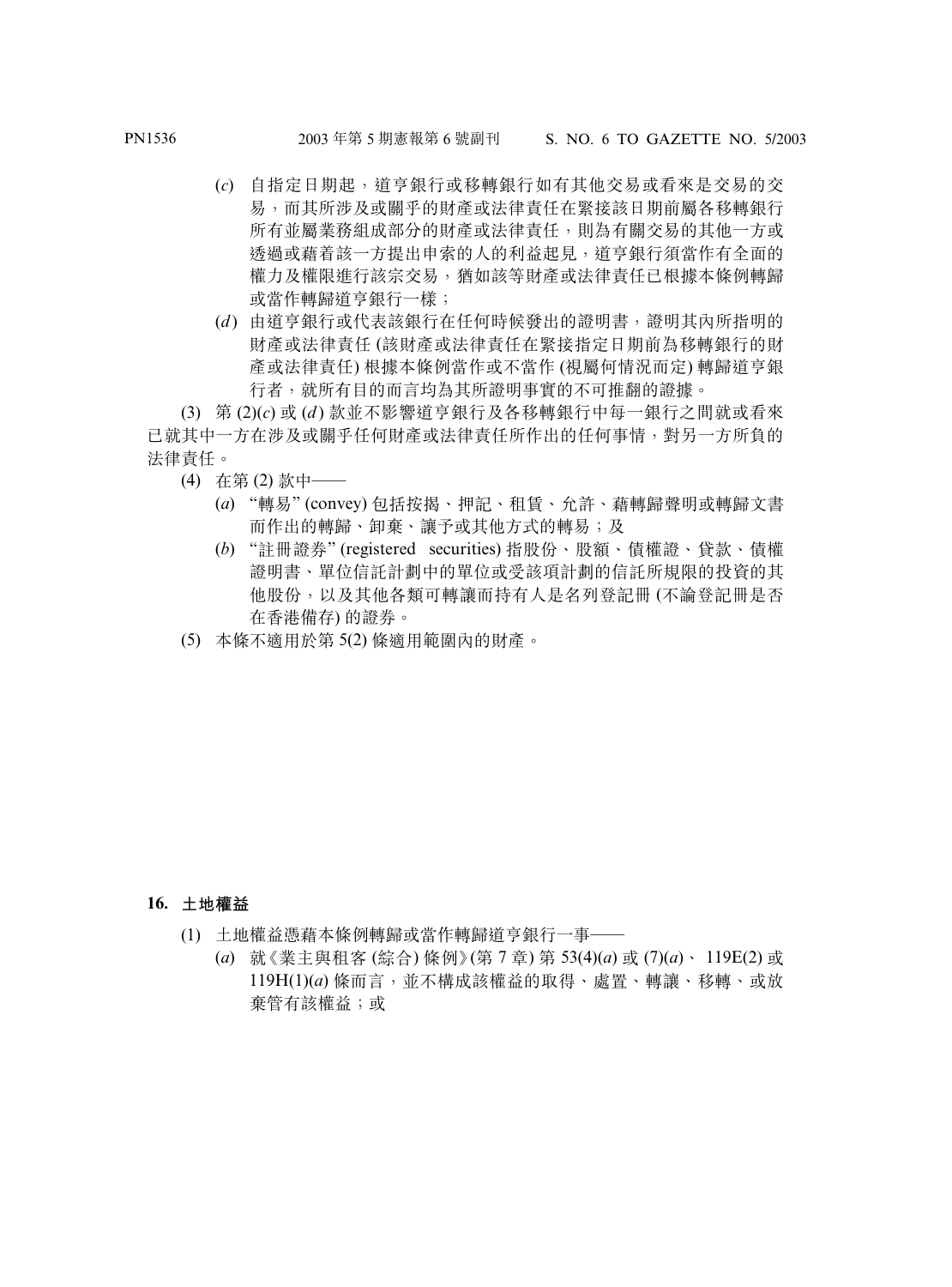- (*c*) where there is any other transaction or purported transaction by Dao Heng Bank or a transferring bank on or after the appointed day in connection with, or in relation to, any property or liabilities which are property or liabilities of the transferring banks immediately before that day and forming part of the undertakings, it shall be deemed in favour of any other party to the transaction, or any person claiming through or under him, that Dao Heng Bank has full power and authority for that transaction as if the property or liabilities were vested or deemed to be vested in it under this Ordinance;
- (*d* ) a certificate given by or on behalf of Dao Heng Bank at any time that any property or liabilities specified in the certificate (which property or liabilities immediately before the appointed day are the property or liabilities of a transferring bank) are or, as the case may be, are not, deemed to be vested in Dao Heng Bank under this Ordinance, shall be conclusive evidence for all purposes of the fact so certified.

(3) Nothing in subsection  $(2)(c)$  or  $(d)$  shall affect the liability of Dao Heng Bank and each of the transferring banks to one another in respect of anything done, or purporting to have been done, by any of them in connection with, or in relation to, any property or liabilities.

- (4) In subsection (2)—
	- (*a*) "convey" (轉易) includes mortgage, charge, lease, assent, vest by way of vesting declaration or vesting instrument, disclaim, release or otherwise assure; and
	- (*b*) "registered securities" (註冊證券) means shares, stocks, debentures, loans, bonds, units of a unit trust scheme or other shares of the investments subject to the trusts of such a scheme, and other securities of any description which are transferable and the holders of which are entered in a register (whether maintained in Hong Kong or not).

(5) Nothing in this section applies to any property falling within section 5(2).

#### **16. Interests in land**

(1) The vesting or deemed vesting in Dao Heng Bank of an interest in land by virtue of this Ordinance shall not—

(*a*) constitute an acquisition, disposal, assignment, transfer or parting with possession of that interest for the purposes of section 53(4)(*a*) or (7)(*a*), 119E(2) or 119H(1)(*a*) of the Landlord and Tenant (Consolidation) Ordinance (Cap. 7); or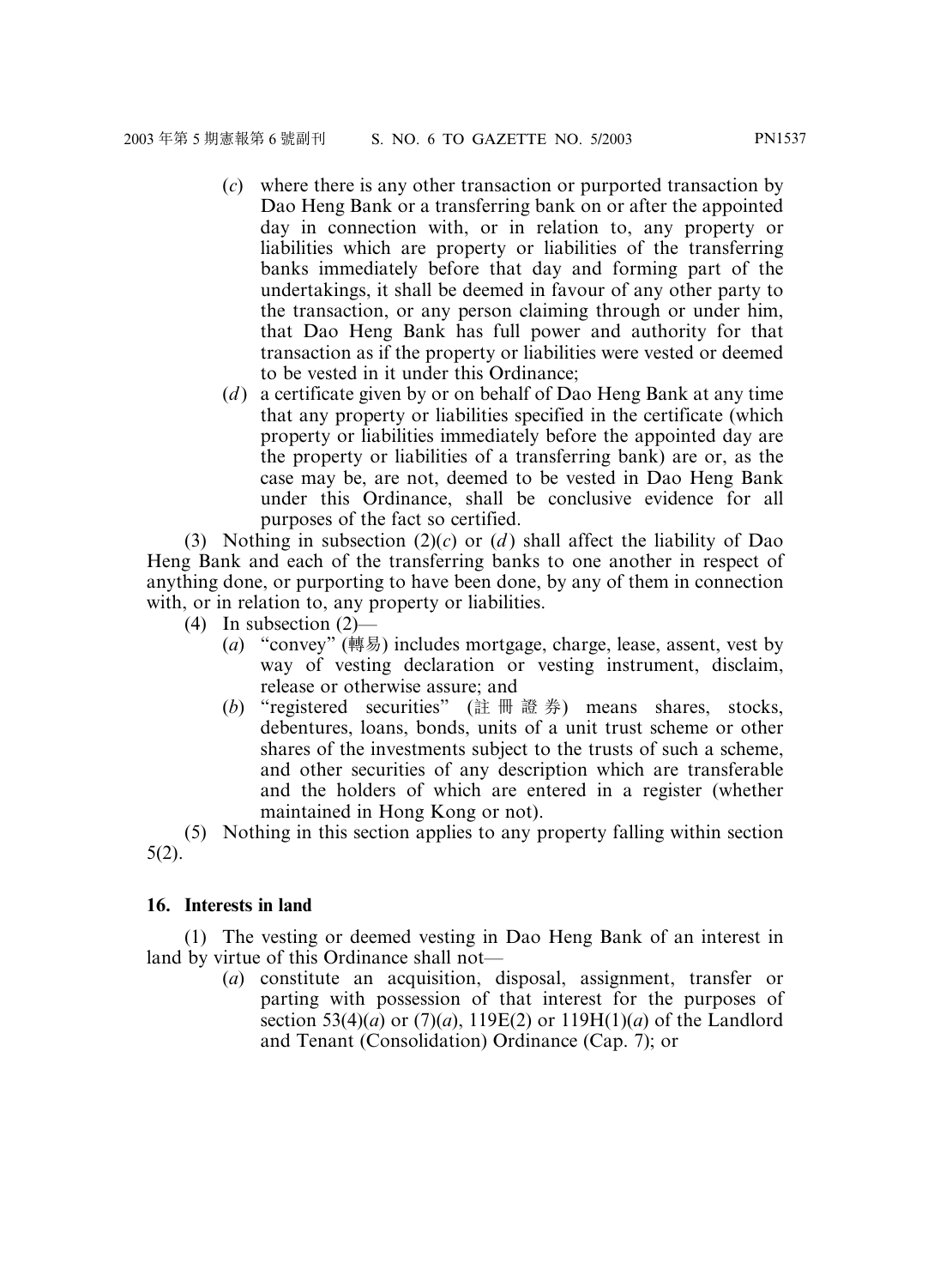- (*b*) 就《業主與租客 (綜合) 條例》(第 7 章) 第 6(1)(*b*) 條而言,並不構成該權 益的轉讓或分租或該權益的轉讓協議或分租協議;或
- (*c*) 並無將租賃權益併入其預期的復歸權的效用;或
- (*d* ) 就關乎該權益或影響該權益的文書所載的條文而言,並不構成對該權益 作出轉讓、移轉、轉予、放棄管有、作出處理或其他產權處置;或
- (*e*) 不屬違反禁止讓與的契諾或條件;或
- (*f*) 並不導致任何權利的喪失,亦不引致損害賠償或其他訴訟行動;或
- (*g*) 並不令任何合約或抵押權益失效或獲得解除;或
- (*h*) 並不終絕、影響、更改、縮減或延遲該權益的優先權,不論該優先權是 根據《土地註冊條例》(第 128 章)、普通法或衡平法而存在的。

(2) 所有在緊接指定日期前以移轉銀行的名義 (無論單獨或聯同其他人) 就土地權 益作出的現有登記,自指定日期起均須在猶如已將 "Dao Heng Bank Limited (道亨銀 行有限公司)" 的名義而非上述移轉銀行的名義記入土地登記冊上的情況下解釋和具有 效力。

(3) 為使道亨銀行能夠在其認為合適時,將憑藉本條例移轉予及轉歸或當作轉歸 該銀行的財產的擁有權,藉擁有權公告、契據、文書或其他方式予以完備,或使道亨 銀行能夠追溯該擁有權,本條例須當作及可用作為就上述財產以道亨銀行為受益人而 作出的轉讓、轉易、移轉或一般產權處置 (視屬何情況而定)。

(4) 道亨銀行須就憑藉本條例移轉予及轉歸或當作轉歸道亨銀行的各移轉銀行的 全部財產轉歸一事,將本條例的政府印務局文本,就憑藉本條例而移轉予及轉歸或當 作轉歸道亨銀行的財產,在土地註冊處登記,或安排將該文本就該等財產在土地註冊 處登記。

(5) 為免生疑問,道亨銀行或各移轉銀行並不因本條而免受《印花稅條例》 (第 117 章) 的條文所規限。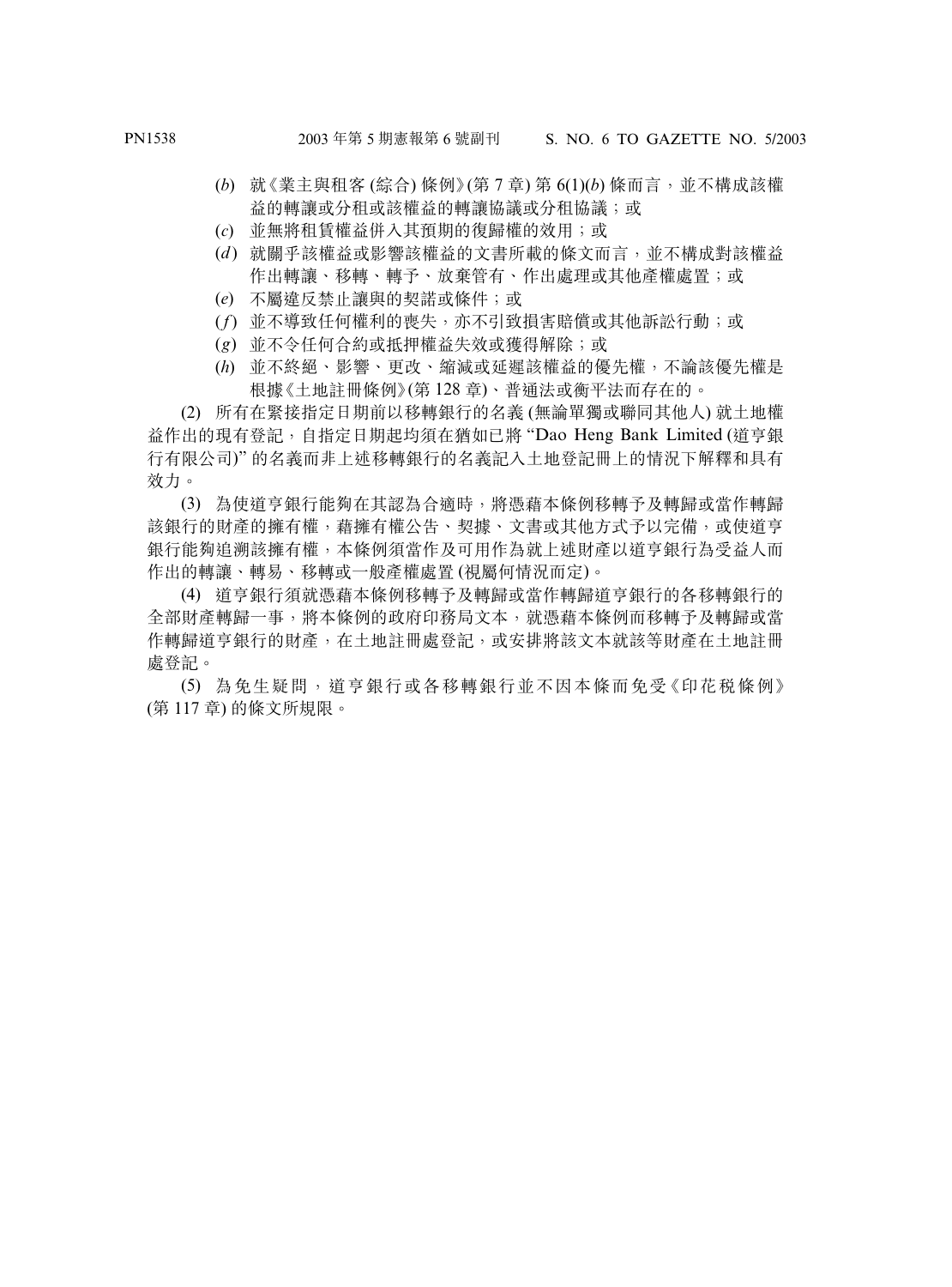- (*b*) constitute an assignment or underlease of, or an agreement to assign or underlet, that interest for the purposes of section 6(1)(*b*) of the Landlord and Tenant (Consolidation) Ordinance (Cap. 7); or
- (*c*) operate so as to merge any leasehold interest in the reversion expectant on it; or
- (*d*) constitute an assignment, transfer, devolution, parting with possession, dealing with or other disposition of that interest for the purposes of any provision contained in any instrument concerning or affecting that interest; or
- (*e*) operate as a breach of covenant or condition against alienation; or
- (*f*) give rise to any forfeiture, damages or other right of action; or
- (*g*) invalidate or discharge any contract or security interest; or
- (*h*) extinguish, affect, vary, diminish or postpone any priority of that interest, whether under the Land Registration Ordinance (Cap. 128), at law or in equity.

(2) All existing registration of any interest in land in the name of a transferring bank (whether alone or with any other person) immediately before the appointed day shall be construed and have effect on and from the appointed day as if the name "Dao Heng Bank Limited (道亨銀行有限公司)" had been entered on the land register instead of the name of such transferring bank.

(3) To enable Dao Heng Bank to complete title, if thought fit, to any property transferred to it and vested or deemed to be vested in it by virtue of this Ordinance by notice of title, deed, instrument or otherwise, or to deduce title, this Ordinance shall be deemed to be, and may be used as an assignment, conveyance, transfer or, as the case may be, general disposition of such property in favour of Dao Heng Bank.

(4) Dao Heng Bank shall register or cause to be registered in the Land Registry a Government Printer's copy of this Ordinance against a property transferred to it and vested or deemed to be vested in it by virtue of this Ordinance in respect of the vesting of all the properties of the transferring banks transferred to and vested or deemed to be vested in Dao Heng Bank by virtue of this Ordinance.

(5) For the avoidance of doubt, nothing in this section shall exempt Dao Heng Bank and the transferring banks from the provisions of the Stamp Duty Ordinance (Cap. 117).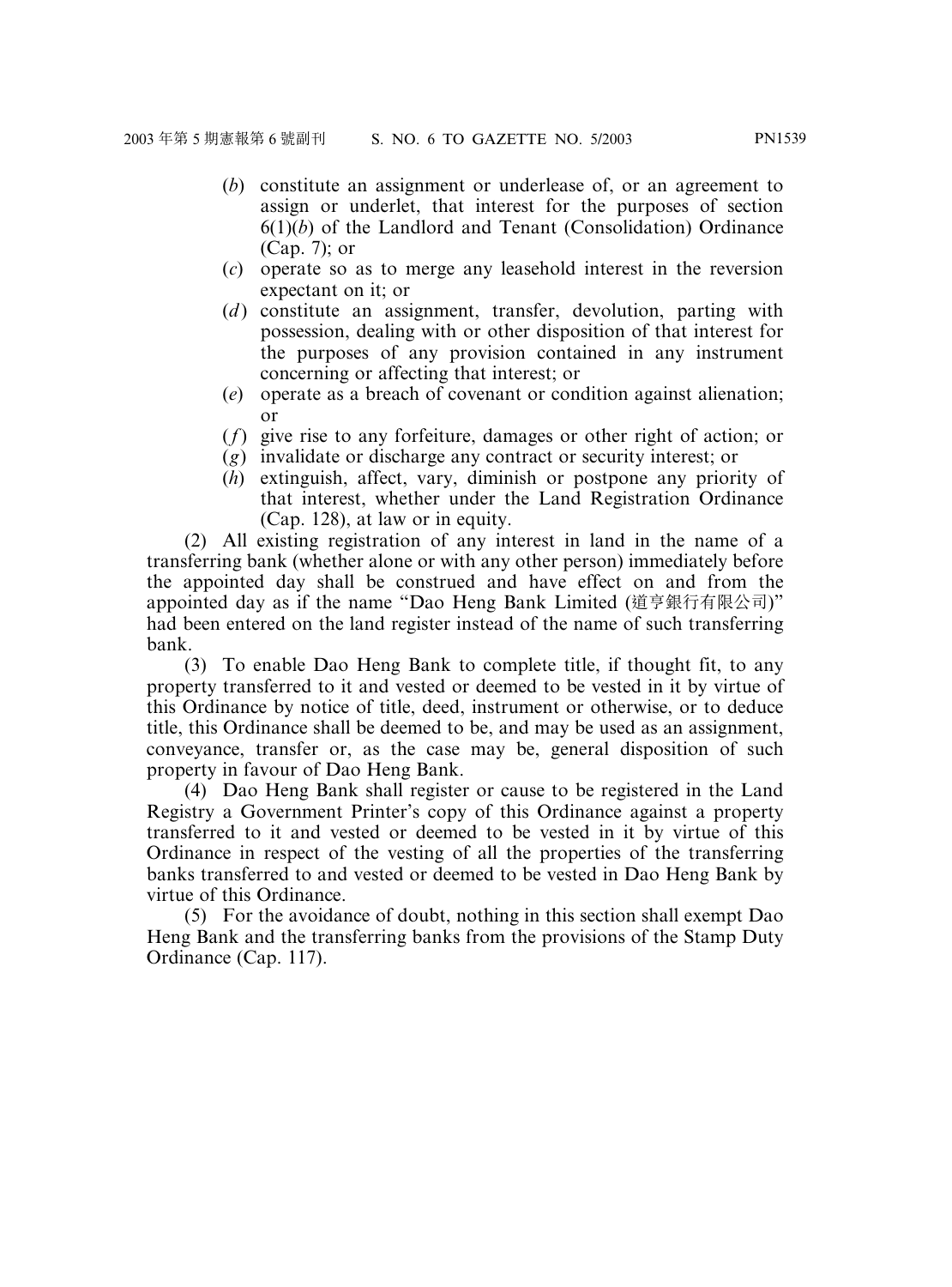#### **17. 關於銀行的成文法則的保留條文**

道亨銀行或移轉銀行或上述其中之一的任何附屬公司,並不因本條例而免受任何 規管上述銀行或公司的業務經營的成文法則的條文所規限。

#### **18. 公司的保留條文**

本條例並不損害道亨銀行修改其組織章程大綱及組織章程細則的權力,或處置或 處理其財產、抵押權益或法律責任、或經營或不再繼續經營其業務任何部分的權力; 而本條例亦不損害 DBS 集團中任何成員在指定日期前修改其組織章程大綱及組織章 程細則的權力,或處置或處理其財產、抵押權益或法律責任的權力。

#### **19. 保留條文**

本條例的條文不影響亦不得當作影響中央或香港特別行政區政府根據《基本法》和 其他法律的規定所享有的權利或任何政治體或法人團體或任何其他人的權利,但本條 例所述及者和經由、透過或藉著他們提出申索者除外。

#### **摘要說明**

本條例草案的目的是將 DBS 廣安銀行有限公司及海外信託銀行有限公司的業務 移轉予道亨銀行有限公司。道亨銀行有限公司、 DBS 廣安銀行有限公司及海外信託 銀行有限公司均為根據《銀行業條例》(第 155 章) 領有牌照且在香港成立為法團的銀 行。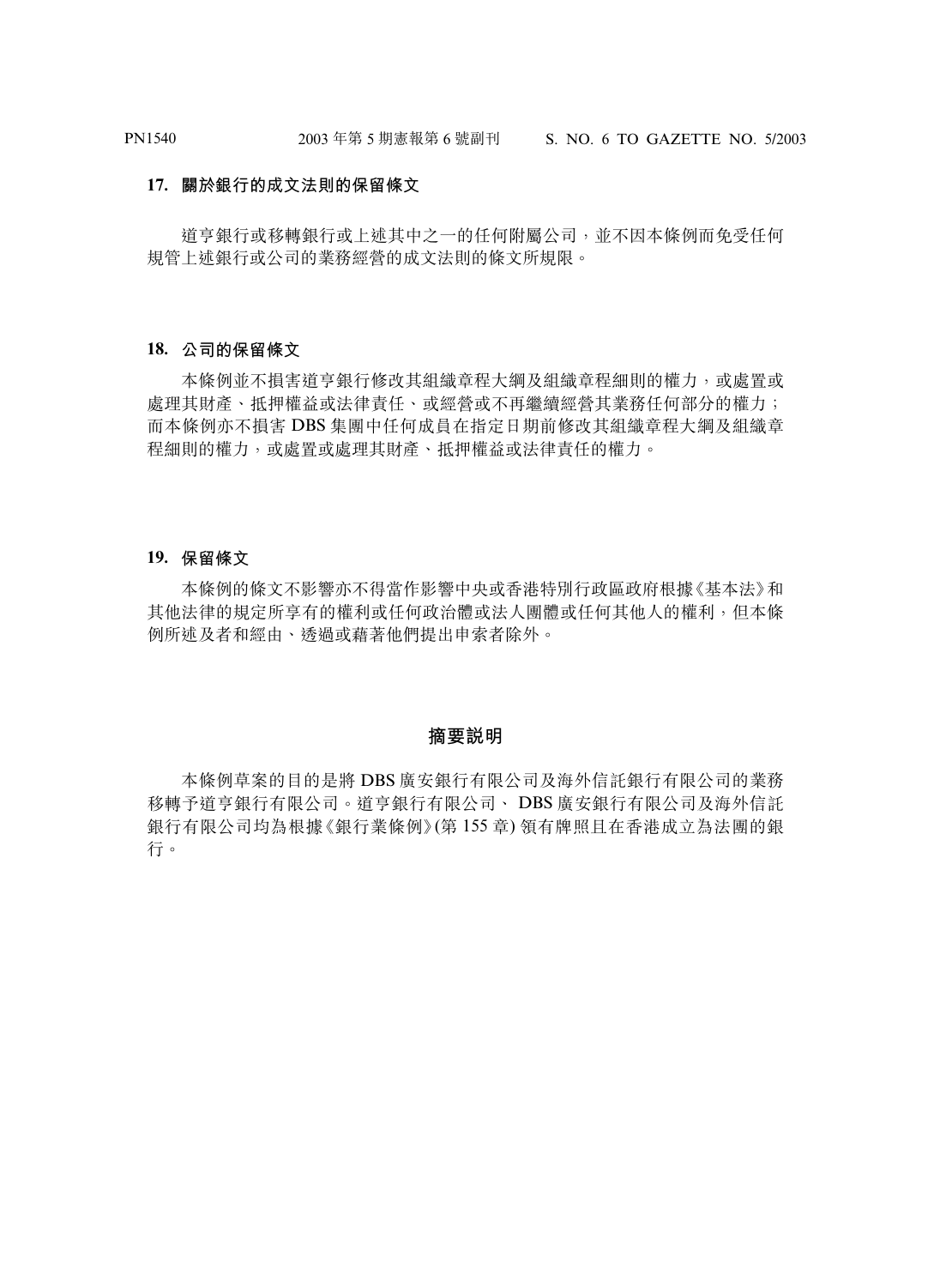# **17. Saving for enactments concerning**

#### **banking institutions**

Nothing in this Ordinance shall exempt Dao Heng Bank or a transferring bank or any subsidiary of Dao Heng Bank or a transferring bank from the provisions of any enactment regulating the carrying on of the business of any of them.

#### **18. Saving for companies**

Nothing in this Ordinance shall prejudice the powers of Dao Heng Bank to alter its memorandum and articles of association or to dispose of, or deal with, its property, security interests or liabilities or to carry on or discontinue any part of its business; and nothing in this Ordinance shall prejudice the powers of any member of the DBS Group to alter its memorandum and articles of association or to dispose of, or deal with, its property, security interests or liabilities before the appointed day.

#### **19. Saving**

Nothing in this Ordinance shall affect or be deemed to affect the rights of the Central Authorities or the Government of the Hong Kong Special Administrative Region under the Basic Law and other laws, or the rights of any body politic or corporate or of any other person except such as are mentioned in this Ordinance and those claiming by, from or under them.

#### **Explanatory Memorandum**

The purpose of this Bill is to transfer the undertakings of DBS Kwong On Bank Limited and Overseas Trust Bank, Limited to Dao Heng Bank Limited. Dao Heng Bank Limited, DBS Kwong On Bank Limited and Overseas Trust Bank, Limited are banks licensed under the Banking Ordinance (Cap. 155) and are incorporated in Hong Kong.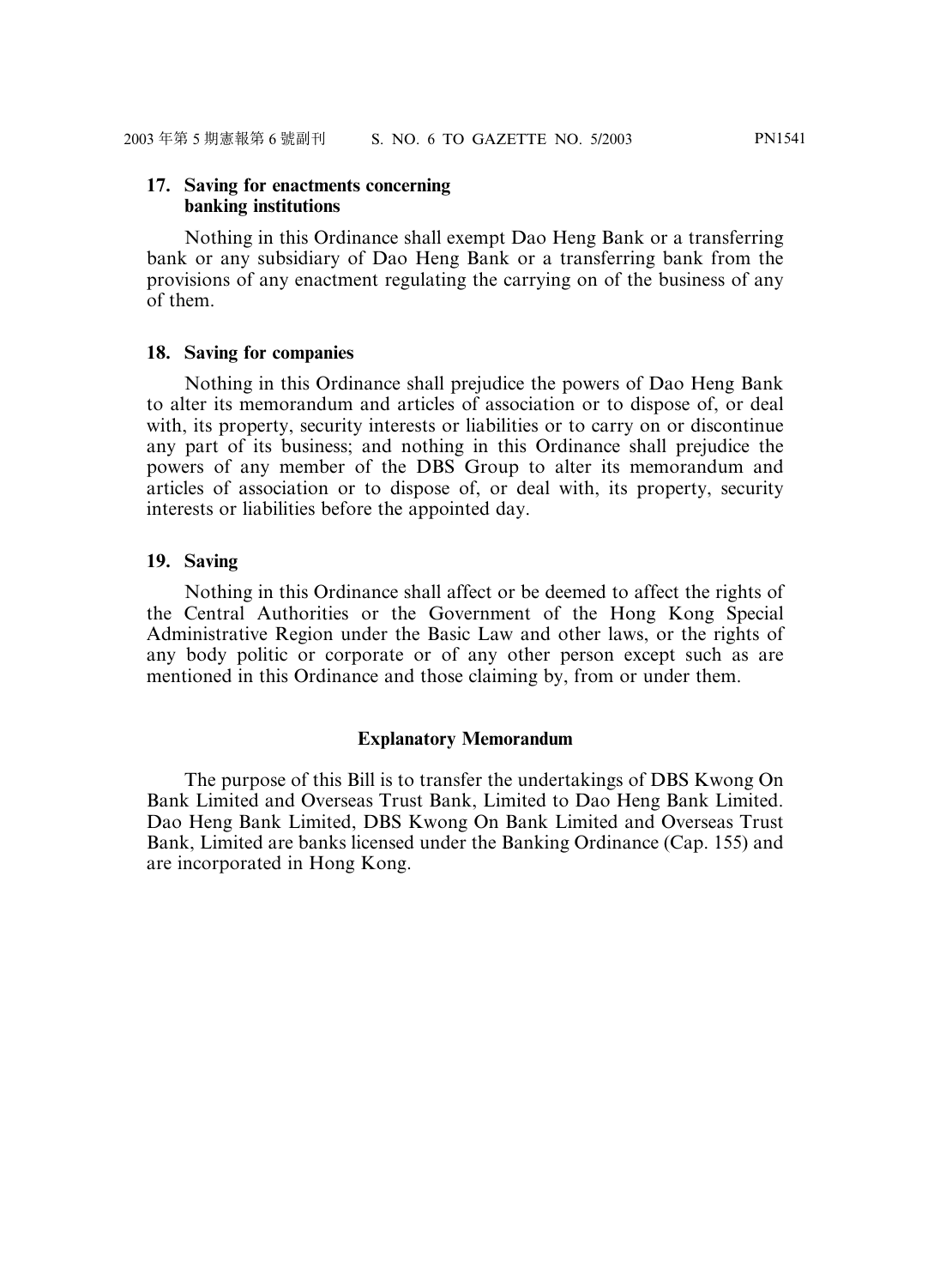2. 本條例草案就 DBS 廣安銀行有限公司及海外信託銀行有限公司的業務在指定日 期當日轉歸或當作轉歸道亨銀行有限公司訂定條文 (草案第 5 條);並就 DBS 廣安銀 行有限公司及海外信託銀行有限公司更改名稱以及撤銷 DBS 廣安銀行有限公司及海 外信託銀行有限公司的銀行牌照訂定條文 (草案第 4 條);本條例草案亦包括若干補充 條文:其中載有關於轉歸在信託及遺囑方面的效力 (草案第 6 條)、道亨銀行有限公 司、 DBS 廣安銀行有限公司及海外信託銀行有限公司的會計處理 (草案第 8 條)、課 稅事宜 (草案第 9 條)、與客戶、借款人、僱員及其他第三方的關係 (草案第 7 、 10 、 11 及 12 條) 以及證據 (草案第 13 至 15 條)。

> 道亨銀行有限公司 DBS 廣安銀行有限公司 海外信託銀行有限公司 的代表律師 富而德律師事務所